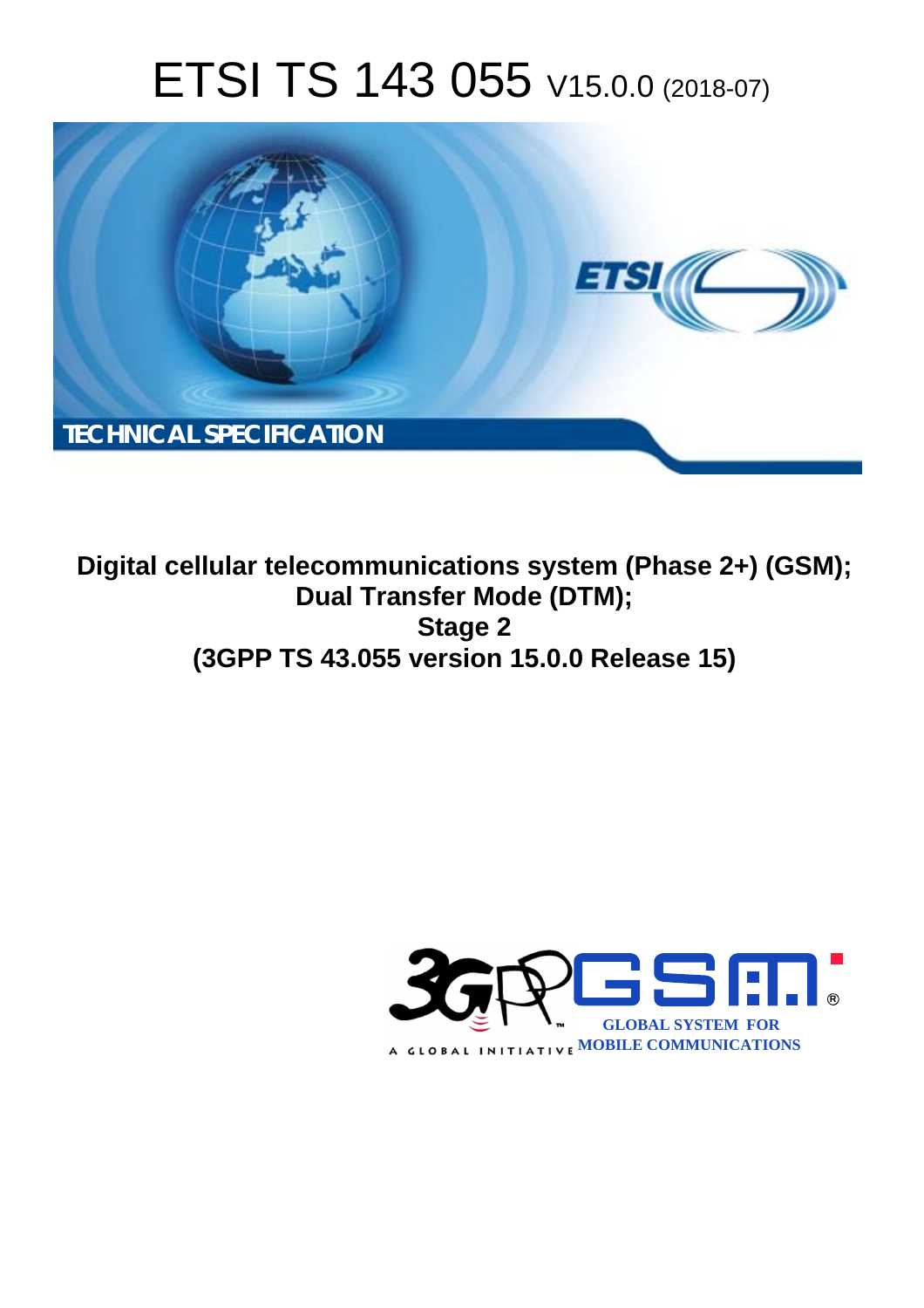Reference RTS/TSGR-0643055vf00

> Keywords GSM

#### *ETSI*

#### 650 Route des Lucioles F-06921 Sophia Antipolis Cedex - FRANCE

Tel.: +33 4 92 94 42 00 Fax: +33 4 93 65 47 16

Siret N° 348 623 562 00017 - NAF 742 C Association à but non lucratif enregistrée à la Sous-Préfecture de Grasse (06) N° 7803/88

#### *Important notice*

The present document can be downloaded from: <http://www.etsi.org/standards-search>

The present document may be made available in electronic versions and/or in print. The content of any electronic and/or print versions of the present document shall not be modified without the prior written authorization of ETSI. In case of any existing or perceived difference in contents between such versions and/or in print, the only prevailing document is the print of the Portable Document Format (PDF) version kept on a specific network drive within ETSI Secretariat.

Users of the present document should be aware that the document may be subject to revision or change of status. Information on the current status of this and other ETSI documents is available at <https://portal.etsi.org/TB/ETSIDeliverableStatus.aspx>

If you find errors in the present document, please send your comment to one of the following services: <https://portal.etsi.org/People/CommiteeSupportStaff.aspx>

#### *Copyright Notification*

No part may be reproduced or utilized in any form or by any means, electronic or mechanical, including photocopying and microfilm except as authorized by written permission of ETSI. The content of the PDF version shall not be modified without the written authorization of ETSI. The copyright and the foregoing restriction extend to reproduction in all media.

> © ETSI 2018. All rights reserved.

**DECT**TM, **PLUGTESTS**TM, **UMTS**TM and the ETSI logo are trademarks of ETSI registered for the benefit of its Members. **3GPP**TM and **LTE**TM are trademarks of ETSI registered for the benefit of its Members and of the 3GPP Organizational Partners. **oneM2M** logo is protected for the benefit of its Members.

**GSM**® and the GSM logo are trademarks registered and owned by the GSM Association.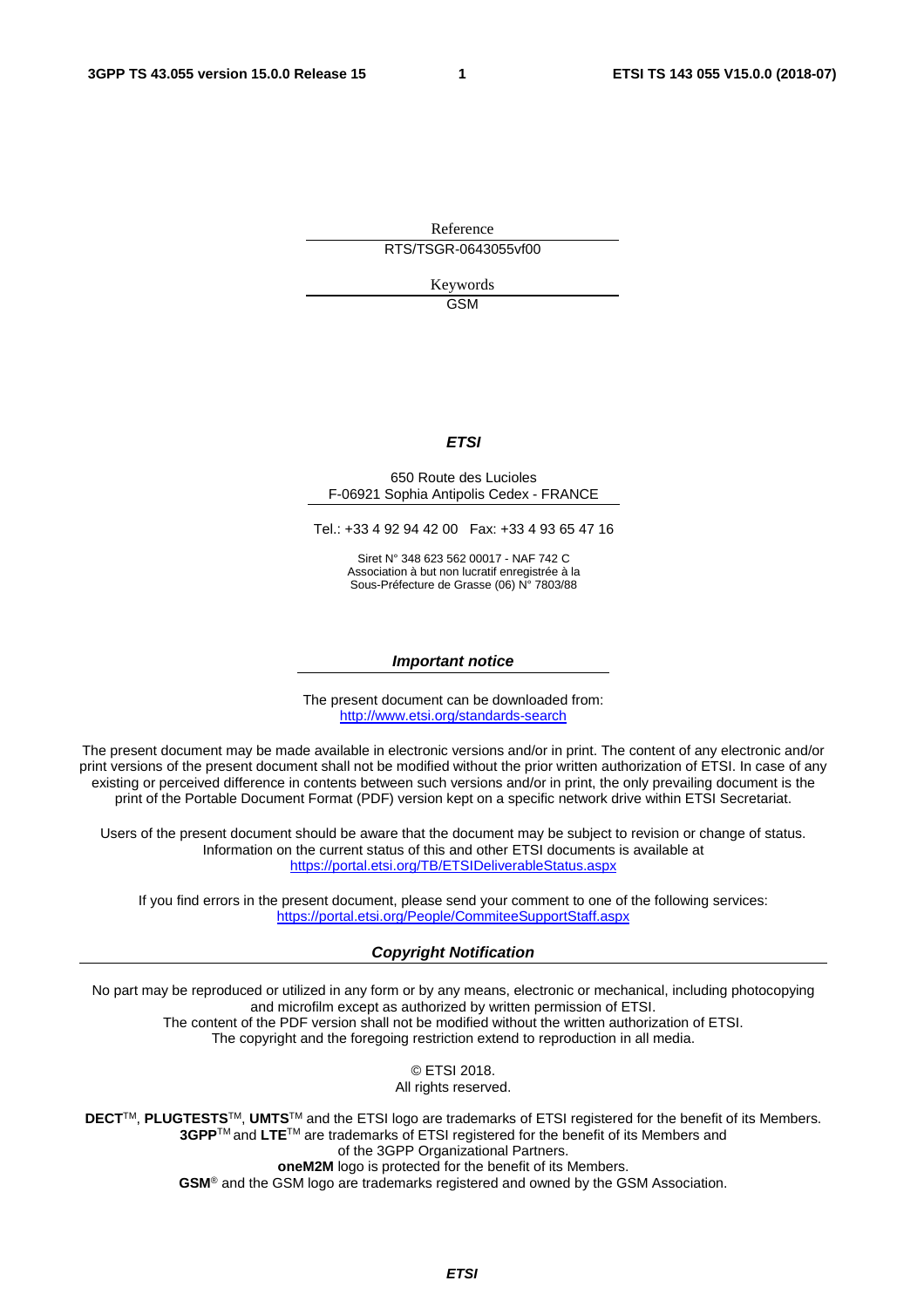# Intellectual Property Rights

#### Essential patents

IPRs essential or potentially essential to normative deliverables may have been declared to ETSI. The information pertaining to these essential IPRs, if any, is publicly available for **ETSI members and non-members**, and can be found in ETSI SR 000 314: *"Intellectual Property Rights (IPRs); Essential, or potentially Essential, IPRs notified to ETSI in respect of ETSI standards"*, which is available from the ETSI Secretariat. Latest updates are available on the ETSI Web server ([https://ipr.etsi.org/\)](https://ipr.etsi.org/).

Pursuant to the ETSI IPR Policy, no investigation, including IPR searches, has been carried out by ETSI. No guarantee can be given as to the existence of other IPRs not referenced in ETSI SR 000 314 (or the updates on the ETSI Web server) which are, or may be, or may become, essential to the present document.

#### **Trademarks**

The present document may include trademarks and/or tradenames which are asserted and/or registered by their owners. ETSI claims no ownership of these except for any which are indicated as being the property of ETSI, and conveys no right to use or reproduce any trademark and/or tradename. Mention of those trademarks in the present document does not constitute an endorsement by ETSI of products, services or organizations associated with those trademarks.

# Foreword

This Technical Specification (TS) has been produced by ETSI 3rd Generation Partnership Project (3GPP).

The present document may refer to technical specifications or reports using their 3GPP identities, UMTS identities or GSM identities. These should be interpreted as being references to the corresponding ETSI deliverables.

The cross reference between GSM, UMTS, 3GPP and ETSI identities can be found under [http://webapp.etsi.org/key/queryform.asp.](http://webapp.etsi.org/key/queryform.asp)

# Modal verbs terminology

In the present document "**shall**", "**shall not**", "**should**", "**should not**", "**may**", "**need not**", "**will**", "**will not**", "**can**" and "**cannot**" are to be interpreted as described in clause 3.2 of the [ETSI Drafting Rules](https://portal.etsi.org/Services/editHelp!/Howtostart/ETSIDraftingRules.aspx) (Verbal forms for the expression of provisions).

"**must**" and "**must not**" are **NOT** allowed in ETSI deliverables except when used in direct citation.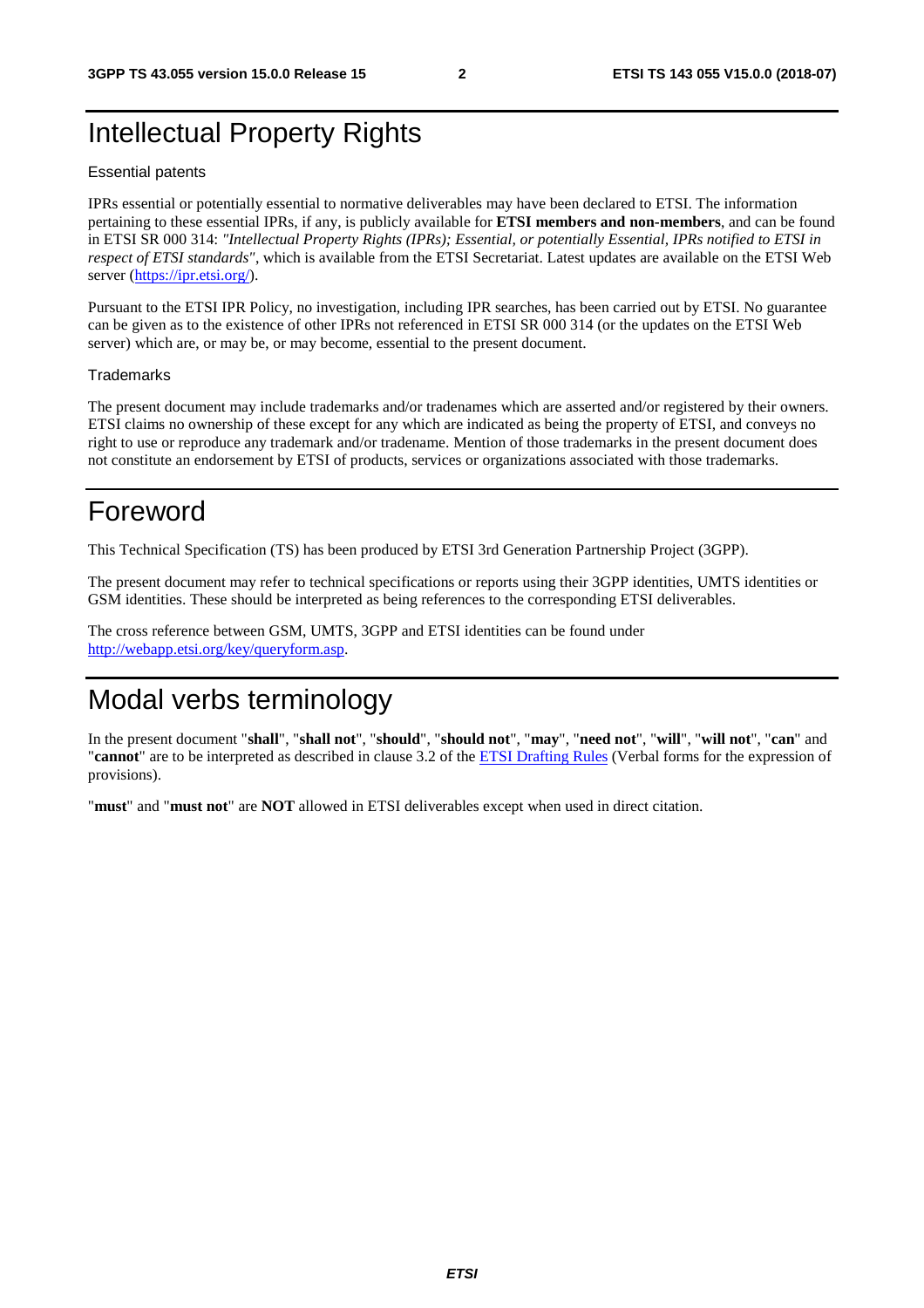$\mathbf{3}$ 

# Contents

| 1                  |  |  |  |  |  |  |  |  |
|--------------------|--|--|--|--|--|--|--|--|
| 2                  |  |  |  |  |  |  |  |  |
| 3                  |  |  |  |  |  |  |  |  |
| 3.1                |  |  |  |  |  |  |  |  |
| 3.2                |  |  |  |  |  |  |  |  |
| 4                  |  |  |  |  |  |  |  |  |
| 4.1                |  |  |  |  |  |  |  |  |
| 4.1.1              |  |  |  |  |  |  |  |  |
| 4.1.2              |  |  |  |  |  |  |  |  |
| 4.2                |  |  |  |  |  |  |  |  |
| 4.2.1              |  |  |  |  |  |  |  |  |
| 4.2.2              |  |  |  |  |  |  |  |  |
| 4.3                |  |  |  |  |  |  |  |  |
| 4.3.1              |  |  |  |  |  |  |  |  |
| 4.3.2              |  |  |  |  |  |  |  |  |
| 4.3.3              |  |  |  |  |  |  |  |  |
| 4.3.4              |  |  |  |  |  |  |  |  |
| 4.3.5              |  |  |  |  |  |  |  |  |
| 4.4                |  |  |  |  |  |  |  |  |
| 4.5                |  |  |  |  |  |  |  |  |
| 4.5.1              |  |  |  |  |  |  |  |  |
| 4.5.1.1            |  |  |  |  |  |  |  |  |
| 4.5.1.2            |  |  |  |  |  |  |  |  |
| 4.5.1.3<br>4.5.2   |  |  |  |  |  |  |  |  |
| 4.6                |  |  |  |  |  |  |  |  |
| 4.7                |  |  |  |  |  |  |  |  |
|                    |  |  |  |  |  |  |  |  |
| 5                  |  |  |  |  |  |  |  |  |
| 5.1                |  |  |  |  |  |  |  |  |
| 5.2                |  |  |  |  |  |  |  |  |
| 5.3                |  |  |  |  |  |  |  |  |
| 5.3.1              |  |  |  |  |  |  |  |  |
| 5.3.2              |  |  |  |  |  |  |  |  |
| 5.3.3              |  |  |  |  |  |  |  |  |
| 6                  |  |  |  |  |  |  |  |  |
| 6.1                |  |  |  |  |  |  |  |  |
| 6.1.1              |  |  |  |  |  |  |  |  |
| 6.1.2              |  |  |  |  |  |  |  |  |
| 6.1.2.1            |  |  |  |  |  |  |  |  |
| 6.1.2.2            |  |  |  |  |  |  |  |  |
| 6.1.2.3            |  |  |  |  |  |  |  |  |
| 6.1.2.3.1          |  |  |  |  |  |  |  |  |
| 6.1.2.3.2<br>6.1.3 |  |  |  |  |  |  |  |  |
|                    |  |  |  |  |  |  |  |  |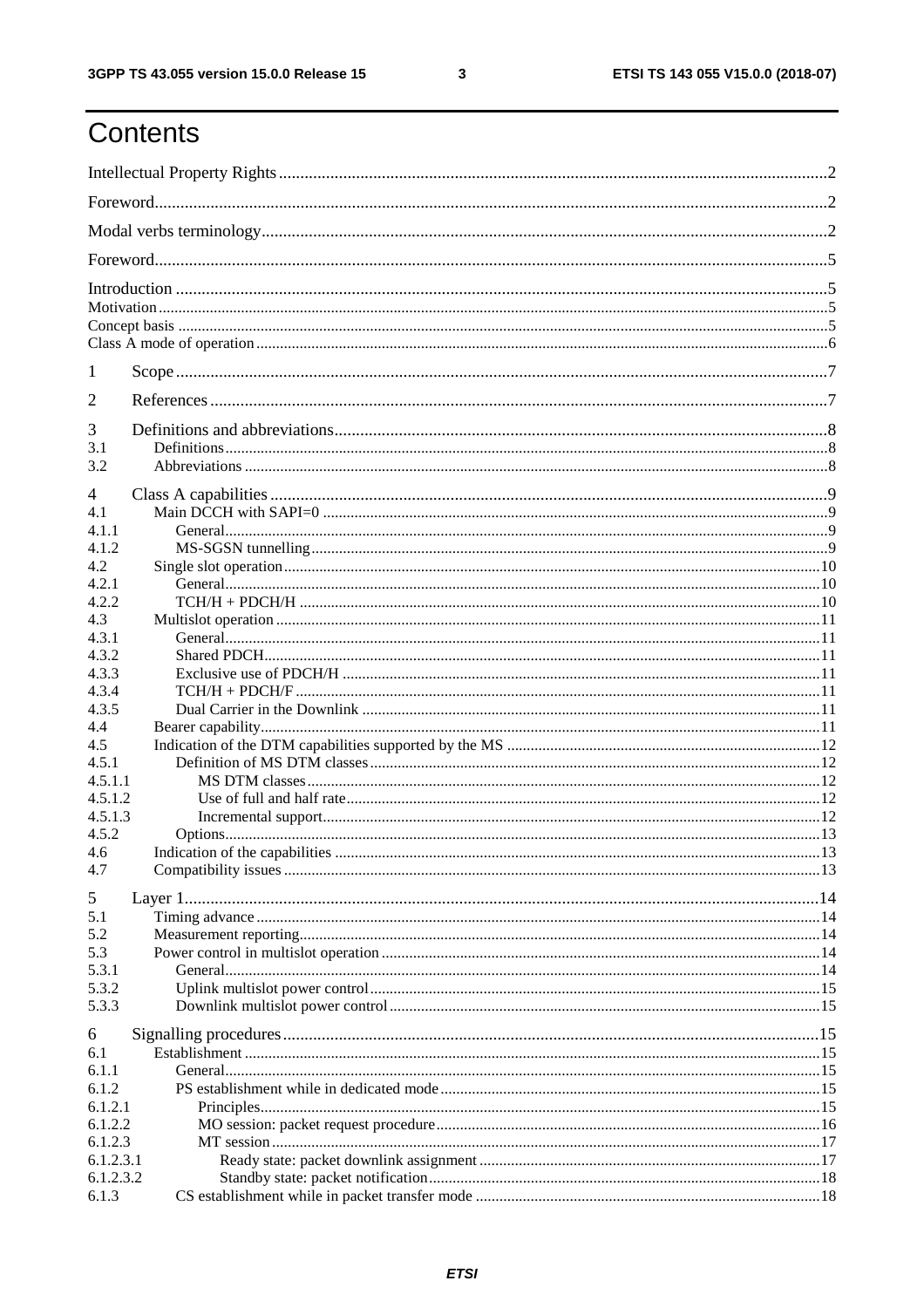$\overline{\mathbf{4}}$ 

| 6.1.4          |                                                                                        |  |
|----------------|----------------------------------------------------------------------------------------|--|
| 6.2            |                                                                                        |  |
| 6.2.1          |                                                                                        |  |
| 6.2.2          |                                                                                        |  |
| 6.3            |                                                                                        |  |
| 6.3.1          |                                                                                        |  |
| 6.3.1a         |                                                                                        |  |
| 6.3.2          |                                                                                        |  |
| 6.3.2a         |                                                                                        |  |
| 6.3.2a.1       |                                                                                        |  |
| 6.3.2a.2       | Preparation Phase – using Optimized PS Handover procedure and without MSC involved25   |  |
| 6.3.2a.3       | Preparation Phase - using Non-Optimized PS Handover procedure and with MSC involved25  |  |
| 6.3.2a.4       |                                                                                        |  |
| 6.3.3          |                                                                                        |  |
| 6.3.3a         |                                                                                        |  |
| 6.3.3a.1       |                                                                                        |  |
| 6.3.3a.2       |                                                                                        |  |
| 6.3.3a.3       |                                                                                        |  |
| 6.3.4          |                                                                                        |  |
| 6.3.4.1        |                                                                                        |  |
| 6.3.4.2        |                                                                                        |  |
| 6.3.4.3        |                                                                                        |  |
| 6.4            |                                                                                        |  |
| 6.4.1          |                                                                                        |  |
| 6.4.2          |                                                                                        |  |
| 6.4.3          |                                                                                        |  |
| 6.4.4          |                                                                                        |  |
| 6.4.4.1        |                                                                                        |  |
| 6.4.4.2        |                                                                                        |  |
| 6.5            |                                                                                        |  |
| 6.5.1          |                                                                                        |  |
| 6.5.2          |                                                                                        |  |
| 6.5.3          |                                                                                        |  |
| 6.5.3.1        |                                                                                        |  |
| 6.5.3.2        |                                                                                        |  |
| 6.5.4          |                                                                                        |  |
| 6.6            |                                                                                        |  |
| 6.7            |                                                                                        |  |
| 6.7.1          | General                                                                                |  |
| 6.7.1          |                                                                                        |  |
| 6.7.2          |                                                                                        |  |
| $\overline{7}$ |                                                                                        |  |
| 8              |                                                                                        |  |
| 9              |                                                                                        |  |
| 10             |                                                                                        |  |
|                | <b>Annex A (informative):</b>                                                          |  |
|                | <b>Annex B</b> (normative):<br>Incremental support of extended DTM multislot classes47 |  |
|                | <b>Annex C</b> (informative):                                                          |  |
|                |                                                                                        |  |
|                |                                                                                        |  |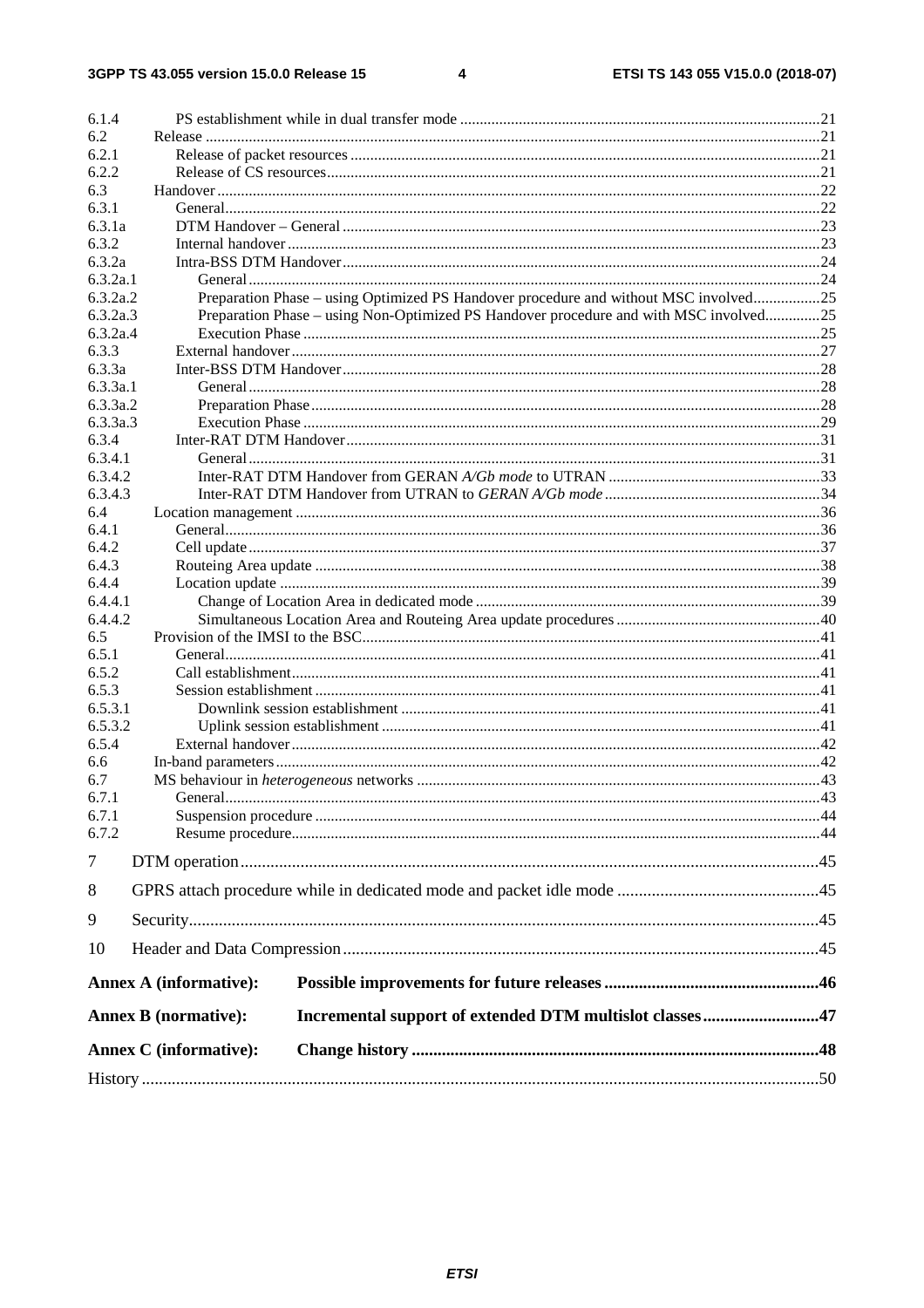# Foreword

This Technical Specification has been produced by the 3rd Generation Partnership Project (3GPP).

The contents of the present document are subject to continuing work within the TSG and may change following formal TSG approval. Should the TSG modify the contents of the present document, it will be re-released by the TSG with an identifying change of release date and an increase in version number as follows:

Version x.y.z

where:

- x the first digit:
	- 1 presented to TSG for information;
	- 2 presented to TSG for approval;
	- 3 or greater indicates TSG approved document under change control.
- y the second digit is incremented for all changes of substance, i.e. technical enhancements, corrections, updates, etc.
- z the third digit is incremented when editorial only changes have been incorporated in the document.

# Introduction

## **Motivation**

The definition of GPRS class A mode of operation in Release 97 assumes a total independence between the CS and PS domains. Thus the direct implementation of the existent standards for class A would result in mobile stations that are required to operate in two different frequencies either in the same timeslot, in timeslots *n* and  $n + 3$  or their adjacent ones. This complicates enormously the internal architecture of the ME, resulting in a very high development cost, which both operators and manufacturers would prefer to avoid.

Nevertheless, operators have expressed their need for this type of mobiles, since they want to offer services that demand the simultaneous existence of a CS connection and a PS session. This is particularly important during the coexistence of GSM/GPRS with UMTS, as these capabilities will exist in UMTS. However, UMTS coverage may not be available in some areas where there is GSM/GPRS coverage (e.g. deep inside buildings or when roaming to a 2G network). As coverage is a vital service, in order for an operator to be able to sell "UMTS class A services" it is necessary to be able to imitate class A services in areas of only GSM coverage. On the other hand, the provision of class A services with GERAN technology is also essential for operators without UMTS coverage.

## Concept basis

A constant aim throughout this document is to reuse the existing functionality when possible, in order to minimise the impact on current implementations. In general, the changes proposed have little impact on the core network elements (i.e. MSC and SGSN) and 3G TS 24.008 [11].

The solution outlined in this document overcomes the restrictions mentioned above and makes possible to have simultaneous CS and PS active connections. This is achieved by sending PS data (signalling and user data)

- on the timeslot use by the CS connection
- on timeslot(s) not used by the  $CS$  connection

The possible timeslot configurations are based on two restrictions in Release 99:

- the number of timeslots allocated to the CS connection is limited to one;
- the timeslots allocated in each direction are contiguous.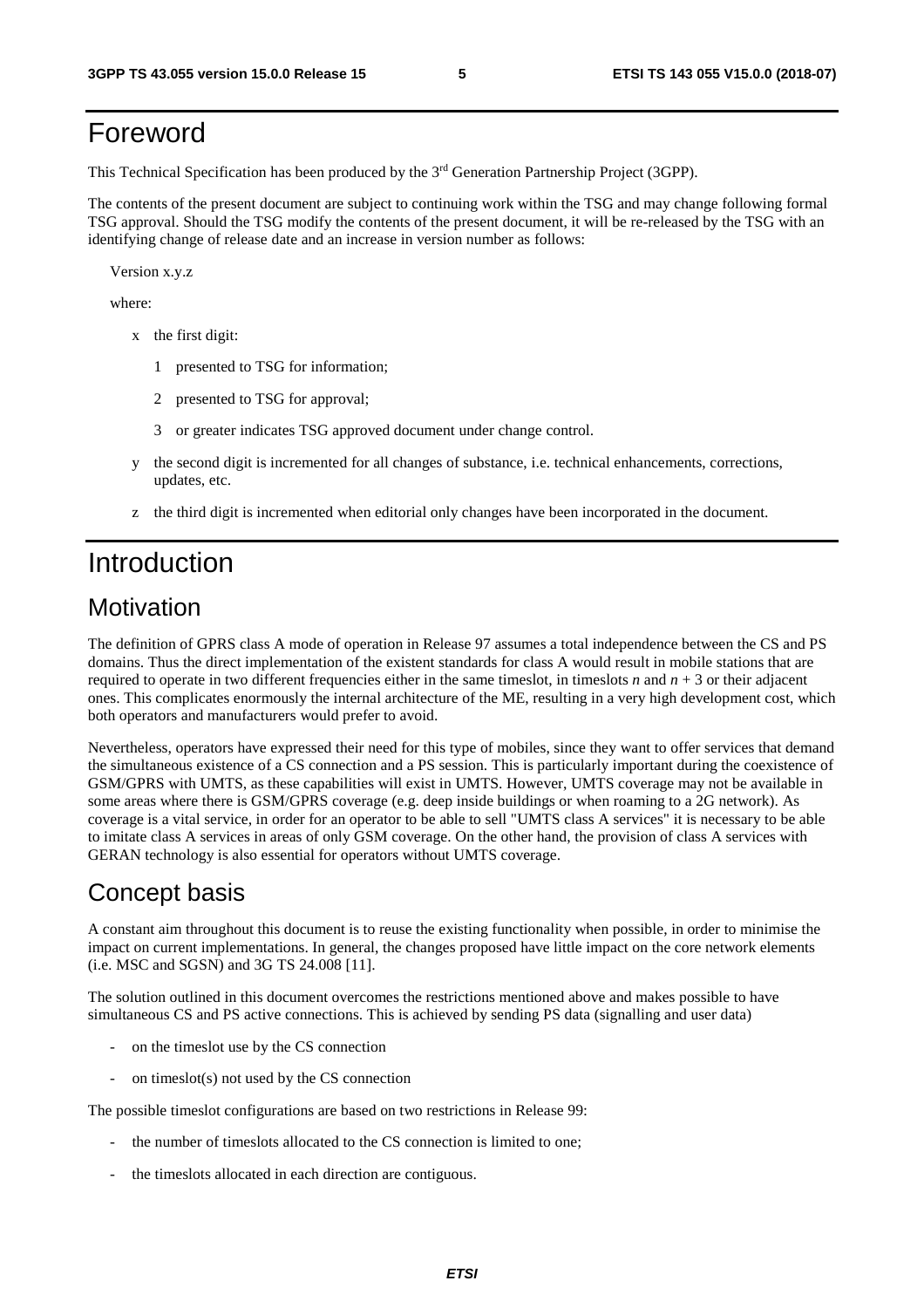More flexible proposals are left for further study. In addition, for the definition of DTM multislot classes, the restrictions in 3G TS 45.002 [6] for multislot capabilities shall apply.

Figure 1 shows an example of a multislot configuration (2 uplink, 3 downlink).



**Figure 1: Example of multislot configuration of a GPRS** *simple*  **class A mobile station in dual transfer mode.** 

In a similar manner to UMTS, the A interface is modified so that the BSC knows the IMSI associated with each SCCP connection to the MSC. This means that the BSC is able to ensure that 'packet paging' messages can be delivered to mobile stations which have a connection to the MSC. The same functionality can be reused to deliver MSC originated pages to mobiles in packet transfer mode while the network is in mode of operation II (i.e. no Gs interface).

Mobility management is basically the same as is specified in 3GPP TS 23.060 [9] for class A mobiles, but using the same techniques as UMTS for control of "in connection" cell, routeing area and location area updates (e.g. System Information 6 message is extended to contain the Routing Area Code).

If GPRS signalling needs to be sent during a standalone voice call, then it is proposed that these LLC frames can be sent on the main DCCH (FACCH or SDCCH) with layer 2 SAPI 0. This uses a new Protocol Discriminator in 3GPP TS 24.007 for LLC: GTTP (GPRS Transparent Transport Protocol). The use of the main DCCH for GPRS signalling is subject to certain restrictions to reduce the harm to the speech quality.

Inter-BSC handover is planned to be controlled by A interface signalling. The *Old BSS to New BSS* information element is used to indicate to the target BSC that the mobile station is in DTM.

DTM Handover procedure is realized by utilizing in parallel the handover procedures that are defined in 3GPP TS43.129 [13] for the PS domain and in 3GPP TS 23.009 [14] for the CS domain.

## Class A mode of operation

For paging, the behaviour of the mobile station is as in class B mode of operation: the PCH takes priority to PPCH, and both to CBCH.

The implementation described in this document also applies the restriction that the mobile station shall not be required to operate in two different frequencies in the same moment in time. However, GSM CS and GSM GPRS services will be still supported simultaneously. Thus, the feature here described is a subset of the GPRS class A capabilities.

The mentioned subset will be referred as DTM.

The specification of an *unrestricted* class A mode of operation that requires the mobile station to operate in different frequencies simultaneously shall not be forbidden.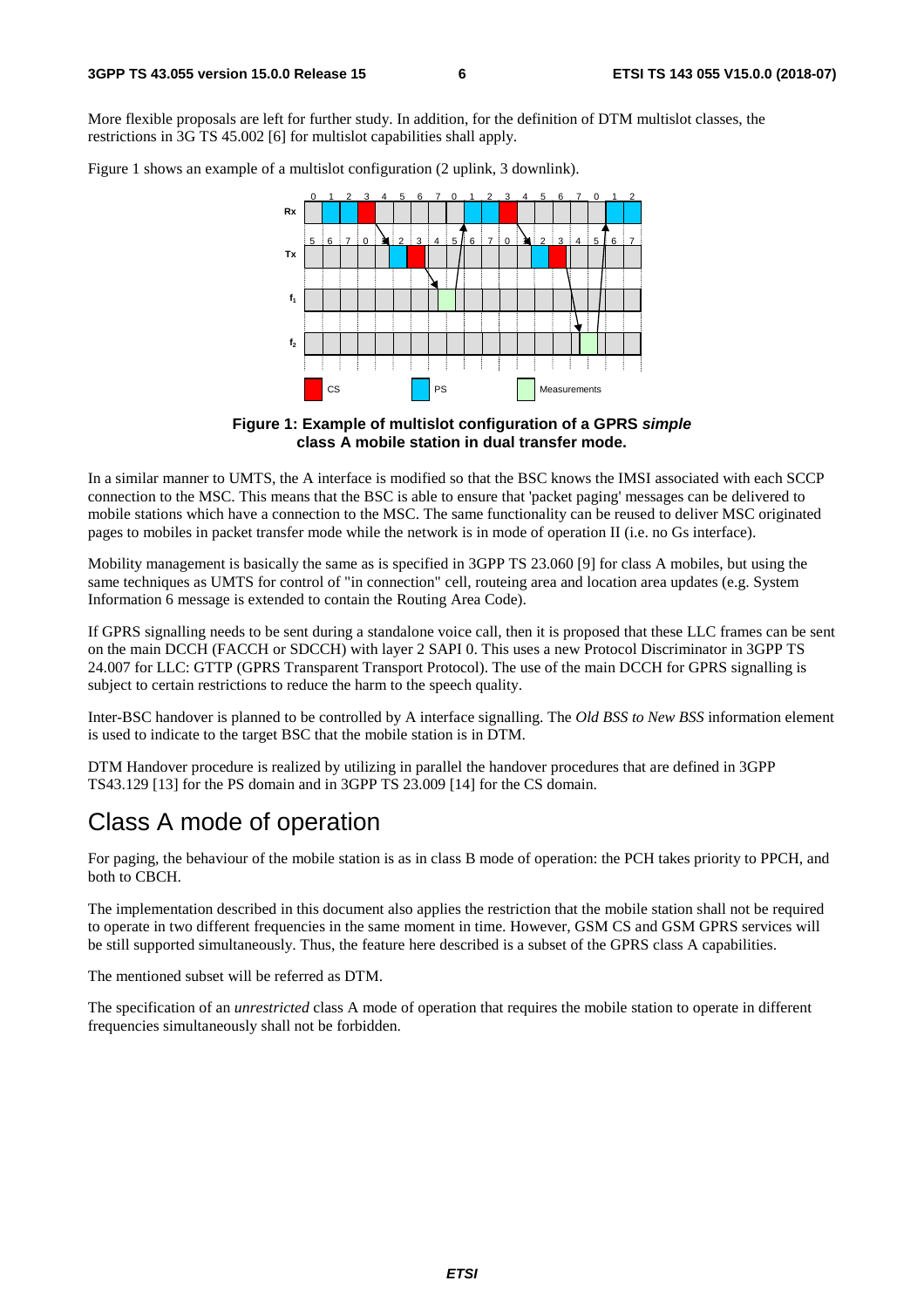# 1 Scope

The present document is a description of the practical implementation of GSM-GPRS class A mobiles and a basis for discussion on the changes and additions to the current specifications.

This work is part of the Release 99 Work Item "BSS co-ordination of Radio Resource allocation for class A GPRS services - GSM Radio Access (R99)" for which M Mouly of Nortel Networks is rapporteur. This work item was supported by Nortel, Motorola, Vodafone and Lucent.

In the following, GPRS refers to EGPRS, EGPRS2 and GPRS unless explicitly stated otherwise.

## 2 References

The following documents contain provisions which, through reference in this text, constitute provisions of the present document.

- References are either specific (identified by date of publication, edition number, version number, etc.) or non-specific.
- For a specific reference, subsequent revisions do not apply.
- For a non-specific reference, the latest version applies. In the case of a reference to a 3GPP document (including a GSM document), a non-specific reference implicitly refers to the latest version of that document *in the same Release as the present document*.
- [1] 3GPP TR 21.905: " Vocabulary for 3GPP Specifications ".
- [2] 3GPP TS 22.060: "General Packet Radio Service (GPRS); Service description; Stage 1".
- [3] 3GPP TS 44.013: "Performance requirements on the mobile radio interface".
- [4] 3GPP TS 44.018: "Mobile radio interface layer 3 specification, Radio Resource Control Protocol".
- [5] 3GPP TS 44.060: "General Packet Radio Service (GPRS); Mobile Station (MS) Base Station System (BSS) interface; Radio Link Control/ Medium Access Control (RLC/MAC) protocol".
- [6] 3GPP TS 45.002: "Multiplexing and multiple access on the radio path".
- [7] 3GPP TS 45.008: "Radio subsystem link control".
- [8] 3GPP TS 45.010: "Radio subsystem synchronization".
- [9] 3GPP TS 23.060: "3rd Generation Partnership Project; Technical Specification Group Services and System Aspects; General Packet Radio Service (GPRS); Service description; Stage 2".
- [10] 3GPP TS 23.121: "3rd Generation Partnership Project; Technical Specification Group Services and Systems Aspects; Architectural Requirements for Release 1999".
- [11] 3GPP TS 24.007: "3rd Generation Partnership Project; Technical Specification Group Core Network; Mobile radio interface signalling layer 3; General aspects".
- [12] 3GPP TS 24.008: "3rd Generation Partnership Project; Universal Mobile Telecommunications System; Mobile radio interface layer 3 specification, Core Network Protocols - Stage 3".
- [13] 3GPP TS 43.129: "3rd Generation Partnership Project; Packet-switched handover for GERAN A/Gb mode; Stage 2".
- [14] 3GPP TS 23.009: "3rd Generation Partnership Project; Technical Specification Group Core Network and Terminals; Handover procedures; Stage 2".
- [15] 3GPP TS 25.331: "3rd Generation Partnership Project; Technical Specification Group Radio Access Network; Radio Resource Control (RRC); Protocol Specification".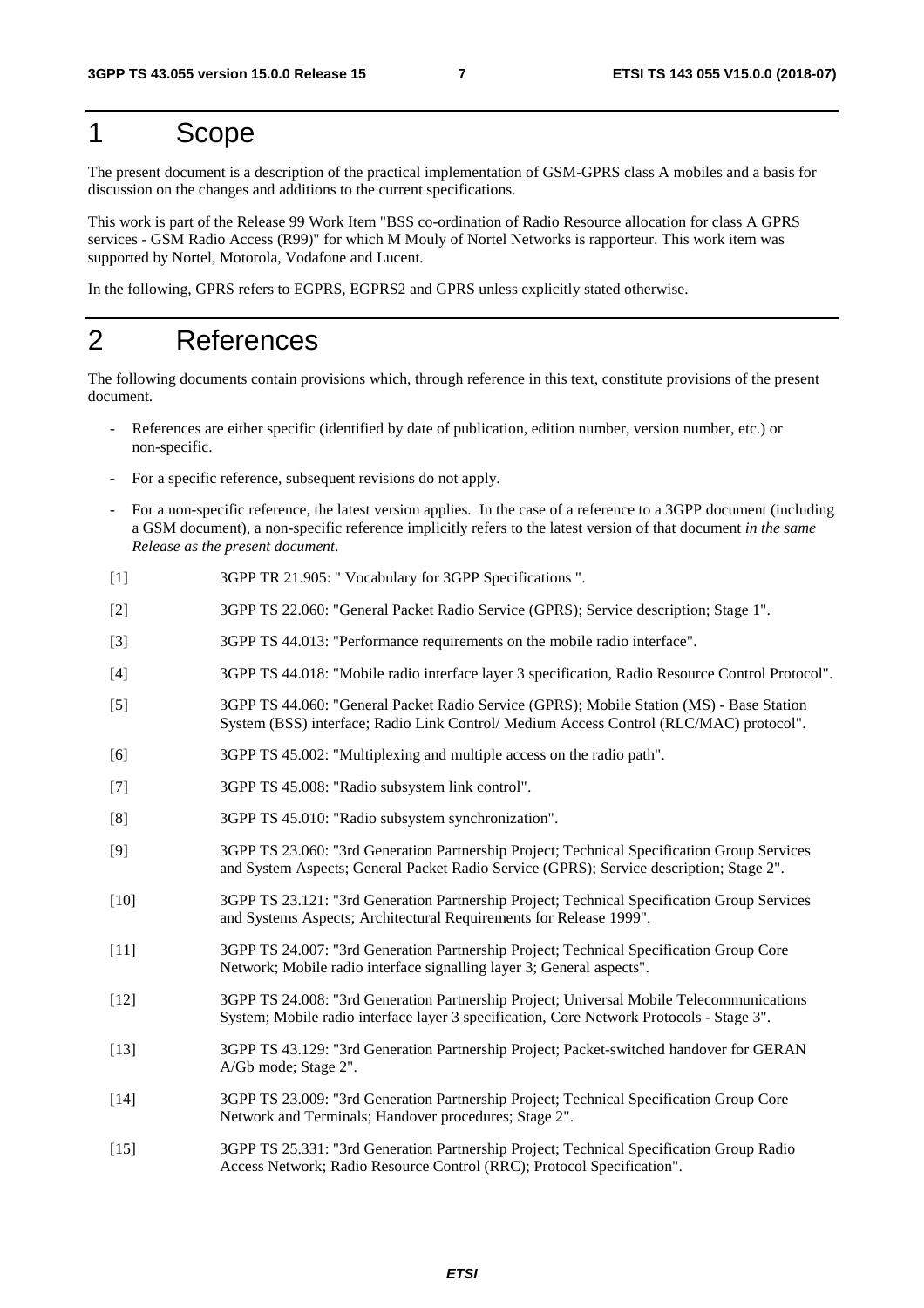- [16] 3GPP TS 25.413: "3rd Generation Partnership Project; Technical Specification Group Radio Access Network; UTRAN Iu interface RANAP signaling".
- [17] 3GPP TS 48.008: "3rd Generation Partnership Project; Technical Specification Group GSM/EDGE Radio Access Network; Mobile Switching Centre - Base Station System (MSC-BSS) interface; Layer 3 specification".
- [18] 3GPP TS 48.018: "3rd Generation Partnership Project; Technical Specification Group GSM/EDGE Radio Access Network; General Packet Radio Service (GPRS); Base Station System (BSS) - Serving GPRS Support Node (SGSN); BSS GPRS Protocol (BSSGP)".
- [19] 3GPP TS 23.216: "Single Radio Voice Call Continuity (SRVCC);Stage 2"
- [20] 3GPP TS 23.251: "Network Sharing; Architecture and functional description".

# 3 Definitions and abbreviations

## 3.1 Definitions

For the purposes of the present document, the following terms and definitions apply:

**Dual transfer mode:** It is only applicable for a mobile station that supports GPRS. A mobile station in dual transfer mode has resources for an RR connection and is simultaneously<sup>1</sup> allocated resources for one or more TBFs, provided that the BSS co-ordinates its allocation of radio resources. DTM is optional both for the mobile station and the network. A DTM mobile is a class A mobile. Hence all specifications/requirements for class A apply to this mobile unless specifically altered by the present document. The procedures specified for dedicated and packet transfer modes apply to a mobile station in dual transfer mode unless specifically altered by the present document.

**Class A/class B:** In the present document "class A" and "class B" is used as a short form of "class A mode of operation" and "class B mode of operation", respectively.

**DTM Handover**: DTM handover is introduced in order to support the parallel handover of circuit-switched and packetswitched domains of a mobile station in dual transfer mode or RRC connected mode, from a source cell to a target cell. The procedures specified for circuit-switched handover (see 3GPP TS 23.009 [14]) and packet-switched handover (see 3GPP TS 43.129 [13]) apply to DTM handover unless specifically altered by the present document.

**Network sharing:** network sharing is an optional feature that allows different core network operators to connect to the same shared radio access network (see 3GPP TS 23.251 [20]). When network sharing is in use within a given cell, the network broadcasts within system information the PLMN identities of the PLMNs sharing the cell. A mobile station supporting network sharing uses this information for its PLMN (re)selection processes and indicates the selected PLMN to the BSS. When GERAN specifications have statements referring to network sharing support/non-support, this refers to whether or not the MS supports GERAN network sharing and (unless specified otherwise) are not related to support of network sharing on other RATs.

## 3.2 Abbreviations

-

For the purposes of the present document, the following abbreviations apply:

| CS.        | Circuit Switched        |
|------------|-------------------------|
| CN.        | Core Network            |
| <b>DTM</b> | Dual Transfer Mode      |
| <b>PS</b>  | Packet Switched         |
| <b>RAT</b> | Radio Access Technology |
|            |                         |

**<sup>1</sup>** The term "simultaneous" is used in the present document with the same meaning as in 22.060. Different services or connections may happen *simultaneously* and be multiplexed at lower layers so that they e.g. different TDMA time slots in the same carrier.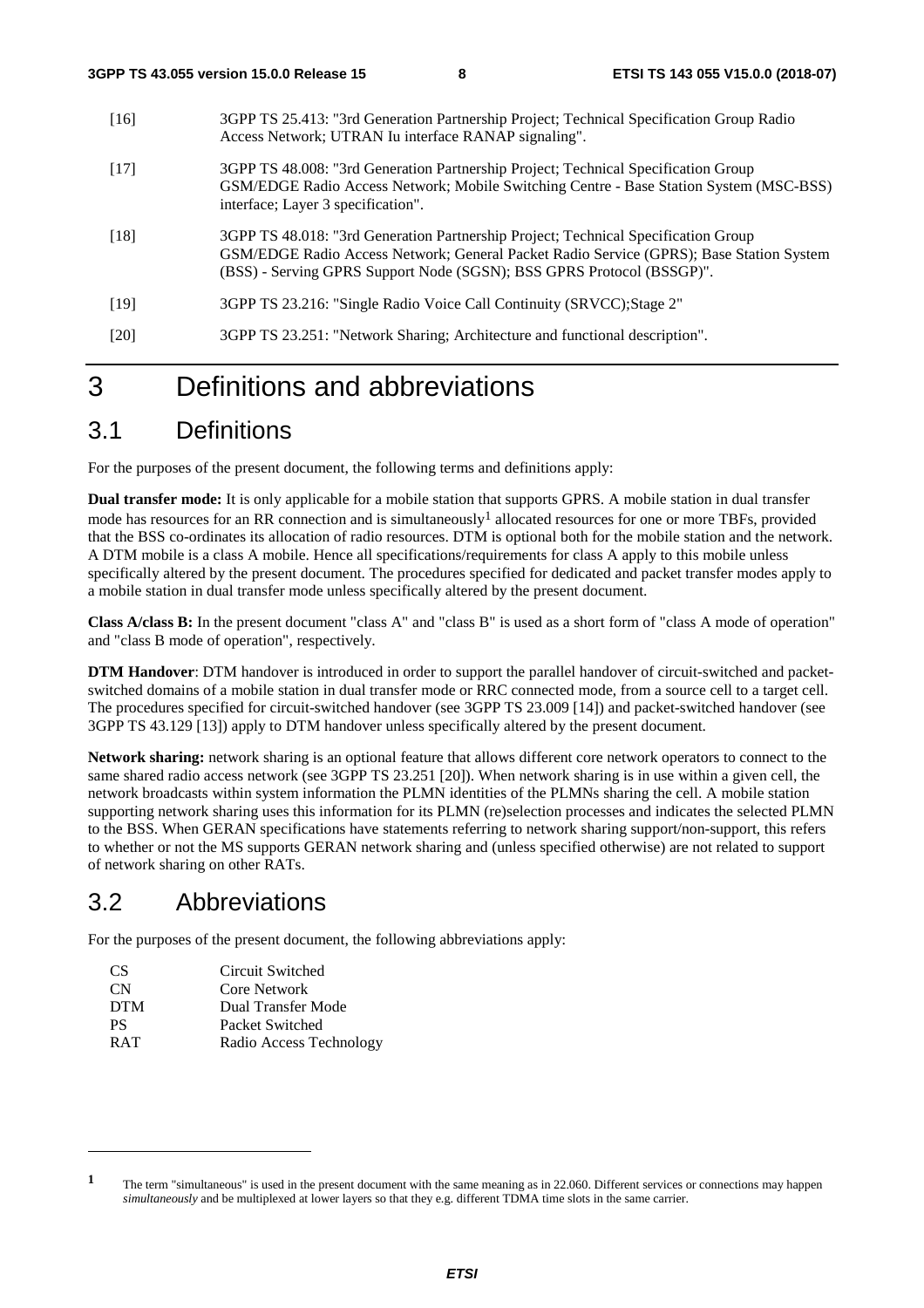# 4 Class A capabilities

## 4.1 Main DCCH with SAPI=0

### 4.1.1 General

The main DCCH (with layer 2 SAPI=0) is used for GSM signalling. GPRS signalling shall be able to use this resource. User data shall not be sent on the main DCCH.

The use of the main DCCH is only allowed when the mobile station is in dedicated mode. In dual transfer mode (i.e. the mobile station has resources allocated for an RR connection and for one or more TBFs), the main DCCH shall not be used and the current procedures described in 3GPP TS 44.060 [5] apply.

When upper layers request to send a message uplink, the mobile station shall send the message on the main DCCH if:

- the mobile station is in dedicated mode;
- the information contained in the message is signalling; and
- the number of LAPDm frames is smaller than a certain value specified by the network. When the parameter defining the maximum number of LAPDm frames has not been received by the MS in the serving cell (e.g. immediately after a handover), the MS assumes the default value defined in 3GPP TS 44.018

Otherwise, the mobile station shall request an uplink TBF as specified in 3GPP TS 44.018 [4]. Even though the mobile station shall not send messages on the main DCCH in dual transfer mode, the network shall not reject the received messages.

NOTE: This is needed to prevent erroneous cases caused by race conditions (e.g. if an uplink message sent on the main DCCH is not completely acknowledged on layer 2 level by the network before the mobile station leaves the dedicated mode and enters the dual transfer mode, the network would reject the message).

On the other hand, the network should not use the main DCCH to send messages that exceed the maximum length specified for the uplink. The mobile station, however, shall not reject messages that exceed the maximum length. Similarly, the network should not use the main DCCH when the mobile station is in dual transfer mode, although the mobile station shall not reject the received messages.

NOTE: This is needed to prevent erroneous cases caused by race conditions (e.g. if the mobile station leaves the dedicated mode and enters the dual transfer mode at the same time as the network sends a downlink message on the main DCCH, the mobile station would reject the message).

### 4.1.2 MS-SGSN tunnelling

The GPRS information from upper layers (i.e. GMM or SM) is always sent inside an LLC frame. This LLC frame can now be passed down:

- to RLC and transmitted on a TBF; or
- to RR, if the MS is in dedicated mode, and transmitted on the main DCCH.

The procedures for the transmission of an LLC frame via RLC are defined in 3GPP TS 44.060 [5]. The procedures for the transmission of an LLC frame on the main DCCH are defined in 3GPP TS 44.018 [4]. The new tunnelling mechanism for the transmission of the LLC frame is shown graphically in figure 2.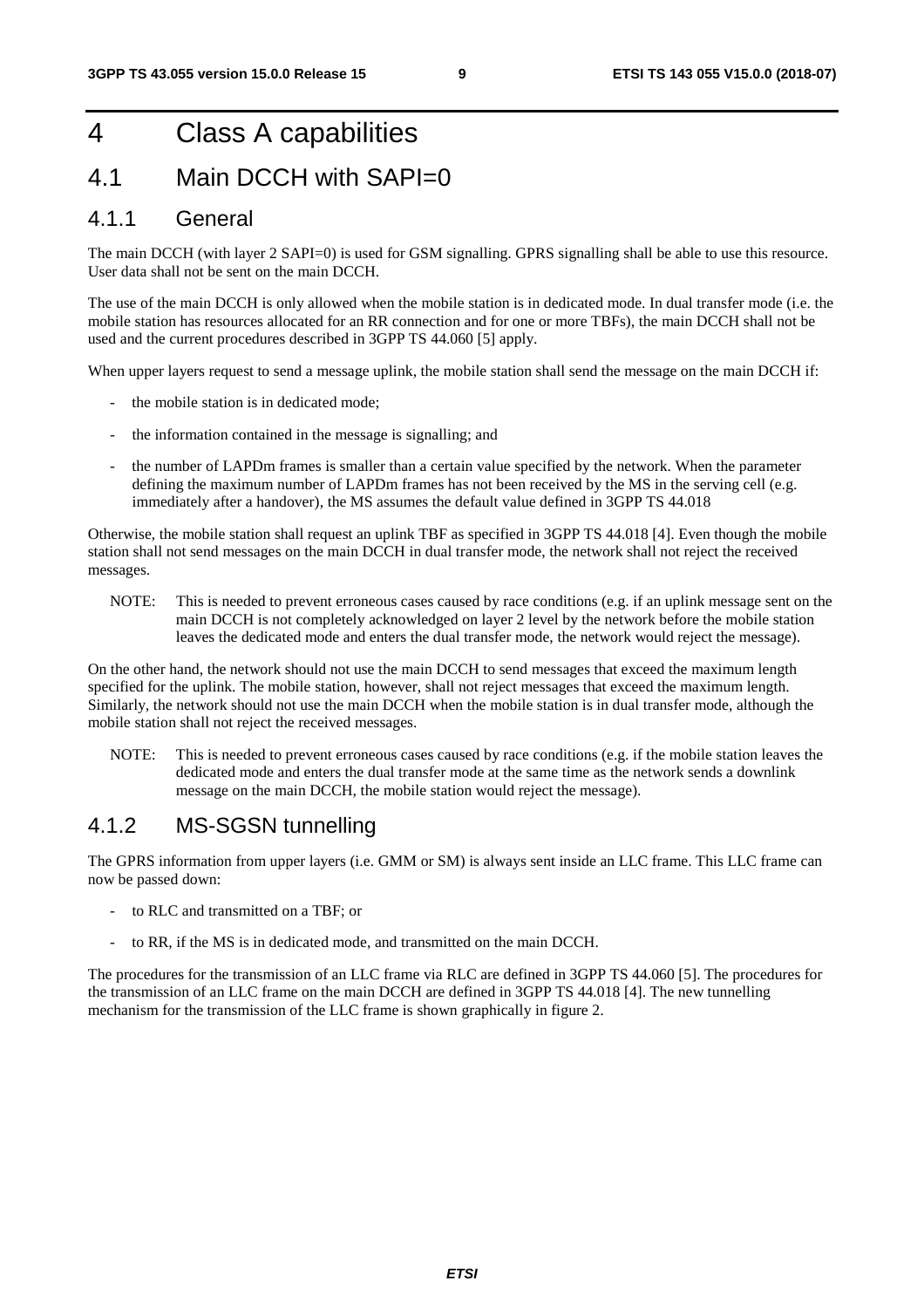

**Figure 2: Transmission of an LLC PDU on the main DCCH** 

In the uplink, the LLC PDU is inserted in a new Layer 3 message**2**. This Layer 3 message is sent to the BSC on the main DCCH, with the existing Layer 2 mechanisms. The BTS re-assemblies the Layer 3 message and sends it to the BSC. The BSC extracts the TLLI and the LLC PDU, which are then put into a BSSGP UL-UNITDATA.

In the downlink, when the BSS receives a downlink BSSGP PDU, it can identify:

- if the PDU contains signalling information ("T bit" in the QoS profile IE);
- if the length of the LLC PDU meets the requirements; and
- if it has an RR connection to the addressed MS (with the IMSI);

in which case, it sends the LLC using the same procedure as described above. If any of the conditions above is not met, the BSC sends the information on a downlink TBF.

## 4.2 Single slot operation

### 4.2.1 General

-

A mobile station in dual transfer mode has one timeslot allocated for the CS services. It is possible to reuse the same timeslot for the transmission of GPRS signalling and user data.

It is desirable to be able to use the same timeslot as the CS connection for GPRS data, due to the impossibility for the network to allocate a TBF in some circumstances (e.g. congested cell, multislot capabilities not supported in the serving cell).

The proposed solution for single timeslot operation is the "TCH/H + PDCH/H" configuration (see 3GPP TS 45.002 [6]).

## 4.2.2 TCH/H + PDCH/H

A "TCH/H + PDCH/H" configuration implies the multiplexing of CS information and RLC/MAC blocks in the same timeslot of the TDMA frame. Which domain uses each half shall be flexible and indicated in the assignment command.

On the 'TCH/H' part, the support of AMR as the speech codec is mandatory. Support of other circuit switched half rate traffic channels are indicated in the bearer capability IE (see 3GPP TS 24.008).

The PDCH/H is a resource dedicated to the mobile station in both directions. For instance, if an uplink TBF is established, the network may send a control message in any of the downlink blocks. No downlink data, however, shall be sent without a previous downlink assignment.

The existent RLC/MAC block format is used. In the downlink, the mobile station shall only pass to upper layers those blocks with the TFI indicated in the assignment message. In the uplink, the mobile station may transmit in any of the blocks of the PDCH/H, irrespective of the USF in the previous blocks in the dynamic allocation case, if the USF was

<sup>&</sup>lt;sup>2</sup> This message is sent with a new Protocol Discriminator (GTTP) so that the BSC identifies the tunnelling mechanism without the need to analyse the Message Type. This helps reduce the processor load in the BSC.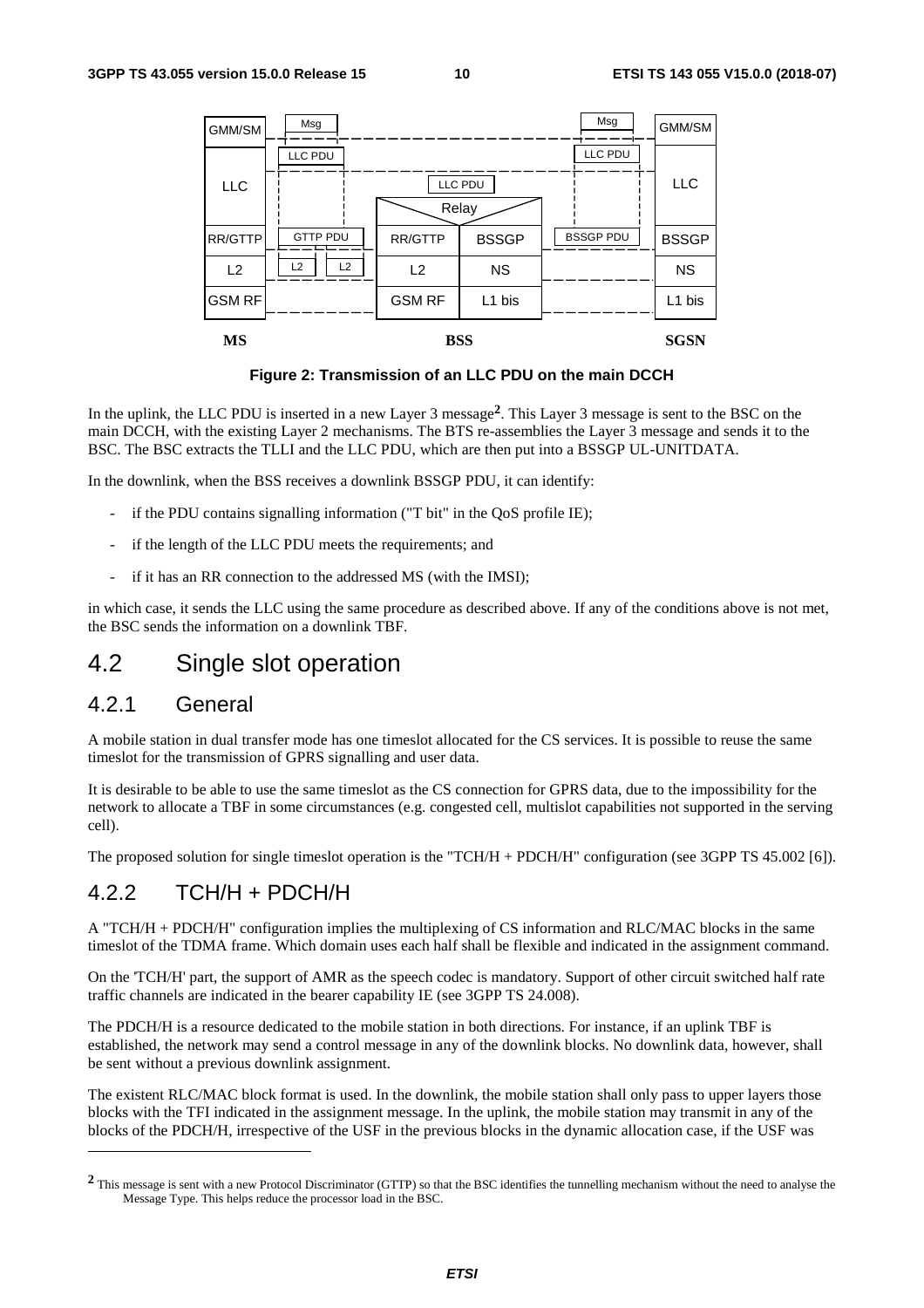present in the (uplink) assignment message. The mobile station, however, stores the USF for possible multislot configurations where dynamic allocation is supported.

The PDCH/H can be used for both GPRS signalling and user data. A PDCH/H shall not be assigned to a DTM capable mobile station in packet transfer mode.

Apart from the different mapping onto physical resources, the PDCH/H has the same characteristics as a PDCH/F. A PDCH/H is always used in exclusive allocation.

If a mobile station and the network support multiple TBF procedures (see 3GPP TS 44.060) and the mobile station is DTM capable, the network may establish multiple downlink TBFs using the PDCH/H. Only one uplink TBF may be established on a PDCH/H since exclusive allocation is used.

## 4.3 Multislot operation

## 4.3.1 General

In multislot operation, the packet data is sent on one or more PDCHs. The number of timeslots (i.e. PDCHs) used to carry packet data is decided by the network after taking into account the DTM multislot capabilities supported by the mobile station.

## 4.3.2 Shared PDCH

The PDCH/F may be shared with other GPRS mobile stations. The existent procedures in 3GPP TS 44.060 [5] apply. In the case of GPRS, EGPRS and EGPRS2 MSs multiplexed on the same PDCH, the same restrictions as described in 3GPP TS 44.060 [5] shall apply.

If a mobile station and the network support multiple TBF procedures (see 3GPP TS 44.060) and the mobile station is DTM capable, the network may establish multiple downlink TBFs for that mobile station using one or more shared PDCHs. In this case the mobile station may request the establishment of multiple uplink TBFs and the network may allocate uplink TBF resources on one or more shared PDCHs.

## 4.3.3 Exclusive use of PDCH/H

The PDCH/H shall not be shared with other GPRS mobile stations. An uplink PDCH/H shall be assigned in exclusive mode, where the correspondent mobile station is always granted the right to transmit. The existent RLC/MAC block structure shall be kept. The procedures specified in 3GPP TS 44.060 [5] shall apply.

Despite the dedicated characteristics of the uplink PDCH/H, the network shall allocate and use a valid USF, in order to satisfy the signalling requirements defined in 3GPP TS 44.060 [5].

## 4.3.4 TCH/H + PDCH/F

For this configuration, on the 'TCH/H' part the support of AMR as the speech codec is mandatory. Support of other circuit switched half rate traffic channels is indicated in the Bearer Capability IE (see 3GPP TS 24.008).

## 4.3.5 Dual Carrier in the Downlink

DTM configurations which use two radio frequency channels in the downlink shall obey the following restrictions:

- Uplink PDCHs shall be assigned on the same radio frequency channel as the uplink CS timeslot.
- Only EGPRS or EGPRS2 TBFs shall be assigned to the packet resources.

## 4.4 Bearer capability

The decision of which of the class A capabilities shall be used shall be always made by the network after considering:

- the supported capabilities (by both the network and the mobile station);
- the type of data to be sent;
- the length of the data; and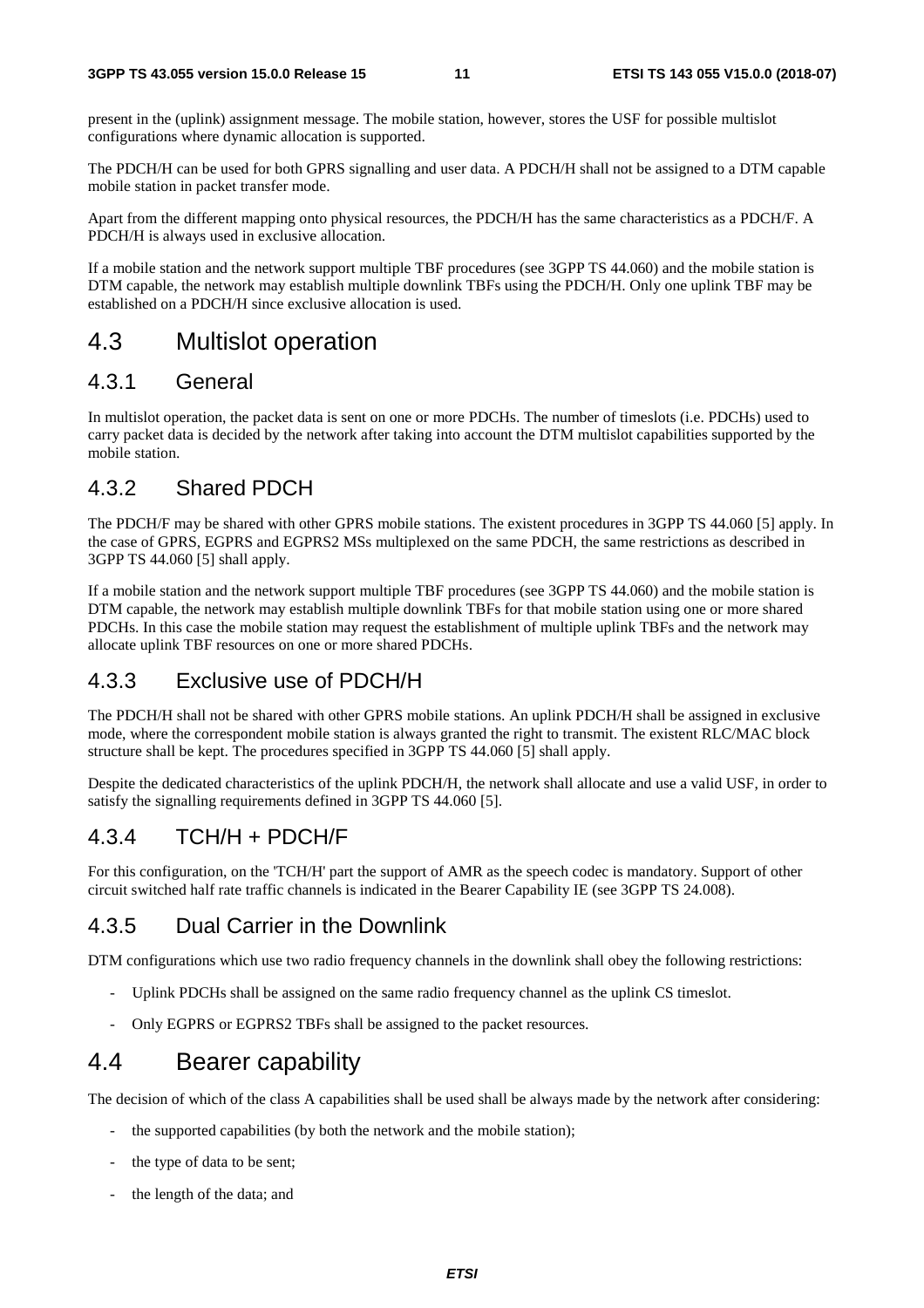the requested QoS parameters;

shows the GPRS data supported by the different class A capabilities.

**Table 1: Support of GPRS data by the different class A capabilities** 

| <b>GPRS</b> data | <b>Bearer</b> | <b>Main DCCH</b><br>with SAPI 0 | <b>Single</b><br>slot<br>operation | <b>Multislot</b><br>operation |  |
|------------------|---------------|---------------------------------|------------------------------------|-------------------------------|--|
| <b>GPRS</b>      | Short frames  | Yes                             |                                    |                               |  |
| signalling       | Long frames   | No                              | Yes                                | Yes                           |  |
| User data        |               | No                              |                                    |                               |  |

- NOTE: The use of the main DCCH with SAPI 0 has the following properties:
	- it delays RR commands;
	- it harms speech quality;
	- it places load onto the A-bis LAPD signalling links;
	- it has a maximum length of 251 bytes.

## 4.5 Indication of the DTM capabilities supported by the MS

### 4.5.1 Definition of MS DTM classes

### 4.5.1.1 MS DTM classes

Different mobile stations may support different DTM capabilities and thus they need to be communicated to the network so that they can be taken into account for the allocation of radio resources. The DTM multislot capabilities are independent from the currently defined 3GPP TS 45.002 multislot capabilities. When EGPRS is supported, DTM multislot capability for EGPRS operation (applicable also to EGPRS2 operation if supported) is indicated independently from DTM multislot capability for GPRS operation.

DTM multislot classes 5, 6, 9, 10, 11, 31 to 33, 36 to 38 and 41 to 44 are defined in this release (see 3GPP TS 45.002 [6]). Classes 31 to 33, 36 to 38 and 41 to 44 are supported only by mobile stations supporting DTM High Multislot Class capability.

### 4.5.1.2 Use of full and half rate

The mix of full and half rate packet data channels is not allowed in the uplink. This mix is only defined for the downlink direction and only supported by mobile stations indicating support for Extended GPRS DTM Multi Slot Class or Extended EGPRS DTM Multi Slot Class respectively (See 3GPP TS 24.008). The half rate packet data channel is only allowed on the same time slot as the circuit switched channel. Due to the different rate of the full and half rate channels used for GPRS during DTM, the network shall take care that the RLC/MAC blocks are sent in such an order that the reception is in sequence when using RLC unacknowledged mode.

### 4.5.1.3 Incremental support

In order to reduce the number of possibilities and the length of the coding, incremental support shall be used; that is, a mobile station that supports a certain level of capabilities shall support the capabilities of the less restrictive DTM classes. Annex B defines the incremental support for mobile stations supporting Extended DTM GPRS Multi Slot Class or Extended DTM EGPRS Multi Slot Class. For other mobile stations supporting DTM, the implicit support of the less restrictive DTM classes shall be as indicated in Figure 2a; for these mobile stations the single slot DTM operation is optional and supported if indicated by Single Slot DTM capability bit in the MS Classmark 3 and MS Radio Access Capability IEs.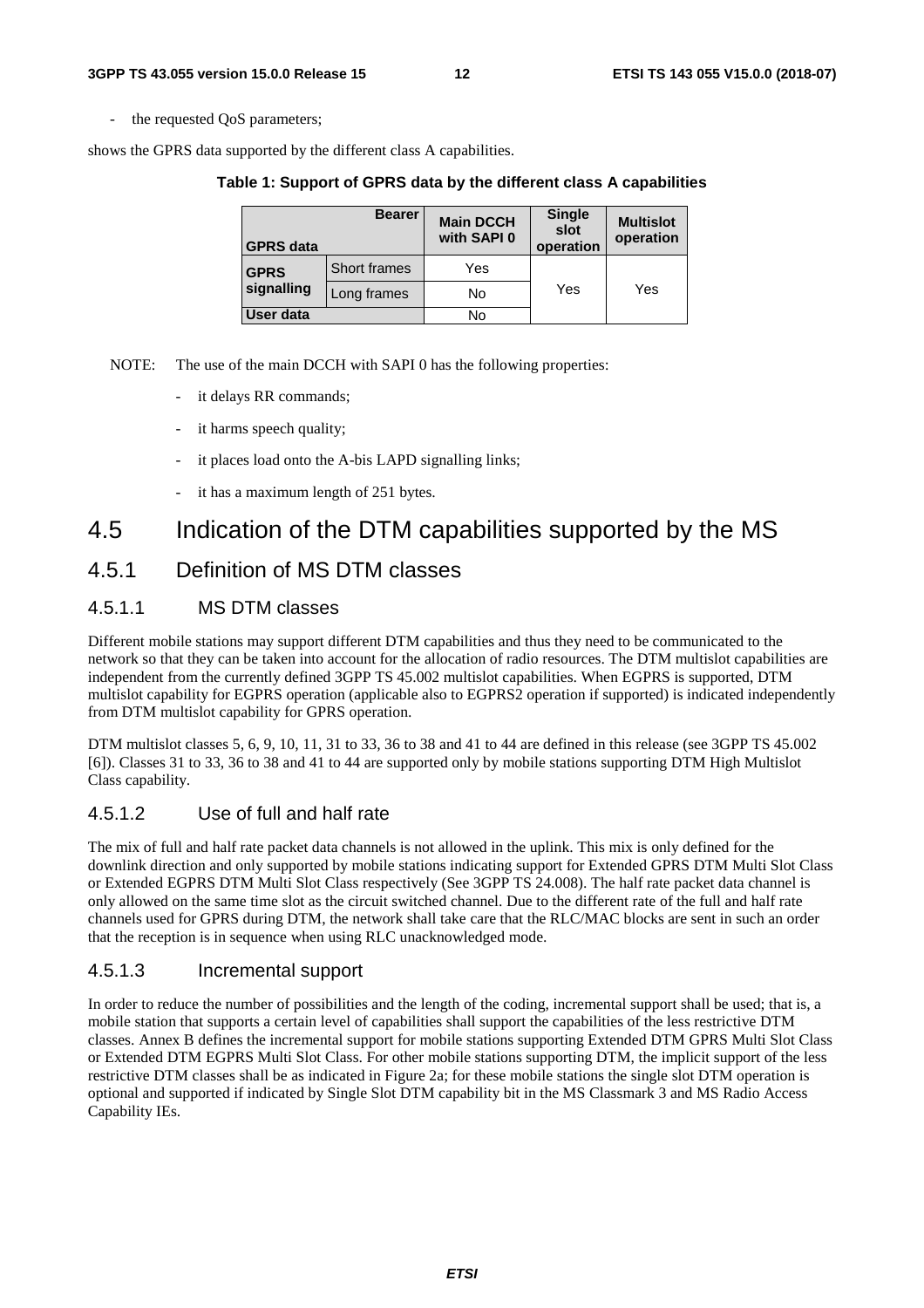

**Figure 2a – Incremental support of DTM multislot classes** 

## 4.5.2 Options

The support of the following four capabilities has to be indicated independently from the DTM class:

- **Single Slot DTM**: single slot DTM operation supported or not;
- **E-GPRS**: supported or not;
- **Enhanced CS establishment and release**: supported or not;
- **DTM Handover:** supported or not.

The mobile station also indicates support of the following capabilities which, if supported, require the indication of an additional DTM class:

- **Extended DTM**: supported or not. If supported, the Extended DTM multislot class shall also be indicated; a separate indication is provided for GPRS and EGPRS;
- **DTM High Multislot Class**: supported or not. If supported, the DTM high multislot class shall also be indicated; a separate indication is provided for GPRS and EGPRS.

In addition the following rules apply:

exclusive allocation in the PDCH/H shall always be used; a mobile station supporting E-GPRS shall support GPRS.

## 4.6 Indication of the capabilities

The mobile station DTM class is indicated in the MS Classmark 3 IE and MS Radio Access Capability IE. The absence of this information shall indicate that the mobile station does not support simple class A (i.e. either it supports *unrestricted* class A or it cannot operate in mode of operation A at all). The support of enhanced CS establishment and release is indicated in the MS Classmark 3 and MS Radio Access Capability IEs. For mobile stations supporting DTM High Multislot Class capability, the mobile station DTM high multislot class is indicated in the MS Classmark 3 and MS Radio Access Capability IEs. The support of DTM handover is indicated in the MS Radio Access Capability and MS Classmark 3 IEs.

## 4.7 Compatibility issues

The mobile station shall indicate in its capabilities whether it is DTM capable or not and if so whether it supports enhanced CS establishment and release or not. The mobile station shall indicate in the MS Radio Access Capability and MS Classmark 3 IEs whether or not it supports DTM Handover. The network shall not allocate resources for DTM operation unless the mobile is DTM capable. The network shall not use enhanced CS establishment (respectively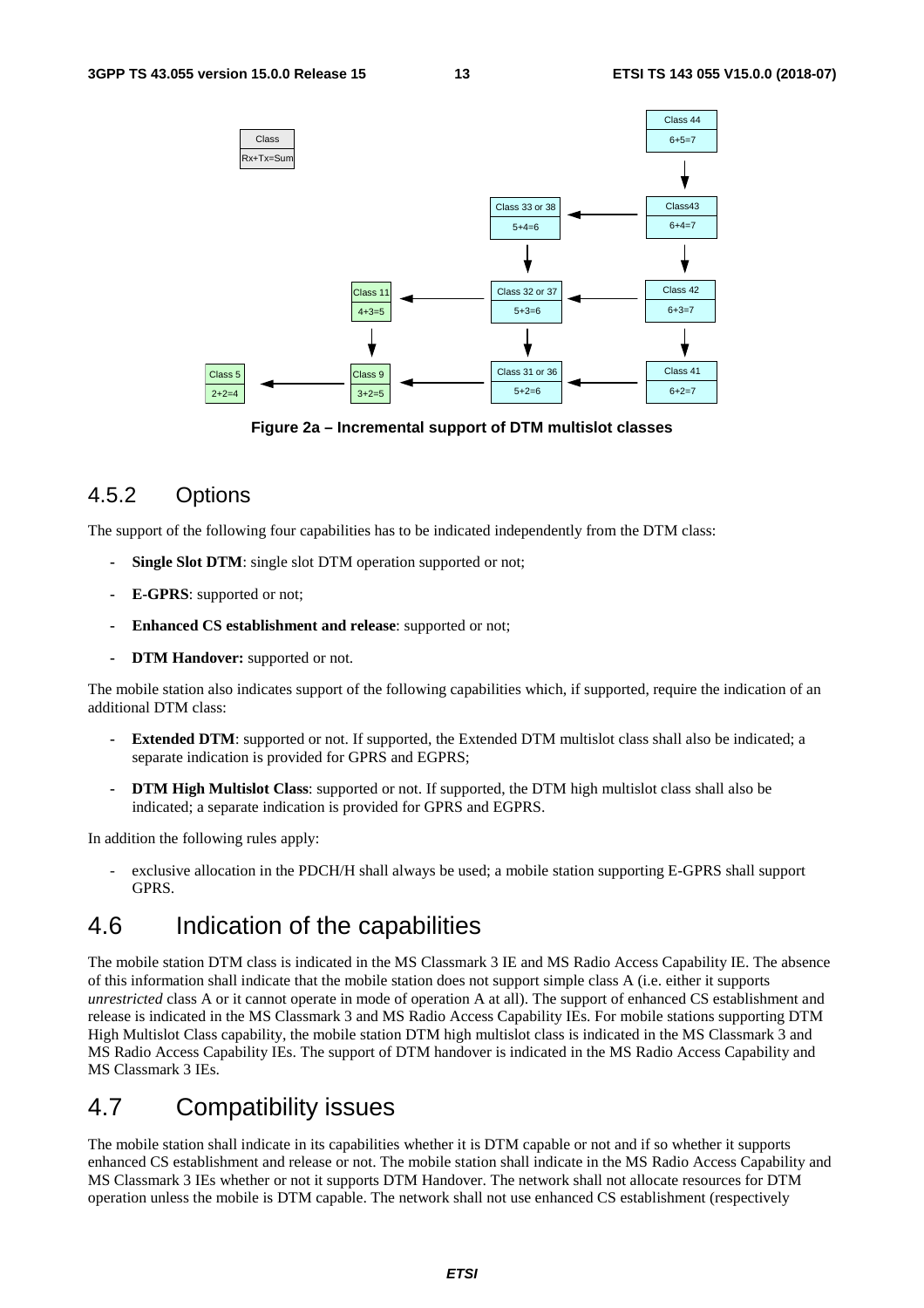release) unless the mobile supports it. The network shall not use DTM Handover procedures unless the mobile station also supports it. The resources allocated by the network shall meet the requirements imposed by the classmark.

The network indicates on the BCCH or PBCCH whether or not the cell supports DTM and if so whether or not it supports enhanced CS establishment and release. It shall also indicate it on the SACCH for DTM capable mobile stations in dedicated mode or dual transfer mode. It may also indicate it on the PACCH for DTM capable mobile stations in packet transfer mode. A cell level indication is needed because adjacent BTSs may be in the same RA and LA but may be parented by different BSCs (from different vendors or different releases). The indication in the SACCH is needed to enable/suppress the transmission of packet resource requests when the mobile is in dedicated mode and cannot read the BCCH data. A mobile station shall not attempt to enter the DTM unless DTM is supported in the cell.

The network shall allocate resources taking into account the capabilities commonly supported with the mobile station. In order to avoid situations where both the mobile station and the network are DTM capable but no class A capabilities are shared, a *core set* of capabilities has been defined and shall be supported by the mobile station and the network, consisting of:

- the main DCCH with SAPI 0 for GPRS signalling, with a length restriction controlled by the network;
- the  $TCH/F + PDCH/F$  configuration (DTM multislot class 5).

In addition, the mobile station supporting DTM shall support TCH/H + PDCH/F configuration with AMR-HR.

# 5 Layer 1

Some modifications or extra requirements affect layer 1 areas:

- 1. Timing advance;
- 2. Measurement reporting;
- 3. Power control.

These issues are dealt with in the following clauses.

## 5.1 Timing advance

A mobile station in DTM shall disable the timing advance features for the GPRS side:

- the mobile station shall inhibit the transmission of timing advance access bursts;
- the mobile station shall ignore the reception of GPRS timing advance messages, if any.

The reporting period and the SACCH message block shall be the same as though the mobile station was in dedicated mode.

## 5.2 Measurement reporting

The mobile station shall continue to send measurement reports for the circuit switched part, but GPRS measurement reports shall not be sent. The mobile station shall be able to send extended measurement reports when commanded by the network.

## 5.3 Power control in multislot operation

## 5.3.1 General

The difference of C/I requirements and the possibility of using different coding schemes in both domains may result in a difference in the power used in adjacent timeslots. This difference in power needs further consideration, which it is done in the following clauses.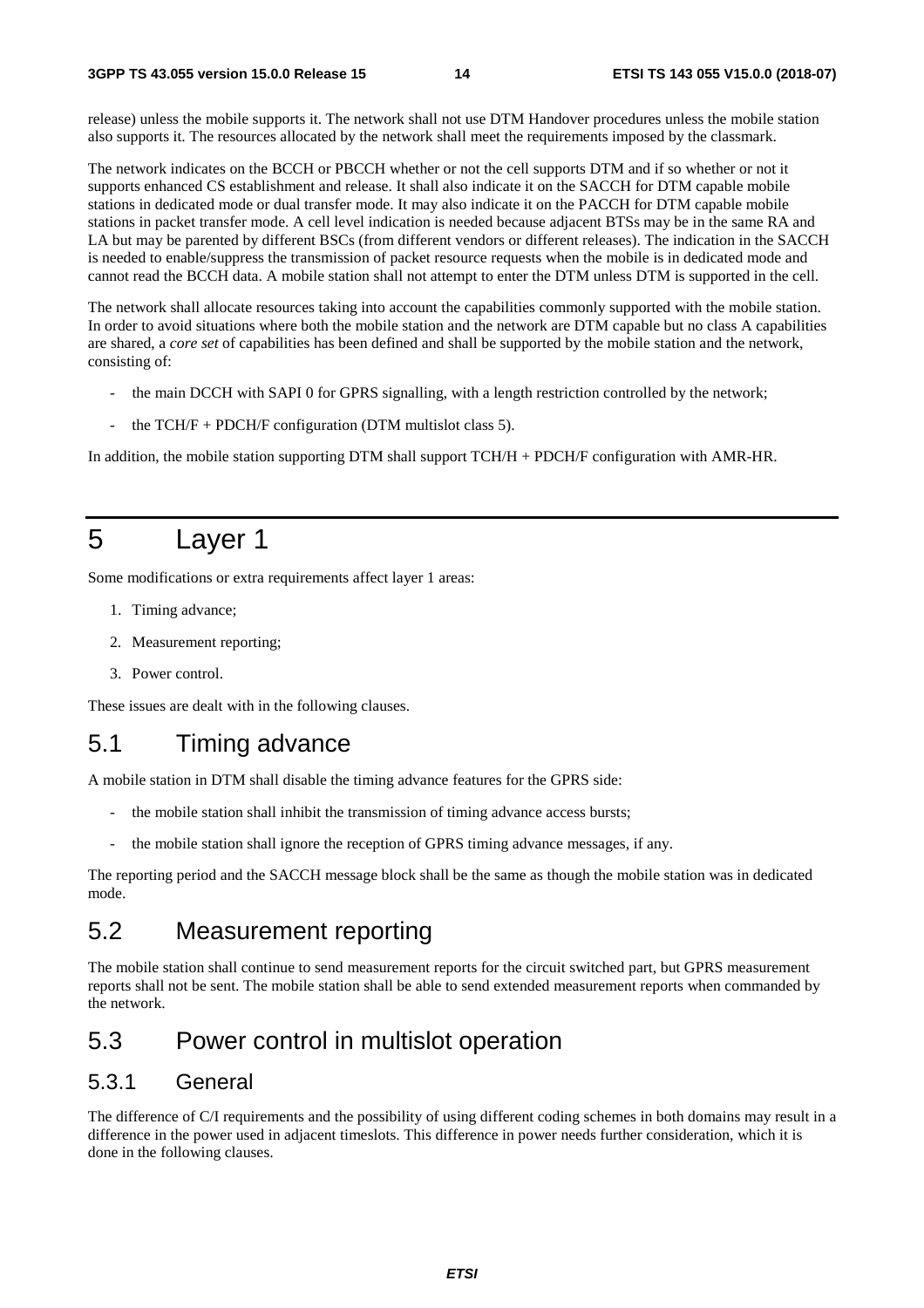## 5.3.2 Uplink multislot power control

On the network side, there is no restriction for the difference of power received in adjacent timeslots.

On the mobile station side, the power control in different timeslots shall be independent and with no restriction for the difference of power transmitted in adjacent timeslots.

The MS shall measure the signal strength of each radio block monitored by the MS. The C value used for the uplink power control is achieved by filtering the signal strength with a running average filter. Upon the change from one RR mode to another, the filtering shall be restarted if there is no valid C value available. In case the mobile station and the network support enhanced DTM CS establishment procedure, when entering DTM from packet transfer mode, the filtering shall continue from the C value obtained during packet transfer mode (see 3GPP TS 45.008[7]).

In single timeslot operation, the power control for both domains is performed on the SACCH.

## 5.3.3 Downlink multislot power control

On the network side, there is no restriction for the difference of power transmitted in adjacent timeslots.

As in normal GPRS power control and in addition to the cells present in SI5, the mobile station shall also perform measurements of the serving cell if the FH sequence does not include the BCCH carrier.

In DTM multislot configurations, if the BTS output power for the CS timeslot is not within the range from the maximum downlink power allowed for the MS on the PS timeslot(s) to a power level 10 dB lower, the MS is not required to fulfil the requirements in 3GPP TS 45.005 on the CS timeslot and/or the PS timeslot(s).

# 6 Signalling procedures

## 6.1 Establishment

## 6.1.1 General

The existent establishment procedures for class A mode of operation rely on the capability of the mobile station to be able to operate in different frequencies in the same timeslot, e.g. to listen to the (P)BCCH while in dedicated mode. New procedures need to be added to the specifications to allow mobile stations without such capabilities to be able to enter the dual transfer mode.

The new cases are marked with " $\checkmark$ " in table 1 and explained in detail in this clause.

**Table 2: Summary of establishment cases** 

|                     |                |                           |                         |           | <b>Requested</b>        |                      |  |  |
|---------------------|----------------|---------------------------|-------------------------|-----------|-------------------------|----------------------|--|--|
|                     |                |                           |                         | <b>PS</b> |                         |                      |  |  |
|                     |                | $\mathsf{CS}$             | <b>MO</b>               | <b>MT</b> |                         |                      |  |  |
|                     |                |                           |                         |           | <b>Ready state</b>      | <b>Standby state</b> |  |  |
|                     | <b>Nothing</b> |                           | Normal establishment    |           |                         |                      |  |  |
| Active<br><b>PS</b> |                | $\mathsf{CS}$             | Engaged                 |           |                         |                      |  |  |
|                     |                | <b>MO</b>                 |                         | Same TBF  | Normal:<br><b>PACCH</b> |                      |  |  |
|                     |                | $\checkmark$<br><b>MT</b> | Normal:<br><b>PACCH</b> | Same TBF  | Not applicable          |                      |  |  |

## 6.1.2 PS establishment while in dedicated mode

### 6.1.2.1 Principles

The mobile station may request packet resources while in dedicated mode by sending the **DTM Request** message to enter the dual transfer mode.

Two DTM assignment messages are defined: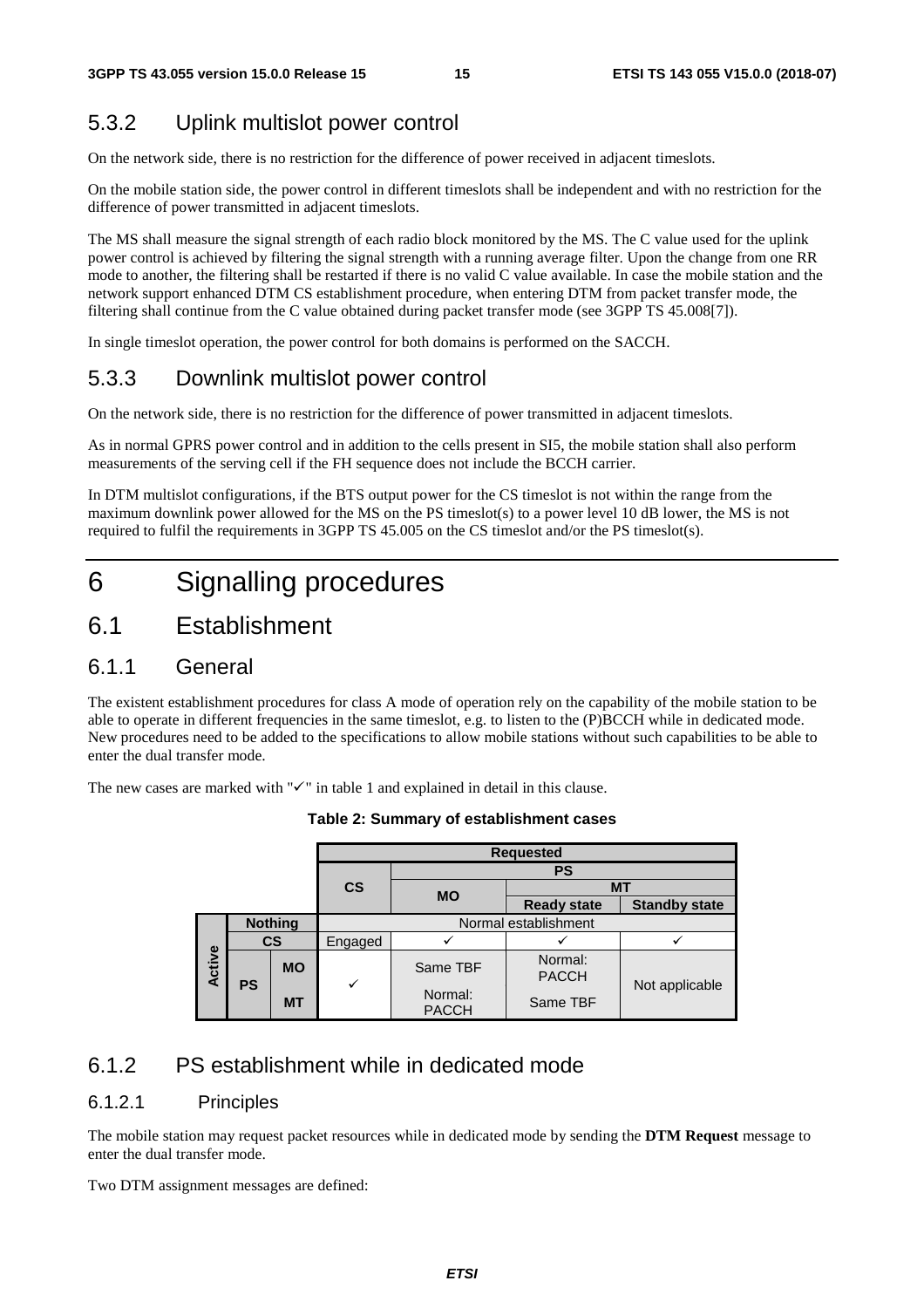- the **DTM Assignment Command** message: this message shall describe both the CS and packet resources when a reallocation of the CS resource is needed, e.g. when a multislot configuration cannot be accommodated or when an "TCH/H + PDCH/H" configuration is to be used.
- the **Packet Assignment** message: this message describes the allocated packet resources when no reallocation of the CS resource is necessary, e.g. on an adjacent timeslot.

A mobile station that supports multiple TBF procedures can determine whether or not the network supports multiple TBF procedures by reading the *GPRS Cell Options* IE included within the DTM Assignment Command and the Packet Assignment messages.

When there is reallocation of the CS timeslot:

- if the mobile station successfully establishes the new CS connection, it shall send an **Assignment Complete**  message on the new main DCCH.
- if the mobile station fails to establish the new CS connection, it shall go back to the old timeslot, send a DTM **Assignment Failure** message on the (old) main DCCH and continue the CS operation. The mobile station shall assume that the old PS resources were released and attempt its re-establishment.

If the network wants to move the mobile station to another cell, it shall send a **Handover Command** message on the main DCCH. After the handover procedure is completed, the network supporting DTM shall send the **DTM Information** message on the main DCCH in order to speed up the resumption of the dual transfer mode of operation by the mobile station.

As described above, the main DCCH can be used in either direction with no prior assignment provided that the required conditions are met. Otherwise, the procedures here described apply.

#### 6.1.2.2 MO session: packet request procedure

If the serving cell of the CS connection indicates that supports DTM, the mobile station may request the establishment of a PS session by sending a DTM Request message on the main DCCH.

The network may answer the request with one of the two defined DTM assignment messages, sent on the main DCCH. If the network cannot allocate the packet resources, it shall answer with a **DTM Reject** message on the main DCCH. The DTM Reject message shall indicate a waiting time after which the mobile station is allowed to reattempt the packet establishment in the same cell.

Figure 3 shows the successful case of the allocation of an uplink TBF when the reallocation of the CS timeslot is needed. The mobile station informs the network about the correct seizure of the new CS resource by sending an Assignment Complete message on the main DCCH of the new resource.



#### **Figure 3: Establishment of a MO PS session while in dedicated mode with reallocation of the CS resource; successful case**

Figure 4 shows one failure case. If there is an error when establishing the main signalling link in the new timeslot, the mobile station shall send a DTM Assignment Failure message on the old main DCCH and then it may re-attempt the establishment of the packet session. The timers in the assignment procedure are reused.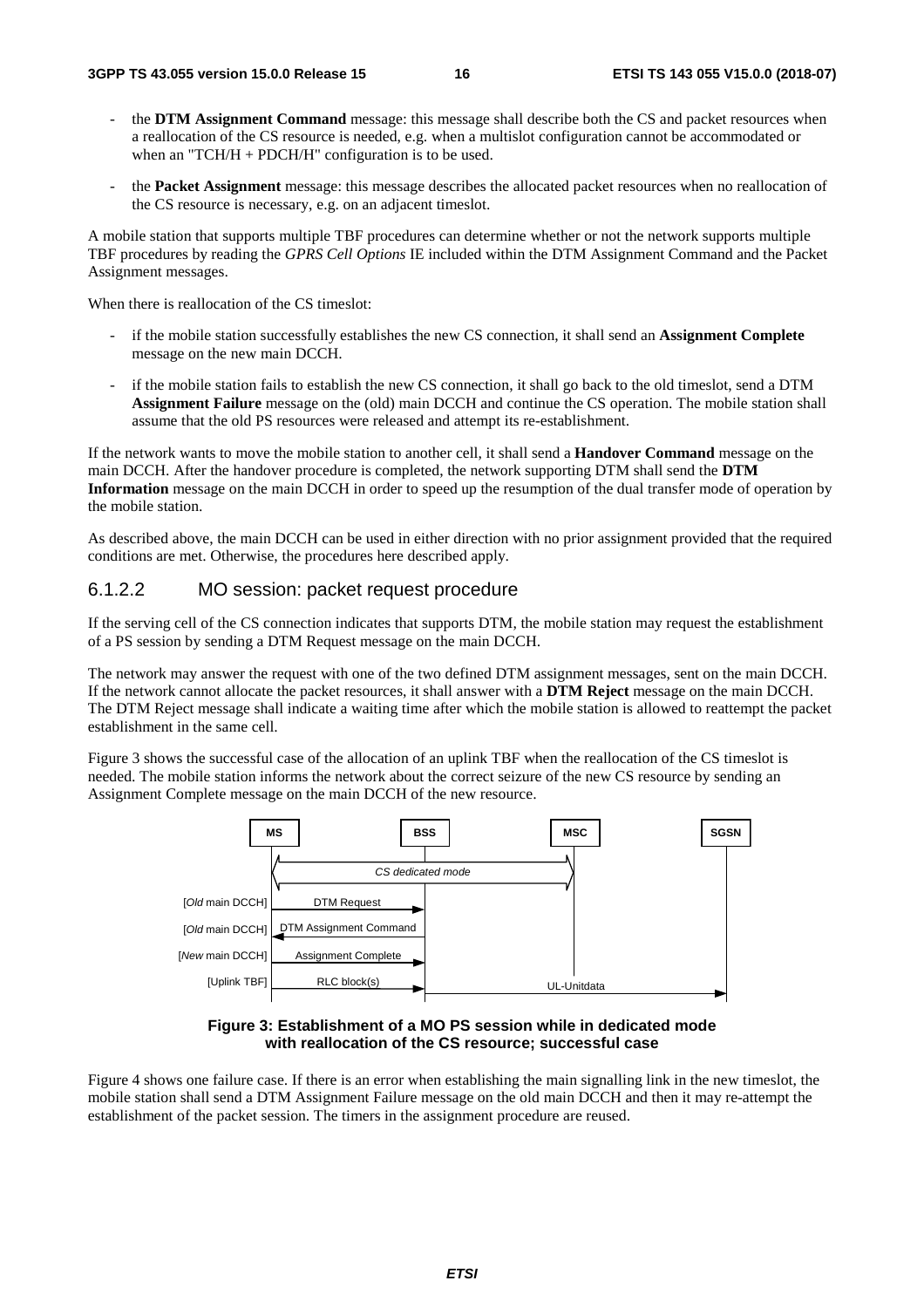



In figure 5, the packet resource is mapped onto adjacent timeslot(s) and thus the Packet Assignment message is used. There is no release/re-establishment of the main signalling link, successful and failure messages are not needed. The successful and failure cases for the establishment of the TBF are determined as in normal GPRS (see 3G TS 04.60 [5]).



**Figure 5: Establishment of a MO PS session in multislot configuration while in dedicated mode; successful case** 

Figure 6 shows the case of the main DCCH being used as the uplink resource.



#### **Figure 6: Use of the main DCCH for GPRS information while in dedicated mode**

6.1.2.3 MT session

#### 6.1.2.3.1 Ready state: packet downlink assignment

If the mobile station is in the Ready state, the SGSN may send an LLC frame to the BSS parenting the mobile station's serving cell. The downlink LLC PDU shall include the IMSI if it is known. As the IMSI of the mobile station was previously stored, the BSS is able to identify that the mobile station to which the data is sent is in dedicated mode. The BSS shall use the main signalling link to send the downlink assignment command instead of the (P)CCCH. Note that a mobile station in dedicated mode does not listen to the (P)CCCH unless it is "unrestricted class A" capable.

Editor's note : the consequences on the procedures currently defined for the DTM feature shall be analysed if the IMSI can not be provided in the BSSGP DL-UNITDATA PDU.

The assignment is done with one of the DTM assignment messages, sent on the main DCCH.

Figure 7 shows the successful case, when a downlink TBF is assigned without reallocation of the CS resource.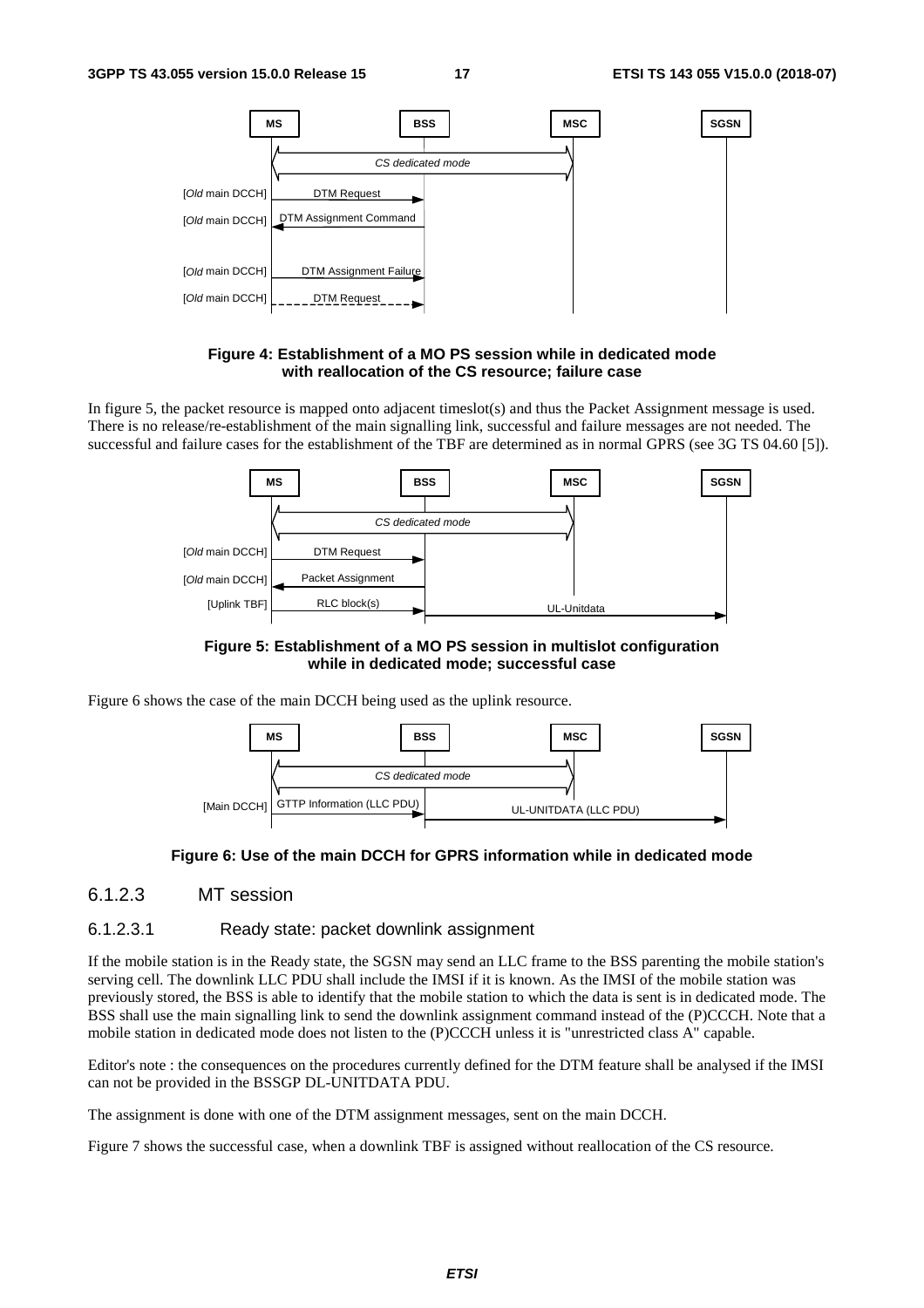

#### **Figure 7: Example of a successful establishment of a PS MT session while in dedicated mode, packet idle mode and Ready state**

#### 6.1.2.3.2 Standby state: packet notification

If the mobile station is in the Stand-by state and the SGSN has something to send, it shall send a page to the BSS(s) parenting the RA where the mobile station is, in order to find out the actual serving cell/BVCI. As the mobile station has an established signalling connection with the BSS, the BSS shall not page the mobile station. Instead, the BSS shall inform the mobile station that it is being paged for packet services. This is done by sending the Packet Notification message on the main DCCH. The mobile station shall answer the notification with a Cell Update procedure: sending an LLC frame to act as a "Packet Paging Response".

For that purpose, the GMM layer shall request the establishment of uplink resources. If the LLC frame is *dummy* (i.e. does not convey user data information) and it is short enough, the mobile station shall send it on the main DCCH. Otherwise, an uplink TBF is needed and its establishment shall be done.

Once the LLC frame is sent, the mobile station moves to the GMM Ready state. The SGSN understands the LLC frame as a valid page response and starts sending the downlink information. In order to forward this information to the mobile station, the BSS shall send a (second) assignment message as soon as it receives the data from the SGSN.

The procedure is shown in figure 8.





### 6.1.3 CS establishment while in packet transfer mode

When in packet transfer mode, either the mobile station or the network may initiate a CS connection establishment. In both cases, the packet session may be aborted and the establishment of the CS connection is initiated.

When the establishment of the CS connection is initiated by the network, the CS paging message may come directly from the MSC or via the SGSN if the Gs interface is present. The BSS shall be able to verify in both cases if the paged mobile station is in packet transfer mode and shall send the CS page on the PACCH.

- NOTE 1: This paging co-ordination can be reused for GPRS mobile stations in mode of operation B, so that the mobile station does not need to listen to the PCH.
- NOTE 2: This feature breaks the link between the presence of the Gs interface and the network capability to perform paging co-ordination. Alignment of 3G TS 23.060 is needed.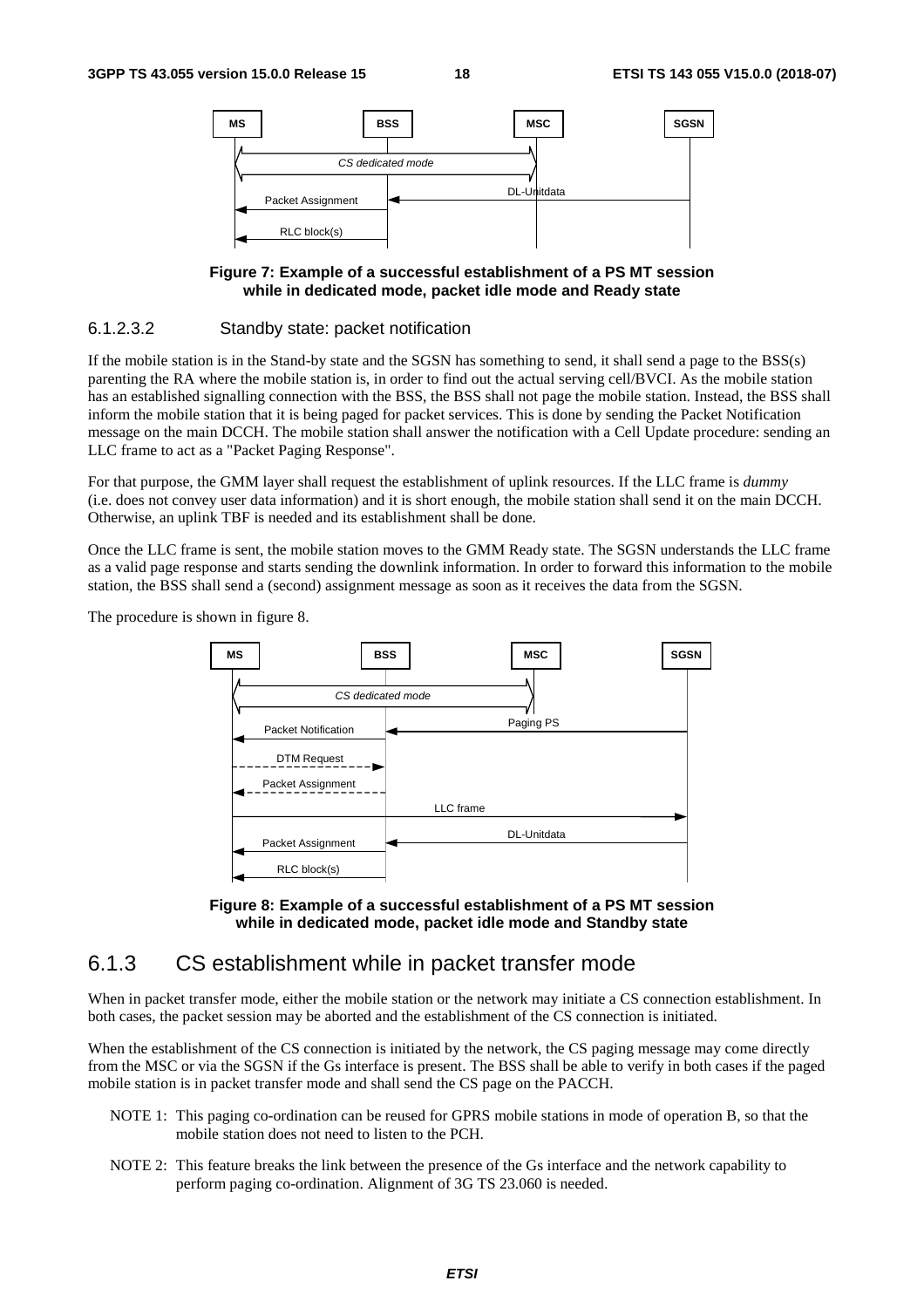Once on the DCCH, the mobile station may request the re-establishment of the packet resources by sending a DTM Request message. The procedure to re-establish an aborted uplink TBF shall be identical to the MO session request. The procedure to re-establish an aborted downlink TBF shall be identical to the MT session request.

Figure 9 shows this procedure graphically.



NOTE: The IMSI is sent when available at the MSC and if the BSS supports the DTM feature.

#### **Figure 9: Successful establishment of a CS connection while in packet transfer mode**

Upon receiving the ASSIGNMENT REQUEST message from the MSC, the BSS may send one of the following messages to the MS:

- CHANNEL MODE MODIFY message to modify the existing CS channel's mode, as shown in Figure 9.
- DTM ASSIGNMENT COMMAND message to reallocate the CS resource and maintain some PS resources.
- ASSIGNMENT COMMAND message to reallocate the CS resource and drop the PS resources.

#### **Figure 10: void (deleted)**

If the mobile station and the network support enhanced CS establishment a CS connection may be established while in packet transfer mode, without release of the packet resources.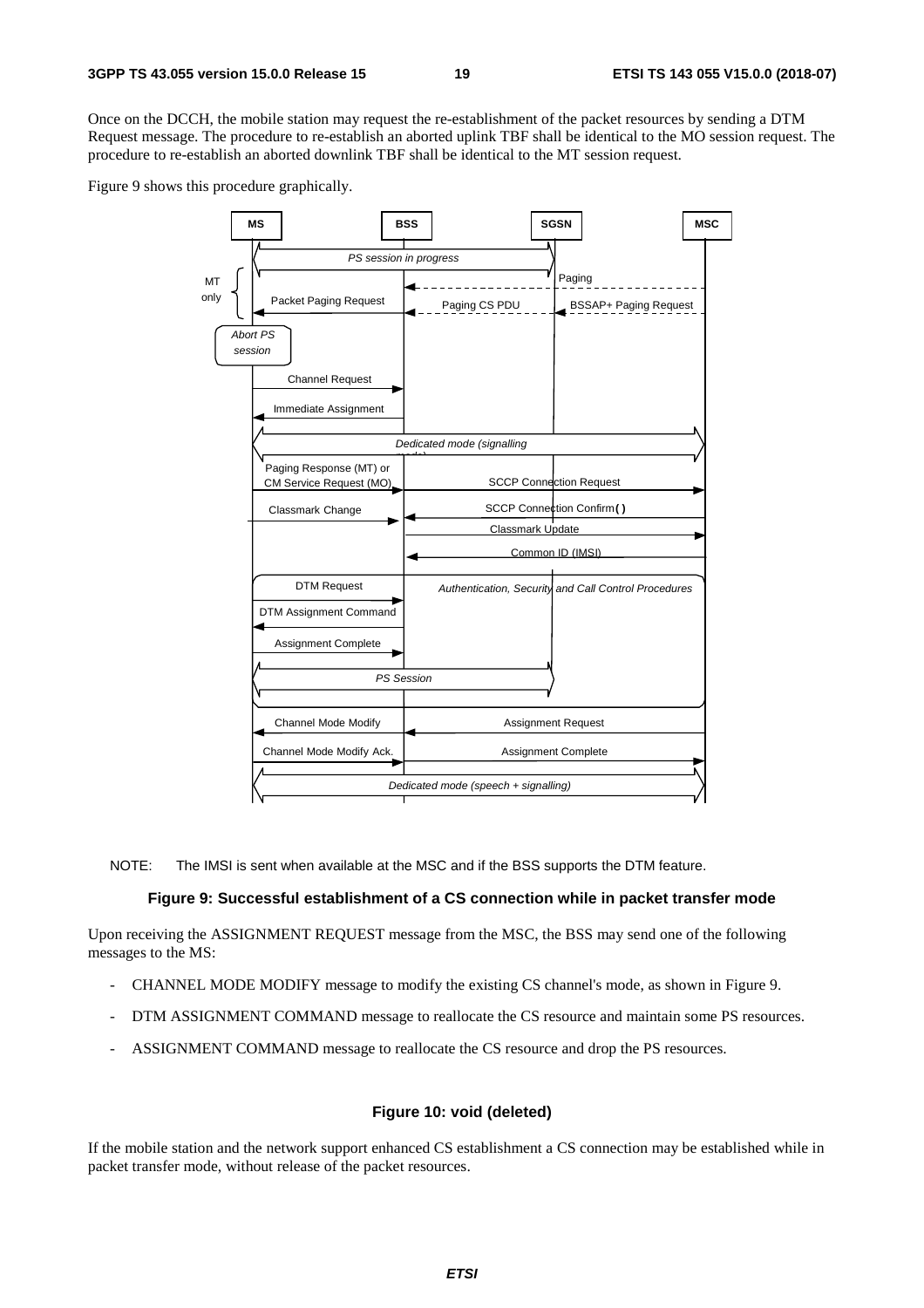#### **3GPP TS 43.055 version 15.0.0 Release 15 20 ETSI TS 143 055 V15.0.0 (2018-07)**

A mobile station that supports enhanced CS establishment can determine whether or not the network supports enhanced CS establishment by reading the *GPRS Cell Options* IE included within system information messages (see 3GPP TS 44.018 and 44.060).

In the mobile-originated case, the MS requests a CS connection by sending the PACKET CS REQUEST message on PACCH to the network.

If the contention resolution is not solved, the mobile station shall delay the transmission of the PACKET CS REQUEST message until contention resolution is solved.

If the countdown procedure has been started on all the ongoing uplink TBFs, none of those TBFs is operating in extended uplink TBF mode and there is no downlink TBF in progress, the mobile station may either send the PACKET CS REQUEST message, or may immediately release the ongoing TBF(s) and start an RR connection establishment as specified in 3GPP TS 44.018.

Upon receipt of the PACKET CS REQUEST message, the network replies to the MS with a PACKET CS COMMAND message on PACCH that encapsulates one of (RR) DTM ASSIGNMENT COMMAND, IMMEDIATE ASSIGNMENT, IMMEDIATE ASSIGNMENT REJECT messages as defined below:

- The network may allocate both PS and CS resources to the MS by sending a (RR) DTM ASSIGNMENT COMMAND message. When the MS receives this message it starts CS connection establishment and enters dual transfer mode. The network may also reallocate PS resources in the DTM ASSIGNMENT COMMAND message. In this case the resulting channel combination must be TCH + PDTCH, SDCCH + PDTCH is not allowed. By omitting the PS resource description in the DTM ASSIGNMENT COMMAND, the network indicates that the current PS Resources are maintained.
- The network allocates only CS resources to the MS and orders the release of PS resources by sending an (RR) IMMEDIATE ASSIGNMENT message. When the MS receives this message it releases the PS connection and establishes the CS connection. When in dedicated mode the MS may request PS resources by using the procedures specified in 3GPP TS 44.018.
- The network rejects the CS request by sending an (RR) IMMEDIATE ASSIGNMENT REJECT message. When the MS receives this message it continues in packet transfer mode normally. The mobile station may later reinitiate the CS connection request.
- If the PS resources have been dropped before the network has a chance to respond to the PACKET CS REQUEST, the network shall abort the current DTM procedure. If the mobile station does not receive a PACKET CS COMMAND message after it has sent a corresponding PACKET CS REQUEST message, the mobile station will drop any PS resources and start CS access procedures on the RACH.

If the network and mobile both support the extended RLC/MAC control message segmentation, the network may send the PACKET CS COMMAND message in more than two radio blocks, see 3GPP TS 44.060. If not, the network is responsible for ensuring that the PACKET CS COMMAND does not exceed two radio blocks in length.

Figure 10a illustrates succesful MS originated RR connection request procedure.



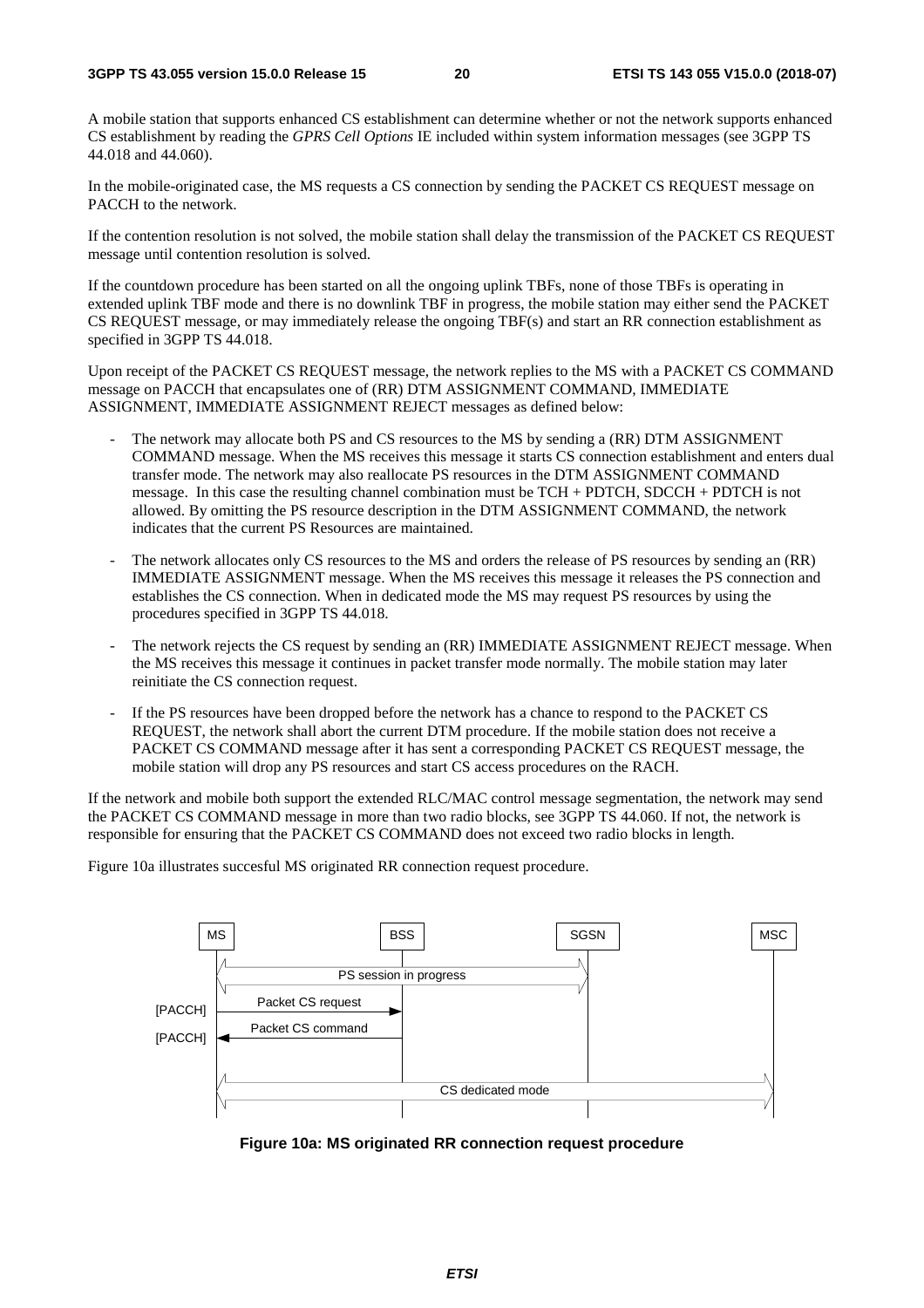In the mobile-terminated case the BSS sends to the mobile station a PACKET CS COMMAND message on PACCH when receiving a CS paging message from the core network. The PACKET CS COMMAND message encapsulates one of (RR) DTM ASSIGNMENT COMMAND, IMMEDIATE ASSIGNMENT messages as defined below:

- The network may allocate both PS and CS resources to the MS by sending a (RR) DTM ASSIGNMENT COMMAND message. The network may also reallocate PS resources in the DTM ASSIGNMENT COMMAND message. In this case the resulting channel combination must be TCH + PDTCH, SDCCH + PDTCH is not allowed. By omitting the PS resource description in the DTM ASSIGNMENT COMMAND, the network indicates that the current PS Resources are maintained.
- The network allocates only CS resources to the MS and orders the release of PS resources by sending an (RR) IMMEDIATE ASSIGNMENT message. When the MS receives this message it releases the PS connection and establishes the CS connection. When in dedicated mode the MS may request PS resources by using the procedures specified in 3GPP TS 44.018.

Figure 10b illustrates succesful MS terminated RR connection establishment.



**Figure 10b: MS terminated RR connection establishment** 

## 6.1.4 PS establishment while in dual transfer mode

Once the mobile station is in dual transfer mode, the establishment of any further packet sessions shall be done with the existent mechanisms (see 3GPP TS44.060 [5]).

The network may send the DTM Assignment Command message to the mobile station at any time to reallocate one or more ongoing TBFs and the resources required for the RR connection. If the MS receives a DTM Assignment Command message after sending a request for one or more uplink TBFs but before receiving any uplink allocation in response to its request, it shall act on the DTM Assignment Command message and after successful reallocation of resources wait for the response from the network to the uplink TBF request on the newly allocated resources. All ongoing TBFs not addressed by the DTM Assignment Command message are released.

## 6.2 Release

### 6.2.1 Release of packet resources

The release of a TBF shall follow the current procedures in 3GPP TS 44.060 [5]. The use of the main DCCH as a packet resource is stopped when the signalling connection is cleared (during a handover or assignment procedure) or when the mobile station enters the dual transfer mode.

## 6.2.2 Release of CS resources

In the case of the release of the CS connection while in dual transfer mode, the mobile station may abandon the packet resources.

Before the re-establishment of the packet resources, the mobile station may need to read all the relevant information contained in the SI messages that was not sent in the SACCH or the PACCH while in DTM. In order to reduce the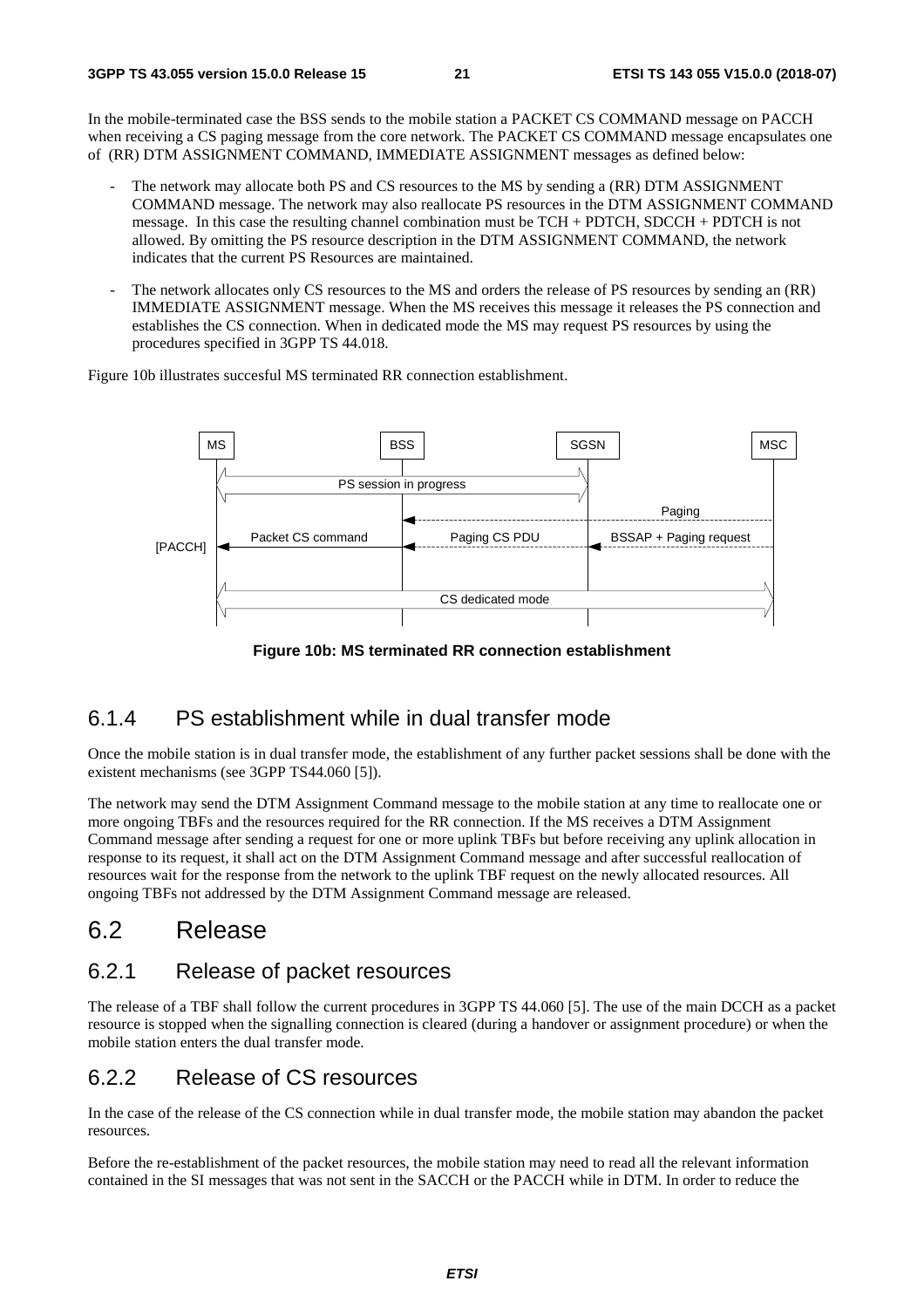interruption of the GPRS session at call release, the network sends a new message (PSI 14) on the PACCH when the mobile station is in dual transfer mode. This message contains

- most of the information in SI 13, if the PBCCH is not allocated; or
- the location of the PBCCH, if this is present.

If both the mobile station and the network support enhanced CS release, the network may delay the release of the CS connection until the mobile station has received the needed system information, in order to maintain the packet resources after release of the CS connection. The network shall initiate enhanced CS release by sending PACKET CS RELEASE INDICATION message. System information is provided to the mobile station with PACKET SERVING CELL SI message on the PACCH. Packet system information messages can also be sent as such on PACCH. The MS shall use PACKET SI STATUS or PACKET PSI STATUS message to indicate which messages have been received correctly. When the mobile station has received the required set of a system information it informs the network which in turn sends a CS connection release message to the mobile station. Upon release of the CS connection the mobile station enters packet transfer mode.

If the network is not able to use enhanced CS release (e.g. due to scarce radio resources, no support for enhanced CS release or no possibility to send missing system information) it shall send a CS connection release message to the mobile station indicating the mobile station shall abandon the packet resources after the release of the CS connection.

Figure 10c shows the exchange of messages when a CS connection is released and the MS maintains PS resources.



**Figure 10c: Release of CS connection and maintaining PS resources** 

## 6.3 Handover

### 6.3.1 General

Another group of procedures that are affected by the definition a new GPRS class A mode of operation are those related to the change of the serving cell when the mobile station is in dual transfer mode. The term *handover* in this document refers to the network initiated change of serving cell for both domains, unless explicit reference to the CS domain is made. The handover and the cell change of the CS and PS domains respectively need to be performed at the same time. As 3GPP TS 45.008 [7] states, the serving cell for a class A mobile station while it is in dedicated mode "is determined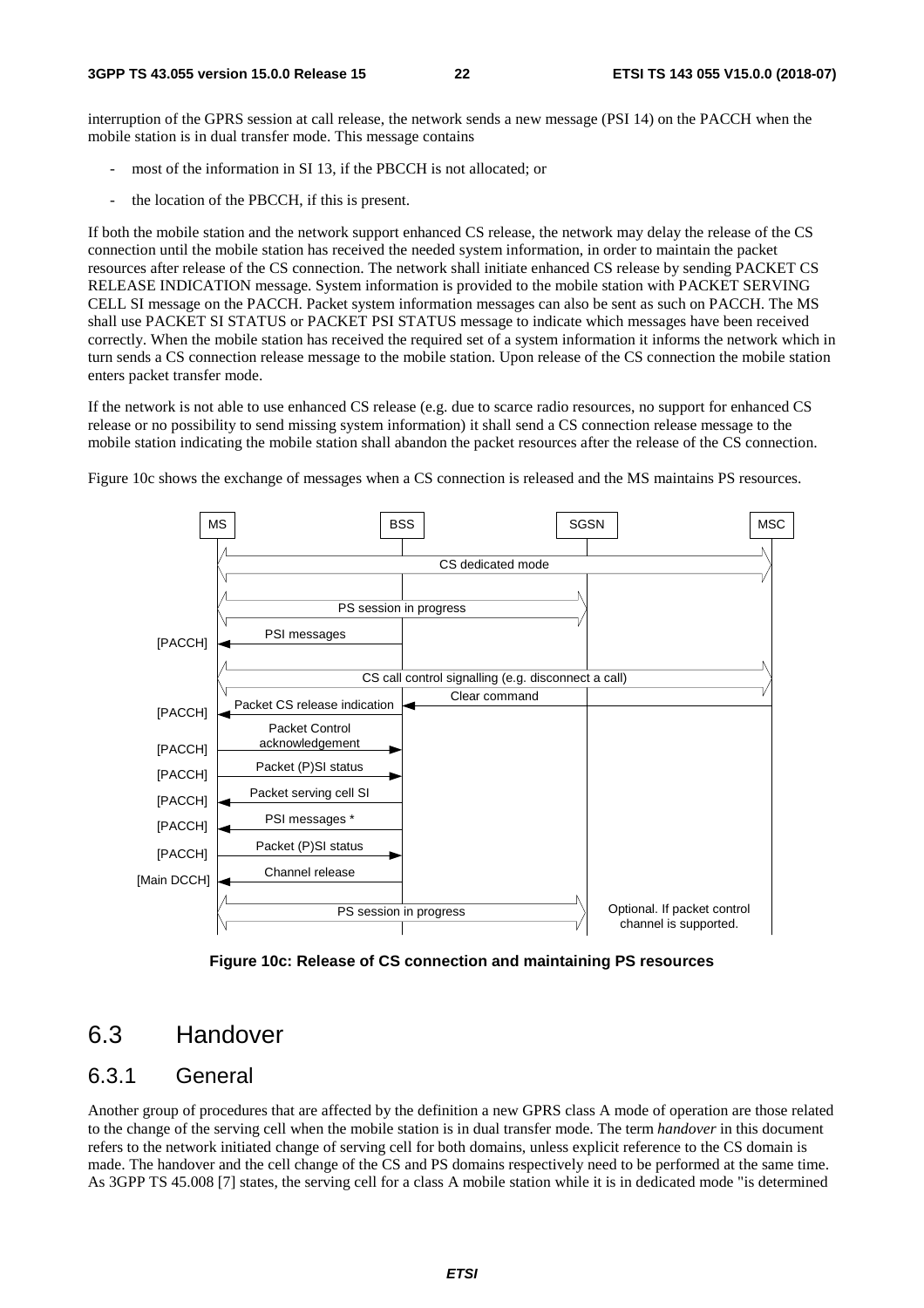by the network according to the handover procedures", irrespective of the Network Control measuring report mode (NC).

The Handover Command message sent from the network to the mobile station shall describe the CS resources in the target cell.

The RAI, Cell Identity and information whether DTM is allowed or not shall be sent to a DTM capable mobile station after handover in SI6 and/or the DTM Information message. The RAI needs also to be included in the SI 6 message sent to a DTM capable mobile station that is not in DTM so that it can detect a change of the RA.

Handover failure cases are determined only from the CS timeslot. In the event of a handover failure, the mobile station shall return to the CS resource in the old cell and send a Handover Failure message on the main DCCH. If the mobile station is in GMM Ready state, it shall then perform the Cell Update procedure in order to notify the SGSN that downlink data flows can be continued in the source cell. The mobile station shall assume that all the packet resources were released during the handover and it shall try to re-establish the uplink resources if there is uplink data ready to be sent.

Once the main DCCH is established in the cell, the network sends the DTM Information message. This message contains:

- the RAI and Cell Identity of the new cell: to detect changes of RA or cell without waiting for the SI 6 message;
- the length limitation for the use of the main DCCH.

Then the mobile station or the network may re-establish the packet resource(s).

## 6.3.1a DTM Handover – General

The term *DTM Handover* in this document always refers to the network initiated change of serving cell for both CS and PS domains, using DTM Handover procedures.

The source and target cells may be managed by either the same BSS (Intra-BSS) or different BSSs (Inter-BSS) within the same MSC (Intra-MSC) and the same SGSN (Intra SGSN) or different SGSNs (Inter SGSN) or different MSCs (Inter-MSC) and the same or different SGSNs.The DTM Handover in *A/Gb mode* makes use of existing CS handover procedures and PS Handover procedures. Unless explicitly stated in the present document, the behaviour of the core network entities is as specified for the respective handover procedures. The DTM Handover procedure is controlled by the RR protocol.

The DTM Handover procedure is divided into:

- a preparation phase including the allocation of CS and PS resources in the target cell, consisting of parallel CS handover preparation phase as described in 3GPP TS 23.009 [14] and PS handover preparation phase as described in 3GPP TS 43.129 [13]; and
- an execution phase which includes the sending of the (RR) DTM HANDOVER COMMAND message from the network to the mobile station on PACCH. The (RR) DTM HANDOVER COMMAND message shall describe both the CS and the PS resources in the target cell.

In the case of a DTM Handover into a network sharing supporting target cell by a MS supporting network sharing, the DTM HANDOVER COMMAND shall include PLMN index information which, upon arriving in the target cell, the MS uses as described in 3GPP TS 44.018 [5].

### 6.3.2 Internal handover

The network may send a Handover Command message requesting the mobile station to switch to a different cell parented by the same BSC. Prior to that, the BSC shall activate the channels in the target cell. At the receipt of the Handover Command message the mobile station shall abandon the packet session and initiate the access on the target cell, obeying the handover time requirements of 3GPP TS 45.010 [8] clause 6 and 3GPP TS 44.013 [3] clause 5.2.6.

The re-establishment of the CS connection shall continue as a CS only handover. When concluded, the BSC shall release the channels in the old cell.

The network immediately sends the DTM Information message, with information needed to resume the GPRS operation in the new cell. Once the mobile station has the necessary information, it shall perform a cell update or RA update procedure.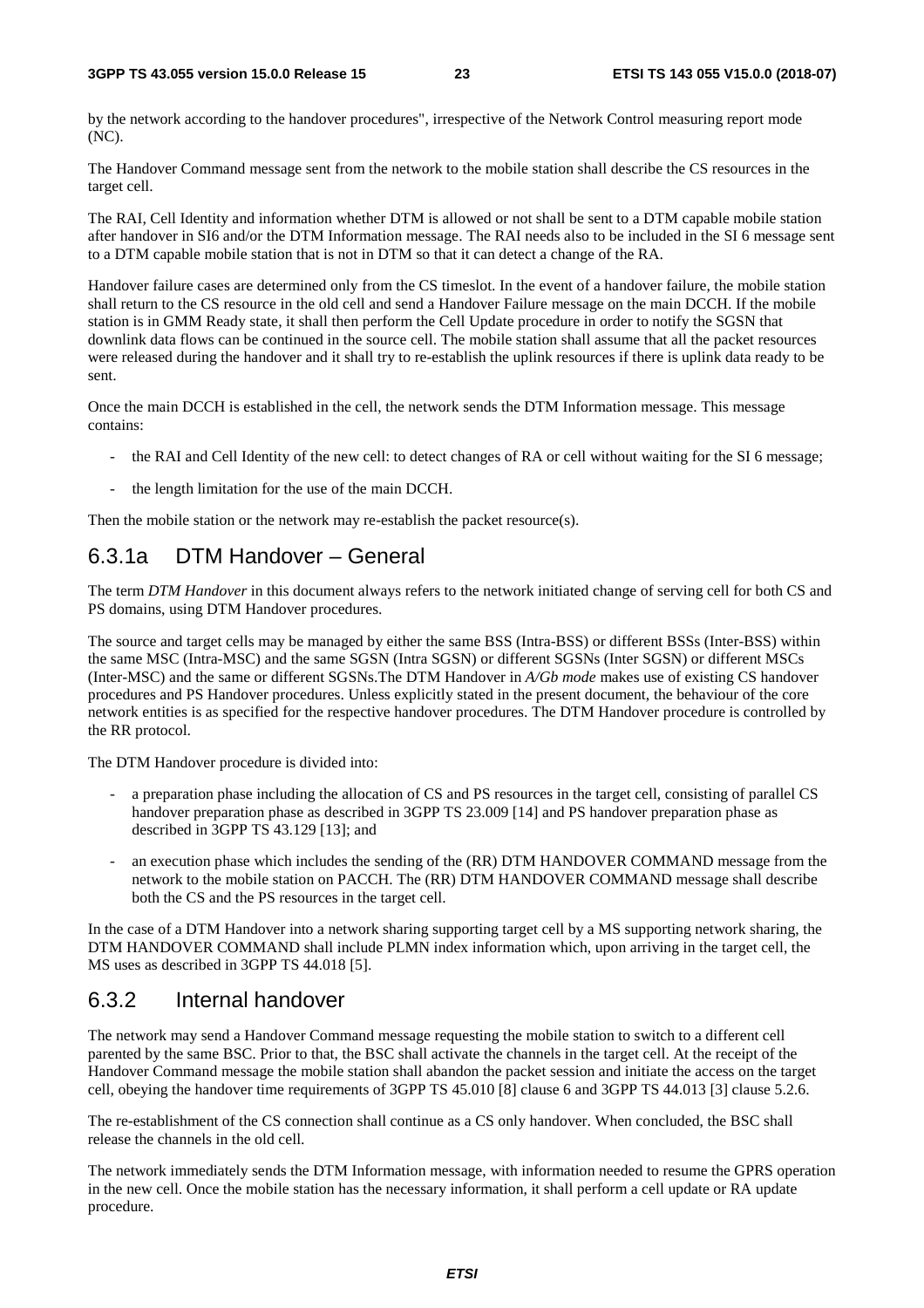If the mobile station also needs to (re-)establish an uplink packet session in the new cell, the GMM signalling procedure shall take precedence and shall be performed first. Once the update procedure is performed, the (re-)establishment of the packet session may continue.





**Figure 11: Successful internal, dual handover procedure** 

## 6.3.2a Intra-BSS DTM Handover

### 6.3.2a.1 General

The Intra-BSS DTM Handover procedure covers the scenarios where the source and target cells are managed by the same BSS, the same MSC and the same SGSN. The Intra-BSS with MSC involved or MSC not involved DTM Handover procedures may use the optimized PS Handover procedure (see 3GPP TS 43.129) if allowed.

The Intra-BSS inter-cell DTM Handover using optimized PS Handover procedure and MSC non-involved case and Intra-BSS inter-cell DTM Handover using non-optimized PS Handover procedure and MSC involved case are described in sub-clauses 6.3.2a.2, 6.3.2a.3 and 6.3.2a.4.

The Intra-BSS inter-cell DTM Handover using optimized PS Handover procedure and MSC involved case and Intra-BSS inter-cell DTM Handover using non-optimized PS Handover procedure and MSC not involved case are not explicitly described in the current document as they are considered to be implicitly covered by the cases that are described.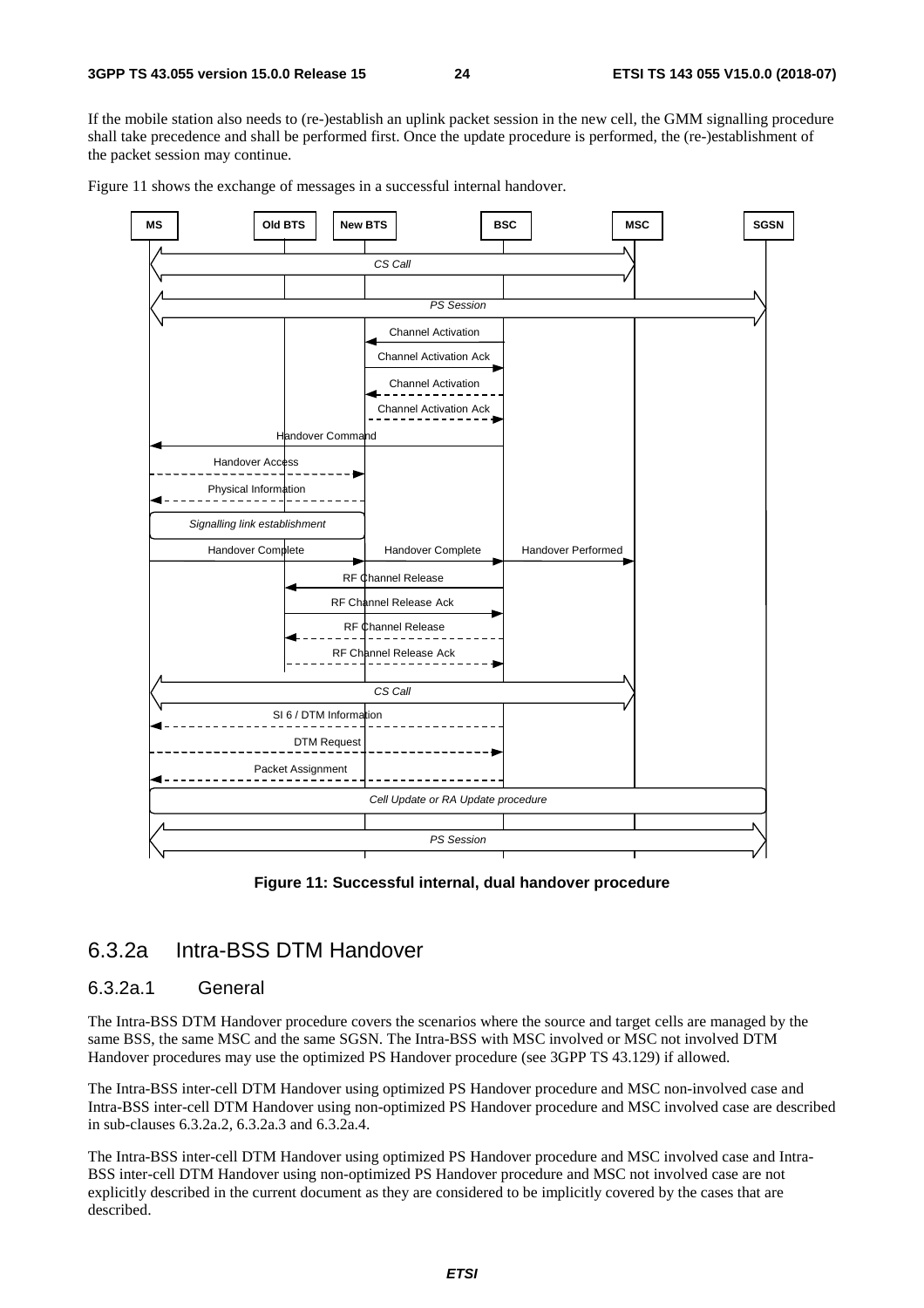### 6.3.2a.2 Preparation Phase – using Optimized PS Handover procedure and without MSC involved

The preparation phase consists of the BSS allocating CS and PS resources in the target cell. The BSS shall select the same unique target cell for both the CS and the PS domains. The BSS shall activate the DTM channel configurations (CS channel and PS resources) in the target cell.

### 6.3.2a.3 Preparation Phase – using Non-Optimized PS Handover procedure and with MSC involved

The preparation phase consists of the BSS sending a (BSSMAP) HANDOVER REQUIRED message to the MSC and a (BSSGP) PS HANDOVER REQUIRED PDU to the SGSN and allocating CS and PS resources in the target cell upon receiving a (BSSMAP) HANDOVER REQUEST message from the MSC and a (BSSGP) PS HANDOVER REQUEST PDU from the SGSN. The BSS shall select the same unique target cell for both the CS and the PS domains. The handling of the messages between BSS and CN is largely based on the Inter-BSS DTM Handover as described in section 6.3.3a.

### 6.3.2a.4 Execution Phase

In case of Intra-BSS DTM Handover using the optimised PS Handover procedure and without the MSC involved, the BSS may start the execution phase by sending a (RLC/MAC) DTM HANDOVER COMMAND message to the mobile station on the PACCH requesting it to perform a DTM Handover and switch to a different cell managed by the same BSS.

In case of Intra-BSS DTM Handover using the non-optimised PS Handover procedure and with the MSC involved, the BSS may start the execution phase after receiving the (BSSMAP) HANDOVER COMMAND message from the MSC and the (BSSGP) PS HANDOVER REQUIRED ACK PDU from the SGSN.

At the receipt of the (RLC/MAC) DTM HANDOVER COMMAND message the mobile station switches to the new configuration and initiates the access on the target cell using the existing CS handover access procedures.

After successful establishment of the main signalling link in the target cell, the mobile station sends the (RR) HANDOVER COMPLETE message to the BSS which in turns sends either a (BSSMAP) HANDOVER PERFORMED message (in case of MSC not involved) or a (BSSMAP) HANDOVER COMPLETE message (in case of MSC involved) to the MSC and a (BSSGP) PS HANDOVER COMPLETE PDU to the SGSN (regardless of whether or not optimised PS Handover was used) to indicate the completion of the Intra-BSS DTM Handover. Upon successful completion of the Intra-BSS DTM Handover, the BSS releases the DTM channel configurations (i.e. CS channel and PS resources) in the old cell.

During Intra-BSS with MSC involved DTM Handover using non-optimized PS Handover procedures, the mobile station shall start the Cell/RA Update procedure immediately after sending the (RR) HANDOVER COMPLETE message to the network.

If the mobile station is not able to act on or decode the (RLC/MAC) DTM HANDOVER COMMAND message, it sends a (RR) HANDOVER FAILURE message to the network on the main DCCH of the source cell.

If the mobile station acts on the (RLC/MAC) DTM HANDOVER COMMAND message but fails to establish the main signalling link in the target cell, the MS returns to the old channels in the source cell and sends a (RR) HANDOVER FAILURE message to the network on the main DCCH.

In case the responses received by the BSS do not consist of the combination of both a (BSSMAP) HANDOVER COMMAND message and a (BSSGP) PS HANDOVER REQUIRED ACK PDU, the Intra-BSS DTM Handover using non-optimized PS handover and with MSC involved fails and the BSS and the mobile station proceed as per the Inter-BSS DTM Handover described in section 6.3.3a.3

Figure 11a shows the exchange of messages in a successful inter-cell Intra-BSS DTM Handover using optimized PS Handover procedure and MSC not involved case.

Figure 11b and Figure 11c show the exchange of messages in a successful inter-cell Intra-BSS DTM Handover using non-optimized PS Handover procedure and MSC involved scenario.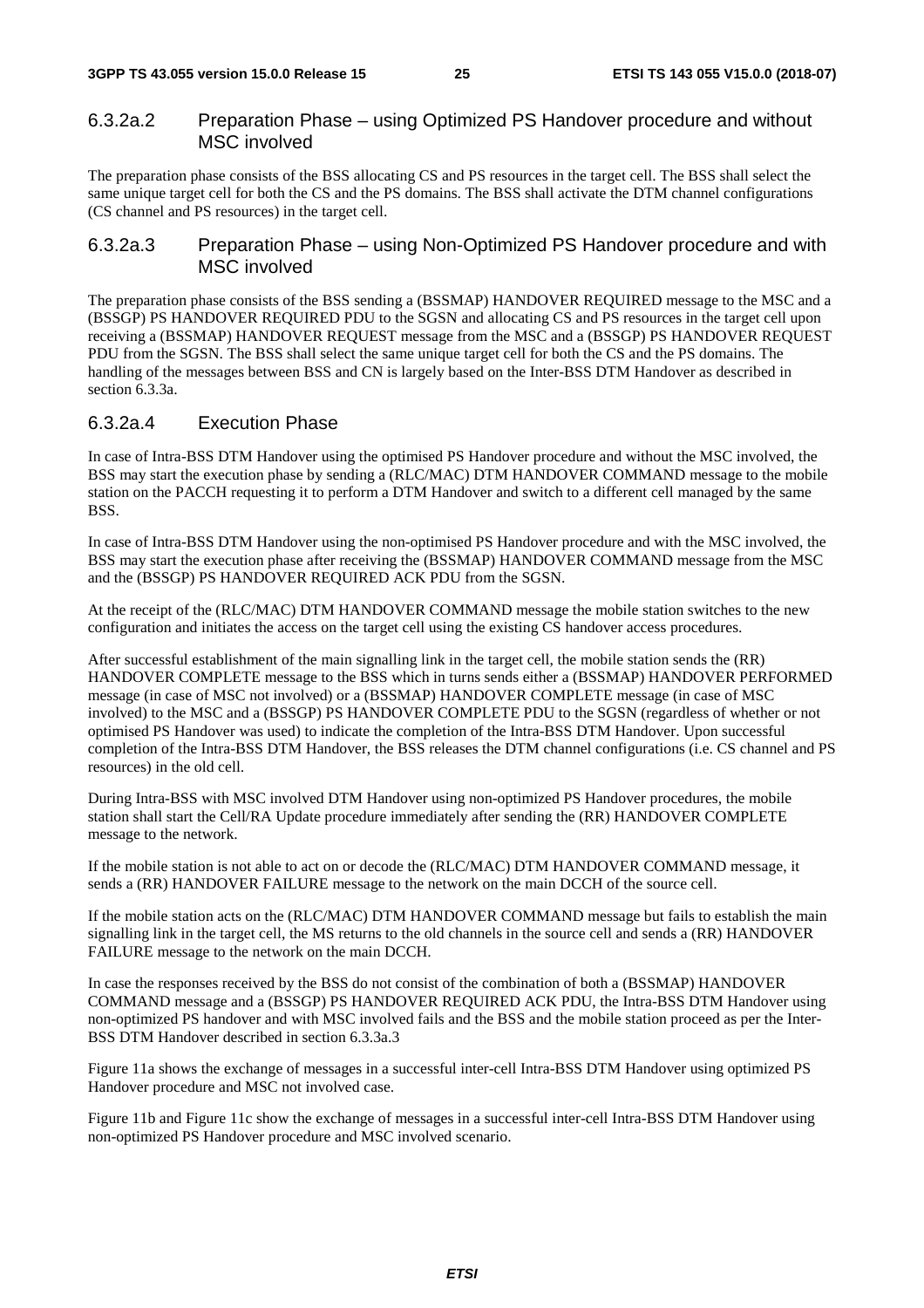

**Figure 11a: Intra-BSS with MSC not involved DTM Handover using optimized PS Handover procedures** 



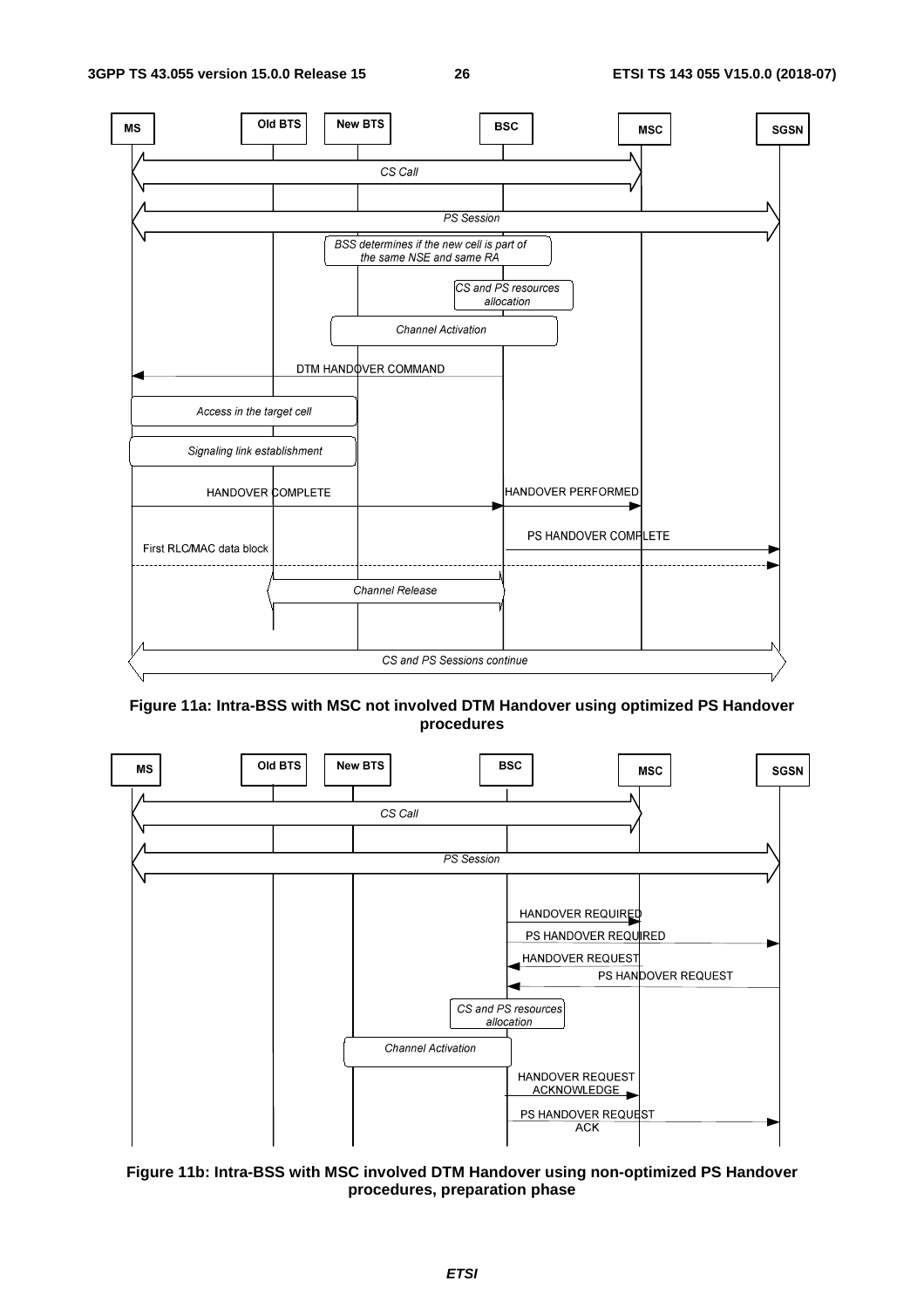

#### **Figure 11c: Intra-BSS with MSC involved DTM Handover using non-optimized PS Handover procedures, execution phase**

## 6.3.3 External handover

In the case of an external handover, the target BSS:

- shall be provided with the IMSI of the mobile station;
- shall be provided with information about the nature of the packet resources in the serving cell, so that the CS resource is compatible with the packet resources that are going to be requested in the new cell (e.g. transceiver supporting AMR or EDGE, timeslot with a free, adjacent one). This information is conveyed in the Old BSS to New BSS Information IE.
- NOTE: This indication that the MS is in DTM in the source cell is also included in the handover to GERAN from another RAT when the MS has resouces in the source cell allocated towards the CS and PS domains simultaneously.

No changes are foreseen for an inter-MSC handover. Current implementations are expected to be able to carry the extended Old BSS to New BSS Information IE without modifications to 3GPP TS 49.008.

No changes are foreseen for an inter-SGSN handover. The mobile shall perform a Routing Area Update procedure in the new cell. This may be as a result of the SI 6 contents (RAC is now added) or caused by information contained in the DTM INFORMATION message.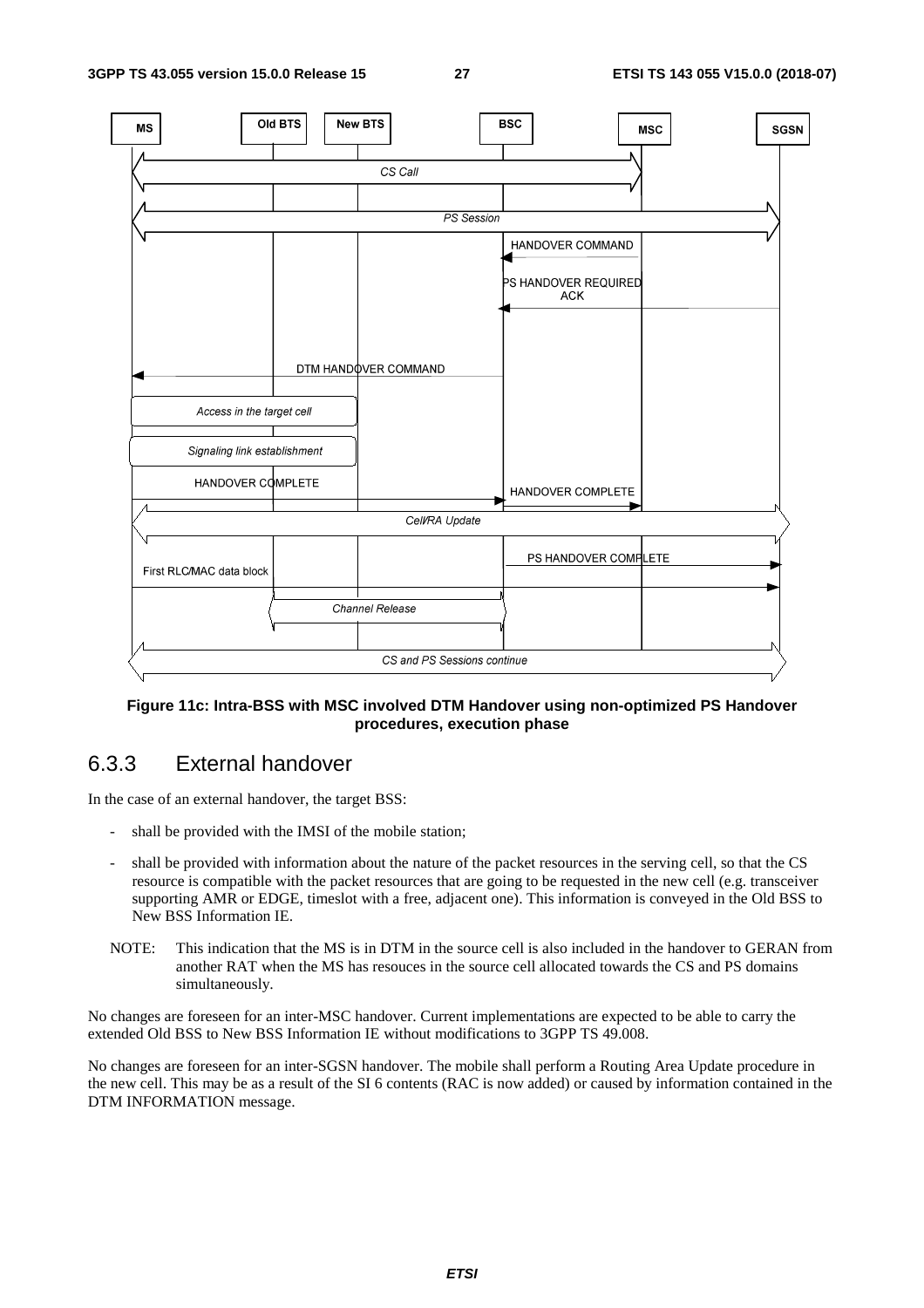## 6.3.3a Inter-BSS DTM Handover

#### 6.3.3a.1 General

The Inter-BSS DTM Handover procedure covers the scenarios where the source and target cells are managed by different BSSs. All four cases of Intra-/Inter-MSC and Intra-/Inter-SGSN handovers use these procedures.

The Inter-BSS DTM Handover is initiated by the source BSS sending a (BSSMAP) HANDOVER REQUIRED message and a (BSSGP) PS HANDOVER REQUIRED PDU to the MSC and the SGSN respectively. The Inter-BSS DTM Handover requires synchronization of the handovers in the CS and the PS domains in both the source BSS and the target BSS through:

- Selection of the same unique target cell for both the CS and the PS domains. In the preparation phase the source BSS selects the same target cell ID for both the CS and the PS domains and indicates it to the MSC and the SGSN in the (BSSMAP) HANDOVER REQUIRED message and (BSSGP) PS HANDOVER REQUIRED PDU respectively.
- Indications to the target BSS that the CS (respectively PS) handover is ongoing at the same time as the PS (respectively CS) handover for the same mobile station (see Figure 11d). These indications require the target BSS to wait for both the (BSSMAP) HANDOVER REQUEST message and (BSSGP) PS HANDOVER REQUEST PDU.
	- *PS Indication IE* is sent in the (BSSMAP) HANDOVER REQUIRED message and (BSSMAP) HANDOVER REQUEST message within the Old BSS to New BSS information.
	- *CS Indication IE* is sent in the (BSSGP) PS HANDOVER REQUIRED PDU and (BSSGP) PS HANDOVER REQUEST PDU within the Source BSS to Target BSS transparent container.
- Management of synchronization timers in both the source BSS and the target BSS that ensure the target receives both PS and CS domain resource allocation requests and the source BSS receives both PS and CS domain resource allocation responses from the target BSS before proceeding with the Inter-BSS DTM Handover.

### 6.3.3a.2 Preparation Phase

The Inter-BSS DTM Handover is initiated by the source BSS by sending a (BSSMAP) HANDOVER REQUIRED message and a (BSSGP) PS HANDOVER REQUIRED PDU to the MSC and the SGSN respectively.

The target BSS, upon reception of a (BSSMAP) HANDOVER REQUEST message (respectively (BSSGP) PS HANDOVER REQUEST PDU) containing an indication of an ongoing PS handover (respectively CS handover) as described in sub-clause 6.3.3a.1, waits for reception of the corresponding (BSSGP) PS HANDOVER REQUEST PDU (respectively (BSSMAP) HANDOVER REQUEST message).

If the target BSS receives a (BSSMAP) HANDOVER REQUEST message containing an indication of an ongoing PS handover, but does not receive a corresponding (BSSGP) PS HANDOVER REQUEST PDU within the expected time frame, the target BSS may proceed with allocating a CS resource only, in which case it returns a (BSSMAP) HANDOVER REQUEST ACKNOWLEDGE message containing a (RR) HANDOVER COMMAND message (within the L3 Information IE). Otherwise, if target BSS decides not to continue with the handover of a CS resource it returns a (BSSMAP) HANDOVER FAILURE message to the MSC. If the target BSS receives the corresponding (BSSGP) PS HANDOVER REQUEST PDU containing an indication of an ongoing CS handover after the expected time frame, it shall return a (BSSGP) PS HANDOVER REQUEST NACK PDU to the SGSN.

If the target BSS receives a (BSSGP) PS HANDOVER REQUEST PDU containing an indication of an ongoing CS handover, but does not receive a corresponding (BSSMAP) HANDOVER REQUEST message within the expected time frame, it shall return a (BSSGP) PS HANDOVER REQUEST NACK PDU to the SGSN and abort the DTM Handover. If the target BSS receives the corresponding (BSSMAP) HANDOVER REQUEST message containing an indication of an ongoing PS handover after the expected time frame, it shall return a (BSSMAP) HANDOVER FAILURE message to the MSC.

If the target BSS receives both a (BSSGP) PS HANDOVER REQUEST PDU and a (BSSMAP) HANDOVER REQUEST message within the expected time frame and is able to allocate both the CS and PS resources, it returns a (BSSMAP) HANDOVER REQUEST ACKNOWLEDGE message to the MSC and a (BSSGP) PS HANDOVER REQUEST ACK PDU to the SGSN. Both these messages contain the same (RLC/MAC) DTM HANDOVER COMMAND message.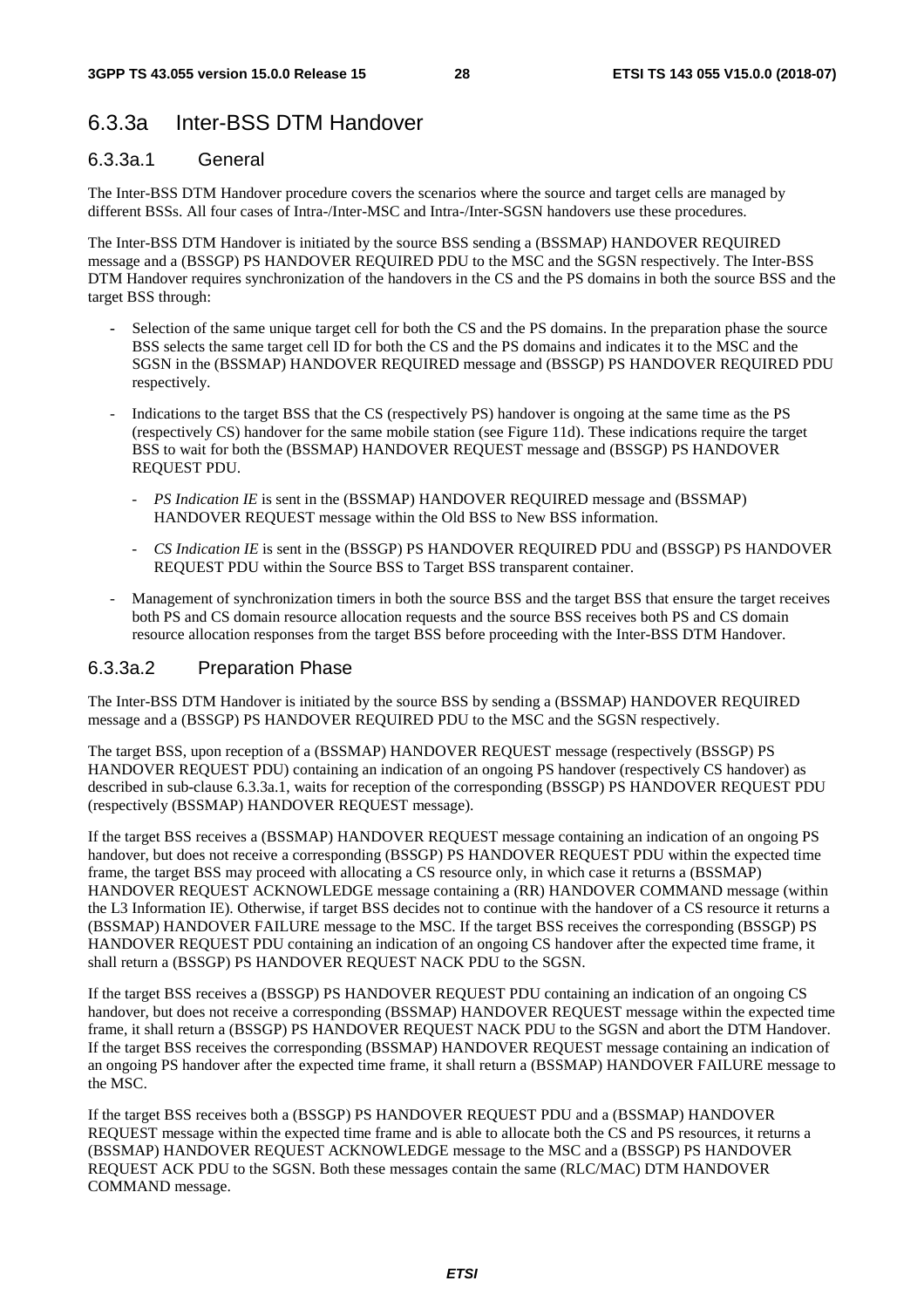If the target BSS receives both a (BSSGP) PS HANDOVER REQUEST PDU and a (BSSMAP) HANDOVER REQUEST message within the expected time frame and allocates a CS resource but is unable to or chooses not to allocate any of the corresponding PS resources, it returns a (BSSGP) PS HANDOVER REQUEST NACK PDU to the SGSN. The target BSS may continue with the CS handover in which case it returns a (BSSMAP) HANDOVER REQUEST ACKNOWLEDGE message containing a (RR) HANDOVER COMMAND message (within the L3 Information IE). Otherwise, if the target BSS decides not to continue with the CS handover it returns a (BSSMAP) HANDOVER FAILURE message to the MSC.

If the target BSS receives both a (BSSGP) PS HANDOVER REQUEST PDU and a (BSSMAP) HANDOVER REQUEST message within the expected time frame but is unable to or chooses not to allocate a CS resource, it shall not allocate the corresponding PS resources. The target BSS returns a (BSSMAP) HANDOVER FAILURE message and a (BSSGP) PS HANDOVER REQUEST NACK PDU to the MSC and the SGSN respectively.

Figure 11d shows the exchange of messages in a successful Inter-BSS Intra-MSC Intra-SGSN DTM Handover, preparation phase. The same procedures are also used for an Inter-BSS Inter-MSC handover and/or Inter-SGSN DTM Handover.



#### **Figure 11d: Inter-BSS DTM Handover, preparation phase**

### 6.3.3a.3 Execution Phase

If the source BSS receives both a (BSSGP) PS HANDOVER REQUIRED ACK PDU and a (BSSMAP) HANDOVER COMMAND message within the expected time frame, it sends the (RLC/MAC) DTM HANDOVER COMMAND message to the mobile station.

The source BSS may instead send the (RLC/MAC) DTM HANDOVER COMMAND message to the mobile station as soon as it has received a (BSSMAP) HANDOVER COMMAND message which contains the (RLC/MAC) DTM HANDOVER COMMAND message.

NOTE: In this case, it is possible that the PS resources in the target cell which are described in the (RLC/MAC) DTM HANDOVER COMMAND message will not be valid when the MS performs access in the target cell.

If the source BSS receives from the MSC a (BSSMAP) HANDOVER COMMAND message containing a (RR) HANDOVER COMMAND message it may choose to proceed with the CS handover immediately by stopping the synchronisation timer and sending the contents of the L3 Information IE (i.e. the (RR) HANDOVER COMMAND message) to the mobile station. If the source BSS chooses not to proceed with the CS handover, it sends a (BSSMAP) HANDOVER FAILURE message to the MSC and nothing is sent to the mobile station.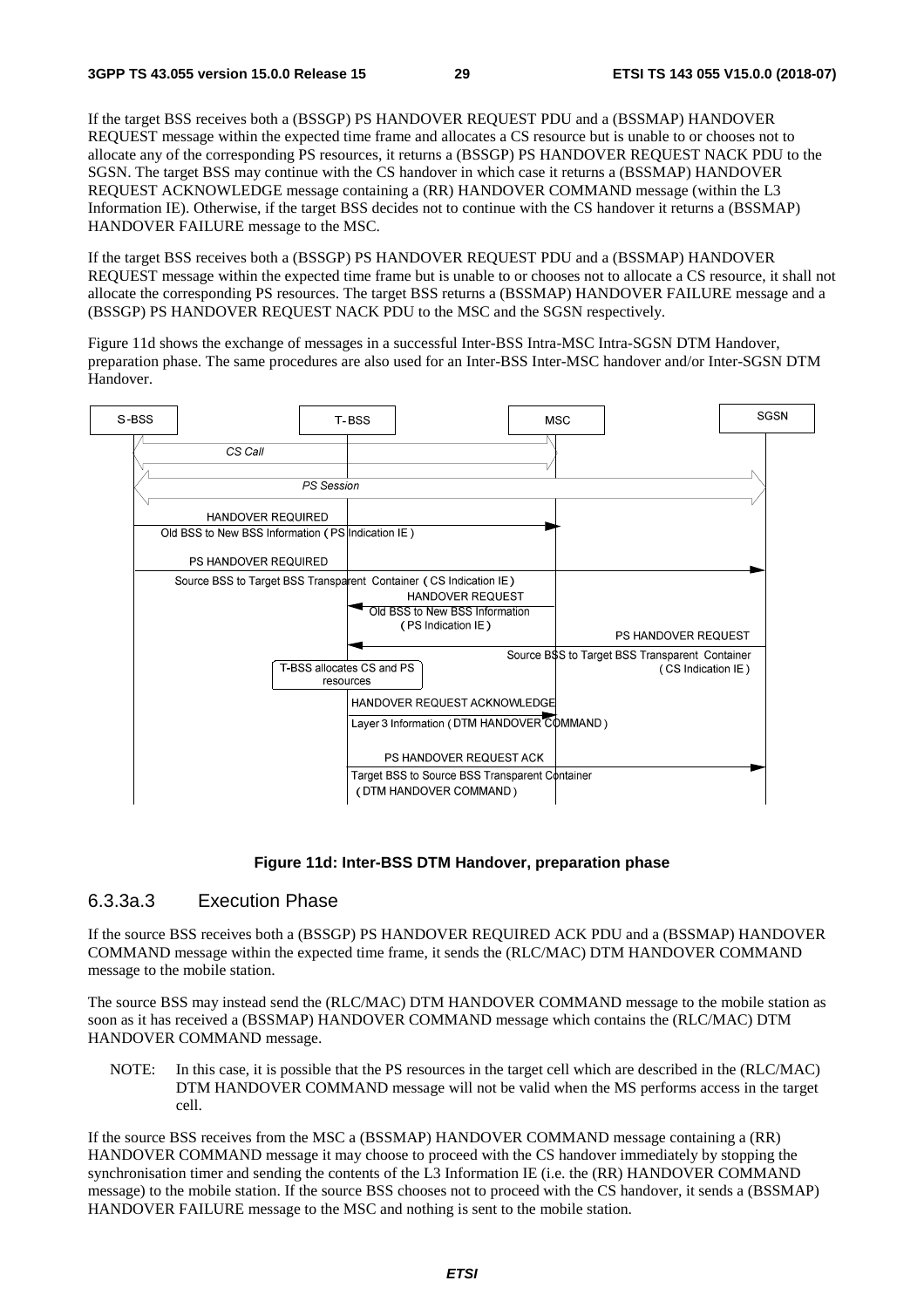If the source BSS receives a (BSSMAP) HANDOVER COMMAND message containing a (RLC/MAC) DTM HANDOVER COMMAND message and a (BSSGP) PS HANDOVER REQUIRED NACK PDU within the expected time frame, and the failure cause in (BSSGP) PS HANDOVER REQUIRED NACK PDU indicates an SGSN failure, the source BSS shall abort both the CS and PS handovers and send a (BSSMAP) HANDOVER FAILURE message to the MSC and nothing is sent to the mobile station.

If the source BSS receives a (BSSMAP) HANDOVER REQUIRED REJECT message and a (BSSGP) PS HANDOVER REQUIRED ACK PDU within the expected time frame, it shall abort the PS handover by sending a (BSSGP) PS HANDOVER CANCEL PDU to the SGSN and nothing is sent to the mobile station.

If the source BSS receives both a (BSSMAP) HANDOVER REQUIRED REJECT message and a (BSSGP) PS HANDOVER REQUIRED NACK PDU then the DTM Handover fails and nothing is sent to the mobile station**.**

On the receipt of the (RLC/MAC) DTM HANDOVER COMMAND message the mobile station switches to the new configuration and initiates the access on the target cell using the existing CS handover access procedures. After successful establishment of the main signalling link in the target cell, the mobile station sends the (RR) HANDOVER COMPLETE message to the target BSS which in turns sends both a (BSSMAP) HANDOVER COMPLETE message to the MSC and a (BSSGP) PS HANDOVER COMPLETE PDU to the SGSN to indicate the completion of the handover. Thereafter the release of the old DTM channel configurations (CS channel and PS resources) is initiated by the MSC and the SGSN respectively.

The mobile station shall start the Cell/RA Update procedure immediately after sending the (RR) HANDOVER COMPLETE message to the network.

If the mobile station is not able to act on or decode the (RLC/MAC) DTM HANDOVER COMMAND message, it sends a (RR) HANDOVER FAILURE message to the network on the main DCCH of the source cell.

If the mobile station fails to establish the main signalling link in the target cell, the MS returns to the old channels in the source cell and sends a (RR) HANDOVER FAILURE message to the network on the main DCCH.

If the source BSS receives a (RR) HANDOVER FAILURE message from the mobile station, it cancels the current DTM Handover by sending a (BSSMAP) HANDOVER FAILURE message and a (BSSGP) PS HANDOVER CANCEL PDU to the MSC and SGSN respectively.

Figure 11e shows the exchange of messages in a successful Inter-BSS Intra-MSC Intra-SGSN DTM Handover, execution phase. The same procedures are also used for an inter-MSC handover and/or inter-SGSN DTM Handover.

| HANDOVER COMMAND<br>L3 Information (DTM HANDOVER COMMAND)<br>DTM HANDOVER COMMAND<br>Access in the target cell<br>Signaling link establishment<br>HANDOVER COMPLETE | PS HANDOVER REQUIRED ACK<br>(DTM HANDOVER COMMAND) |
|---------------------------------------------------------------------------------------------------------------------------------------------------------------------|----------------------------------------------------|
|                                                                                                                                                                     |                                                    |
|                                                                                                                                                                     |                                                    |
|                                                                                                                                                                     |                                                    |
|                                                                                                                                                                     |                                                    |
|                                                                                                                                                                     | Target BSS to Spurce BSS Transparent Container     |
|                                                                                                                                                                     |                                                    |
|                                                                                                                                                                     |                                                    |
|                                                                                                                                                                     | HANDOVER COMPLETE                                  |
| Cell / RA Update                                                                                                                                                    |                                                    |
|                                                                                                                                                                     |                                                    |
| First valid RLC /MAC block                                                                                                                                          | PS HANDOVER COMPLETE                               |
| CS and PS sessions continue                                                                                                                                         |                                                    |

**Figure 11e: Inter-BSS DTM Handover, execution phase**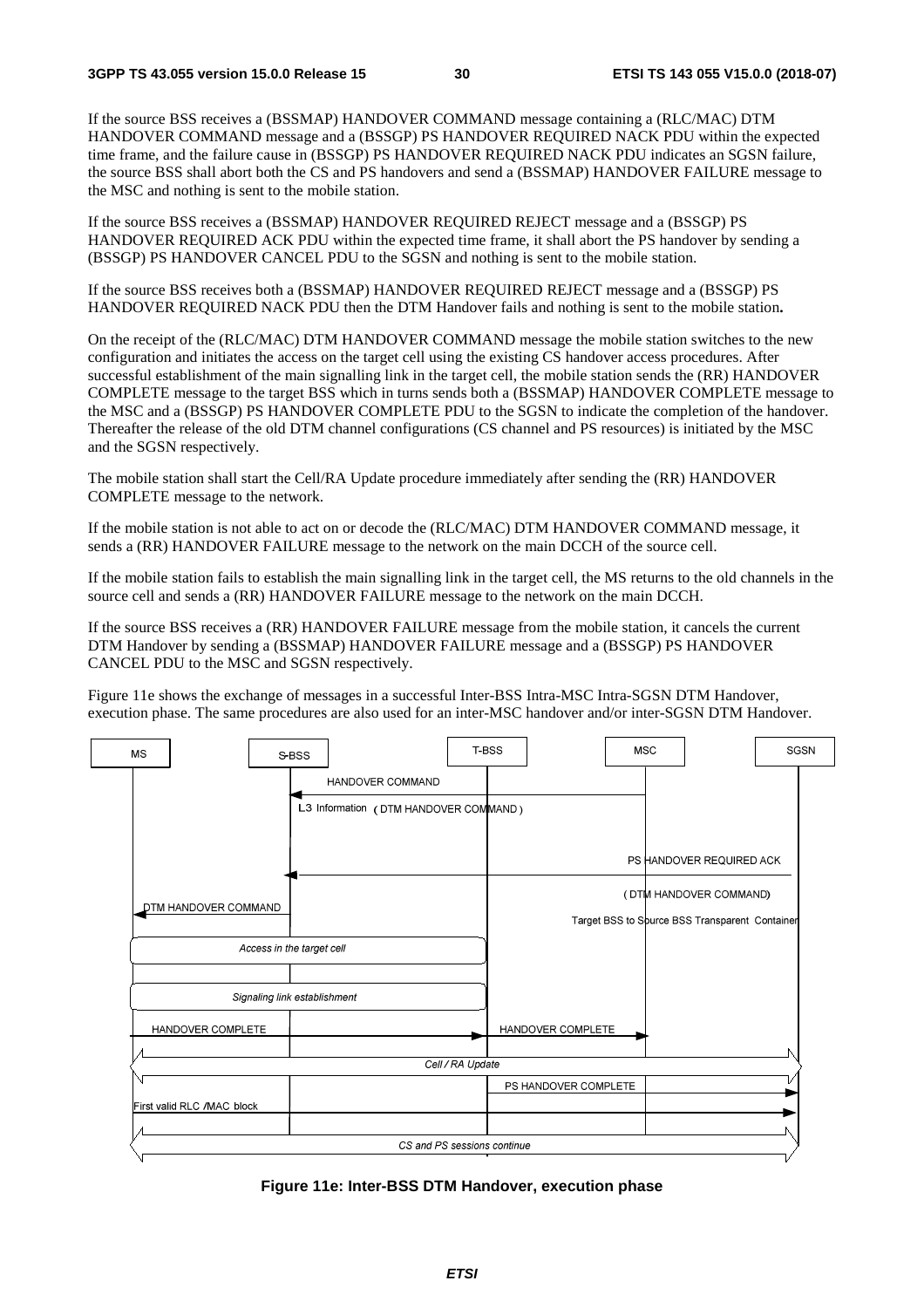## 6.3.4 Inter-RAT DTM Handover

### 6.3.4.1 General

The Inter-RAT DTM Handover refers only to the DTM Handover performed between GERAN A/Gb mode and UTRAN. The inter-RAT DTM handover from GERAN A/Gb mode to E-UTRAN according to the DTM handover principles is not feasible as there is no CS domain support in E-UTRAN. The handover from E-UTRAN to GERAN DTM is described in 3GPP TS23.216 [19].

The source and target cells may be managed by either the GERAN BSS or the UTRAN RNC. The BSS and RNC may be within the same MSC (Intra-MSC) and the same SGSN (Intra SGSN) or different SGSNs (Inter SGSN) or different MSCs (Inter-MSC).

The Inter-RAT DTM Handover between GERAN *A/Gb mode* and UTRAN makes use of existing Inter-RAT CS Handover procedures and Inter-RAT PS Handover procedures. Unless explicitly stated in the present document, the behaviour of the core network entities is as specified for the respective handover procedures. The Inter-RAT DTM Handover procedure is controlled by the RR protocol in GERAN *A/Gb mode* and the RRC protocol in UTRAN.

The Inter-RAT DTM Handover procedure is divided into:

- a preparation phase including the allocation of CS and PS resources in the target cell, consisting of parallel Inter-RAT CS handover preparation phase as described in 3GPP TS 23.009 [14] and Inter-RAT PS handover preparation phase as described in 3GPP TS 43.129 [13]; and
- an execution phase which includes the sending of a (RRC) HANDOVER FROM UTRAN COMMAND message containing a (RLC/MAC) DTM HANDOVER COMMAND message from the network to the mobile station for Inter-RAT DTM Handover procedure from UTRAN to GERAN *A/Gb mode* or the sending of a (RLC/MAC) DTM HANDOVER COMMAND message containing a (RRC) HANDOVER TO UTRAN COMMAND message for the Inter-RAT DTM Handover from GERAN *A/Gb mode* to UTRAN. The (RLC/MAC) DTM HANDOVER COMMAND message and the (RRC) HANDOVER TO UTRAN COMMAND message shall describe both the CS and PS resources in the target cell.

Unless explicitly stated otherwise in the present document, the Inter-RAT DTM Handover procedure follows the Inter BSS DTM Handover procedure defined in sub-clause 6.3.3a and the UTRAN-UTRAN SRNS Relocation procedure (for two signaling connections) as defined in 3GPP TS 25.413 [16]. The correspondence between the messages/PDUs/IEs used over RANA P [16] and BSSMAP [17]/BSSGP [18] is described in Tables 2a, 2b, 2c and 2d.

#### **Table 2a. Messages/PDUs/IEs exchanged between network nodes in the direction from the source BSS/RNC to the target BSS/RNC**

|                             |           | <b>Target BSS</b>                                                                 | <b>Target RNC</b>                                             | MSC                    | <b>SGSN</b>                    |
|-----------------------------|-----------|-----------------------------------------------------------------------------------|---------------------------------------------------------------|------------------------|--------------------------------|
|                             | CS.       | Old BSS to New<br><b>BSS Information IE</b><br>Source RNC to<br>(see Note 1)      |                                                               | Handover<br>Required   | N/A                            |
| <b>Source</b><br><b>BSS</b> | <b>PS</b> | Source BSS to<br><b>Target BSS</b><br>Transparent<br>Container IE (see<br>Note 1) | <b>Target RNC</b><br>Transparent<br>Container (see<br>Note 1) | N/A                    | <b>PS Handover</b><br>Required |
| <b>MSC</b>                  | CS.       | Handover Request                                                                  | Relocation<br>Request                                         | N/A                    | N/A                            |
| <b>SGSN</b>                 | <b>PS</b> | <b>PS Handover</b><br>Request                                                     | Relocation<br>Request                                         | N/A                    | N/A                            |
|                             | CS.       | Old BSS to New<br><b>BSS Information IE</b><br>(see Note 1)                       | Source RNC to                                                 | Relocation<br>Required | N/A                            |
| <b>Source</b><br><b>RNC</b> | PS.       | Source BSS to<br>Target BSS<br>Transparent<br>Container IE (see<br>Note 1)        | Target RNC<br>Transparent<br>Container (See<br>Note 1)        | N/A                    | Relocation<br>Required         |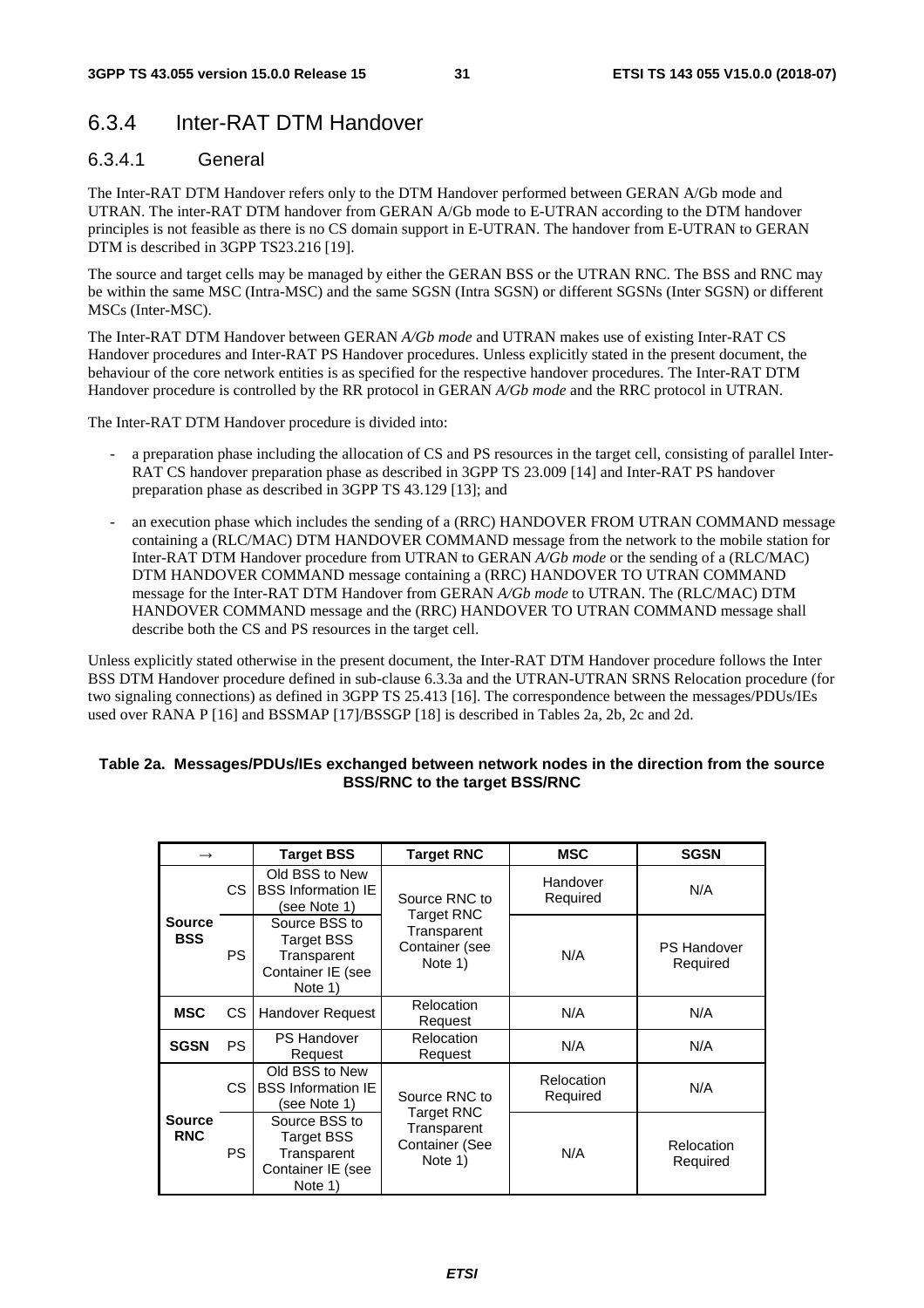NOTE 1: This is an Information Element exchanged between a source BSS/RNC and a target BSS/RNC through the Core Network

#### **Table 2b. Messages/PDUs/IEs exchanged between network nodes in the direction from the target BSS/RNC to the source BSS/RNC**

|                      |           | <b>Source BSS</b>                                                                | <b>Source RNC</b>                                                        | <b>MSC</b>                                                        | <b>SGSN</b>                                                                           |
|----------------------|-----------|----------------------------------------------------------------------------------|--------------------------------------------------------------------------|-------------------------------------------------------------------|---------------------------------------------------------------------------------------|
| Target<br><b>BSS</b> | <b>CS</b> |                                                                                  | Layer 3 Information IE (see Note 1)<br>N/A                               | Handover Request<br>Acknowledge<br><b>Handover Failure</b>        | N/A                                                                                   |
|                      | <b>PS</b> |                                                                                  | Target BSS to Source BSS Transparent<br>Container IE (see Note 1)<br>N/A | N/A                                                               | <b>PS Handover</b><br><b>Request ACK</b><br><b>PS Handover</b><br><b>Request NACK</b> |
| <b>MSC</b>           | CS.       | Handover<br>Command<br>Handover<br><b>Required Reject</b>                        | Relocation<br>Command<br>Relocation<br><b>Preparation Failure</b>        | N/A                                                               | N/A                                                                                   |
| <b>SGSN</b>          | <b>PS</b> | <b>PS Handover</b><br><b>Required ACK</b><br>PS Handover<br><b>Required NACK</b> | Relocation<br>Command<br>Relocation<br><b>Preparation Failure</b>        | N/A                                                               | N/A                                                                                   |
| <b>CS</b><br>Target  |           |                                                                                  | Target RNC to Source RNC<br>Transparent Container IE (see Note 1)<br>N/A | Relocation<br>Request<br>Acknowledge<br><b>Relocation Failure</b> | N/A                                                                                   |
| <b>RNC</b>           | <b>PS</b> |                                                                                  | Target RNC to Source RNC<br>Transparent Container IE (see Note 1)<br>N/A | N/A                                                               | Relocation<br>Request<br>Acknowledge<br><b>Relocation Failure</b>                     |

NOTE 1: This is an Information Element exchanged between a target BSS/RNC and a source BSS/RNC through the Core Network

#### **Table 2c. Messages/PDUs exchanged between the target BSS/RNC and the core network upon successful handover**

| $\rightarrow$ | MSC                        | <b>SGSN</b>                |
|---------------|----------------------------|----------------------------|
| Target<br>BSS | <b>Handover Complete</b>   | PS Handover Complete       |
| Target<br>RNC | <b>Relocation Complete</b> | <b>Relocation Complete</b> |

#### **Table 2d. Messages/PDUs exchanged between the source BSS/RNC and the core network upon unsuccessful handovers**

| $\rightarrow$               | MSC                      | <b>SGSN</b>               |
|-----------------------------|--------------------------|---------------------------|
| <b>Source</b><br><b>BSS</b> | Handover Failure         | <b>PS Handover Cancel</b> |
| <b>Source</b><br><b>RNC</b> | <b>Relocation Cancel</b> | <b>Relocation Cancel</b>  |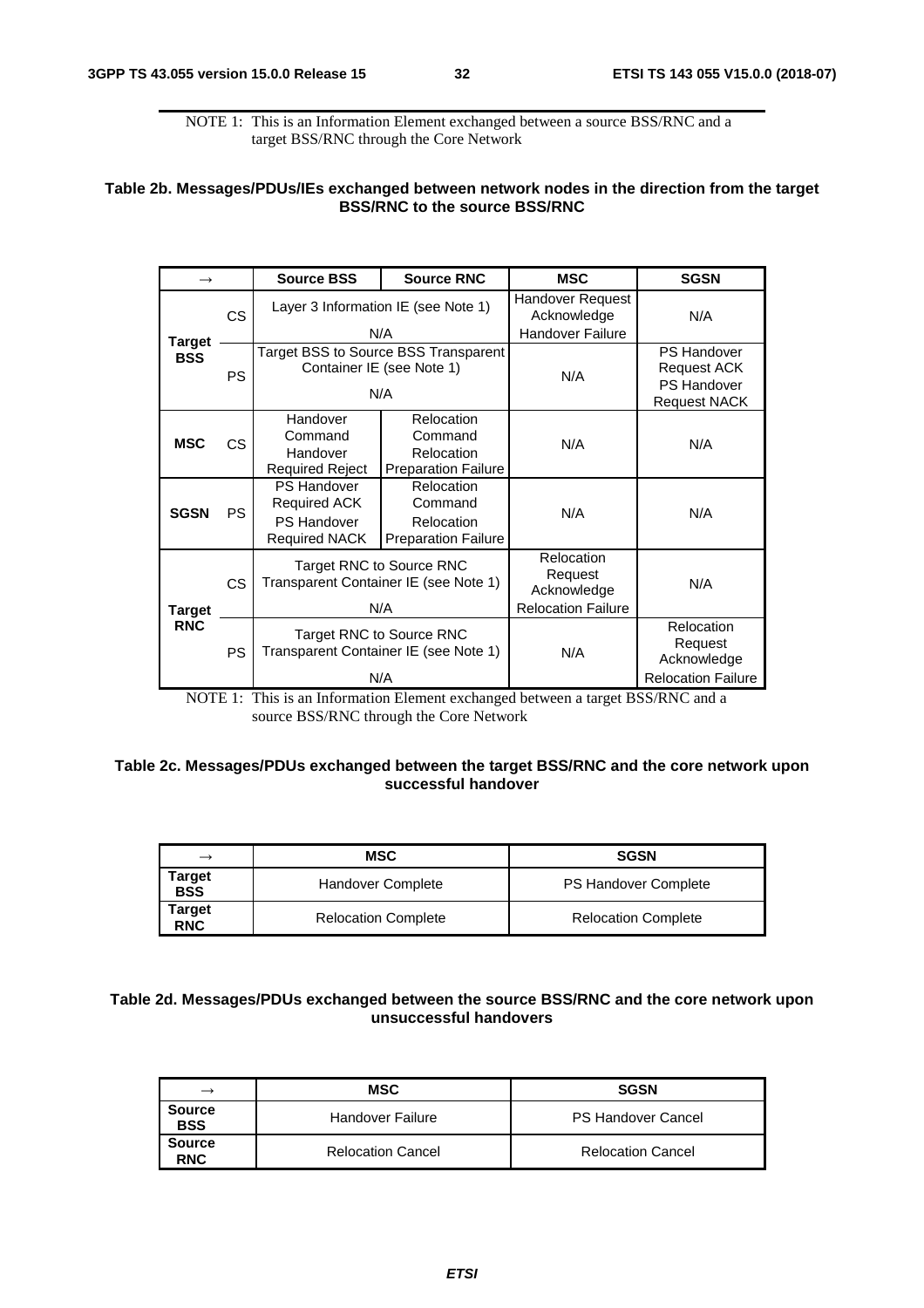### 6.3.4.2 Inter-RAT DTM Handover from GERAN *A/Gb mode* to UTRAN

For the Inter-RAT DTM handover from GERAN *A/Gb mode* to UTRAN procedure, the behaviour of the source BSS (and the MS in the source cell) is as specified for the Inter-BSS DTM Handover procedure described in sub-clause 6.3.3a and the behaviour of the target RNC is as specified for the UTRAN-UTRAN SRNS Relocation procedure (with two signaling connections) as defined in 3GPP TS 25.413 [16], using the messages/IEs/PDUs defined in tables 2a-2d above, with the following exceptions:

- *Number of Iu instances* IE (set equal to 2) is used to indicate to the target RNC that the CS (respectively PS) handover is ongoing at the same time as the PS (respectively CS) handover for the same mobile station.
- The (RLC/MAC) DTM HANDOVER COMMAND message sent to the MS containing the (RRC) HANDOVER TO UTRAN COMMAND message.
- If the mobile station fails to access the target cell, the MS shall return to the old channel in the source cell and send a (RR) HANDOVER FAILURE message to the network.

Figure 11f shows the exchange of messages in a successful Inter-RAT Intra-MSC Intra-SGSN DTM Handover from *GERAN A/Gb mode* to UTRAN, preparation phase. The same procedures are also used for an Inter-RAT Inter-MSC or Inter-SGSN DTM Handover from GERAN *A/Gb mode* to UTRAN. .



### **Figure 11f: Inter-RAT DTM Handover from GERAN** *A/Gb mode* **to UTRAN, preparation phase**

Figure 11g shows the exchange of messages in a successful Inter-RAT Intra-MSC Intra-SGSN DTM Handover from GERAN *A/Gb mode* to UTRAN, execution phase. The same procedures are also used for an Inter-RAT Inter-MSC or Inter-SGSN DTM Handover from GERAN *A/Gb mode* to UTRAN.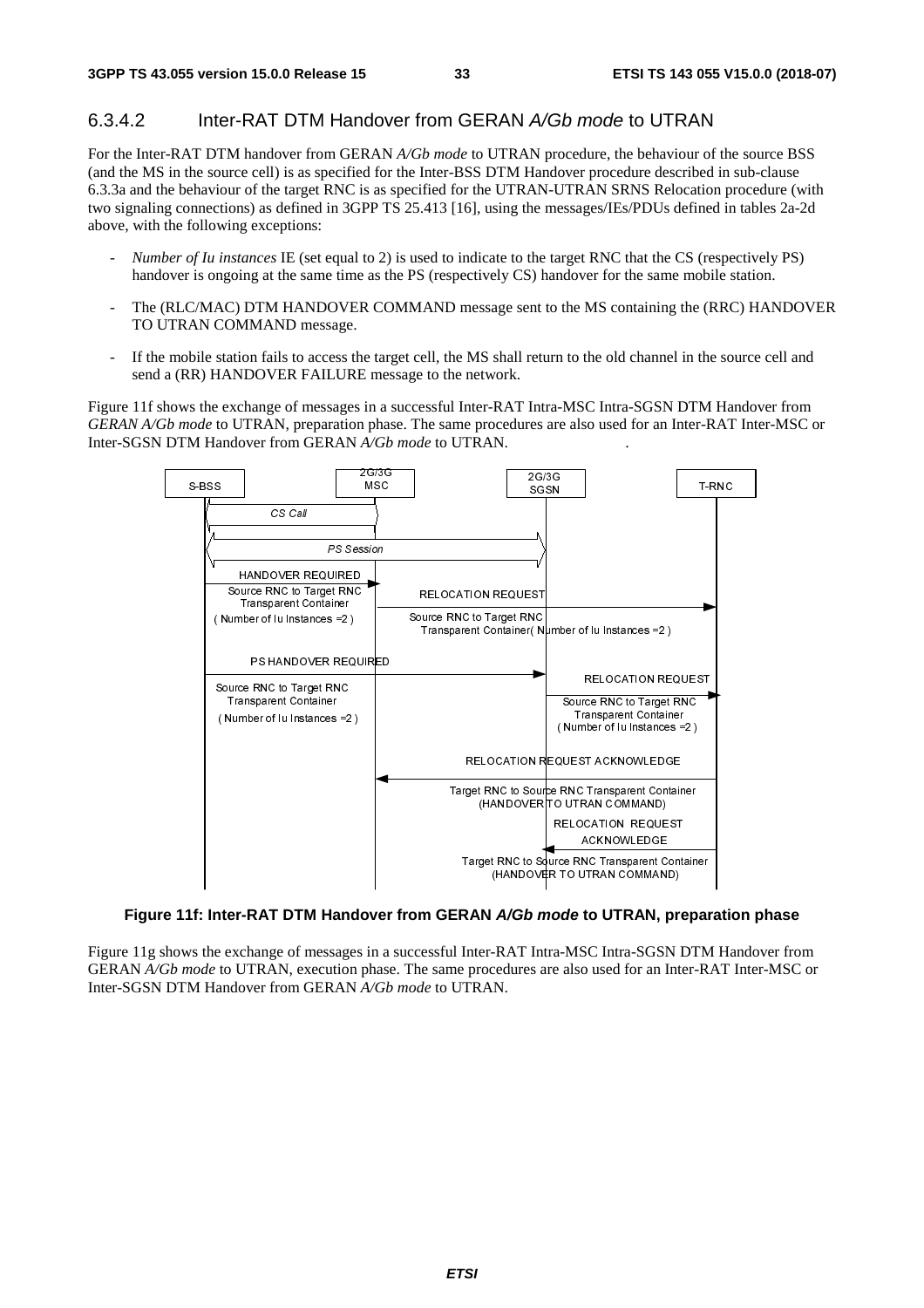

### **Figure 11g: Inter-RAT DTM Handover from GERAN** *A/Gb mode* **to UTRAN, execution phase**

### 6.3.4.3 Inter-RAT DTM Handover from UTRAN to *GERAN A/Gb mode*

For the Inter-RAT DTM handover from UTRAN to GERAN *A/Gb mode*, the behaviour of the source RNC is as specified for the UTRAN-UTRAN SRNS Relocation procedure (with two signaling connections) as defined in 3GPP TS 25.413 [16], and the behaviour of the target BSS (and MS on performing access in the target cell) is as specified for the Inter-BSS DTM Handover procedure described in sub-clause 6.3.3a, using the messages/IEs/PDUs defined in tables 2a-2d above, with the following exception:

- The (RRC) HANDOVER FROM UTRAN COMMAND message sent to the MS contains the (RLC/MAC) DTM HANDOVER COMMAND message.
- If the mobile station fails to access the target cell, the MS shall return to the old channel in the source cell and send a (RRC) HANDOVER FROM UTRAN FAILURE message to the network.

Figure 11h shows the exchange of messages in a successful Inter-RAT Intra-MSC Intra-SGSN DTM Handover*,* preparation phase. The same procedures are also used for an Inter-RAT Inter-MSC or Inter-SGSN DTM Handover from UTRAN to GERAN *A/Gb mode*.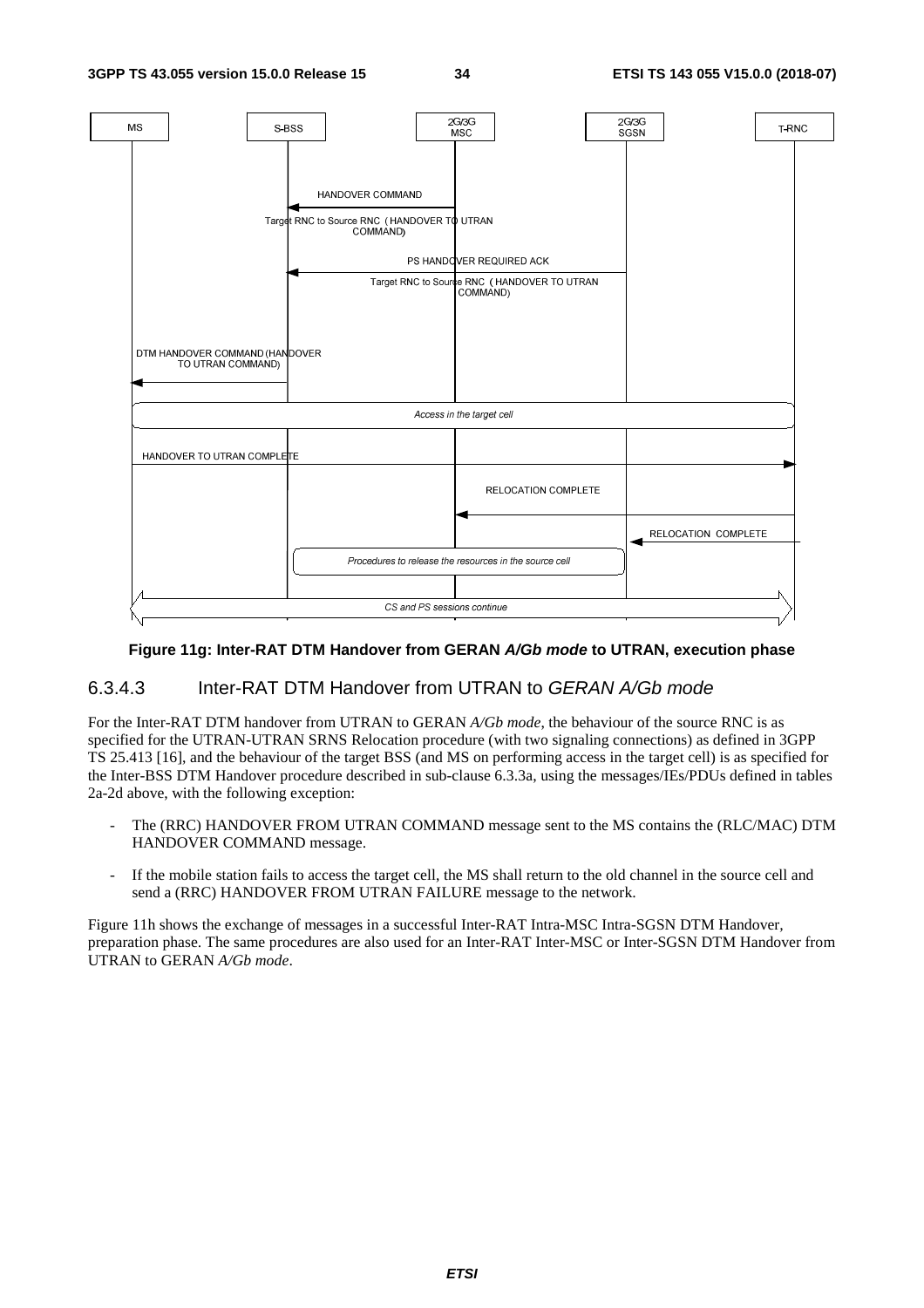

#### **Figure 11h: Inter-RAT DTM Handover from UTRAN to GERAN** *A/Gb mode***, preparation phase**

Figure 11i shows the exchange of messages in a successful Inter-RAT Intra-MSC Intra-SGSN DTM Handover from UTRAN to GERAN *A/Gb mode*, execution phase. The same procedures are also used for an Inter-RAT Inter-MSC or Inter-SGSN DTM Handover from UTRAN to GERAN *A/Gb mode*.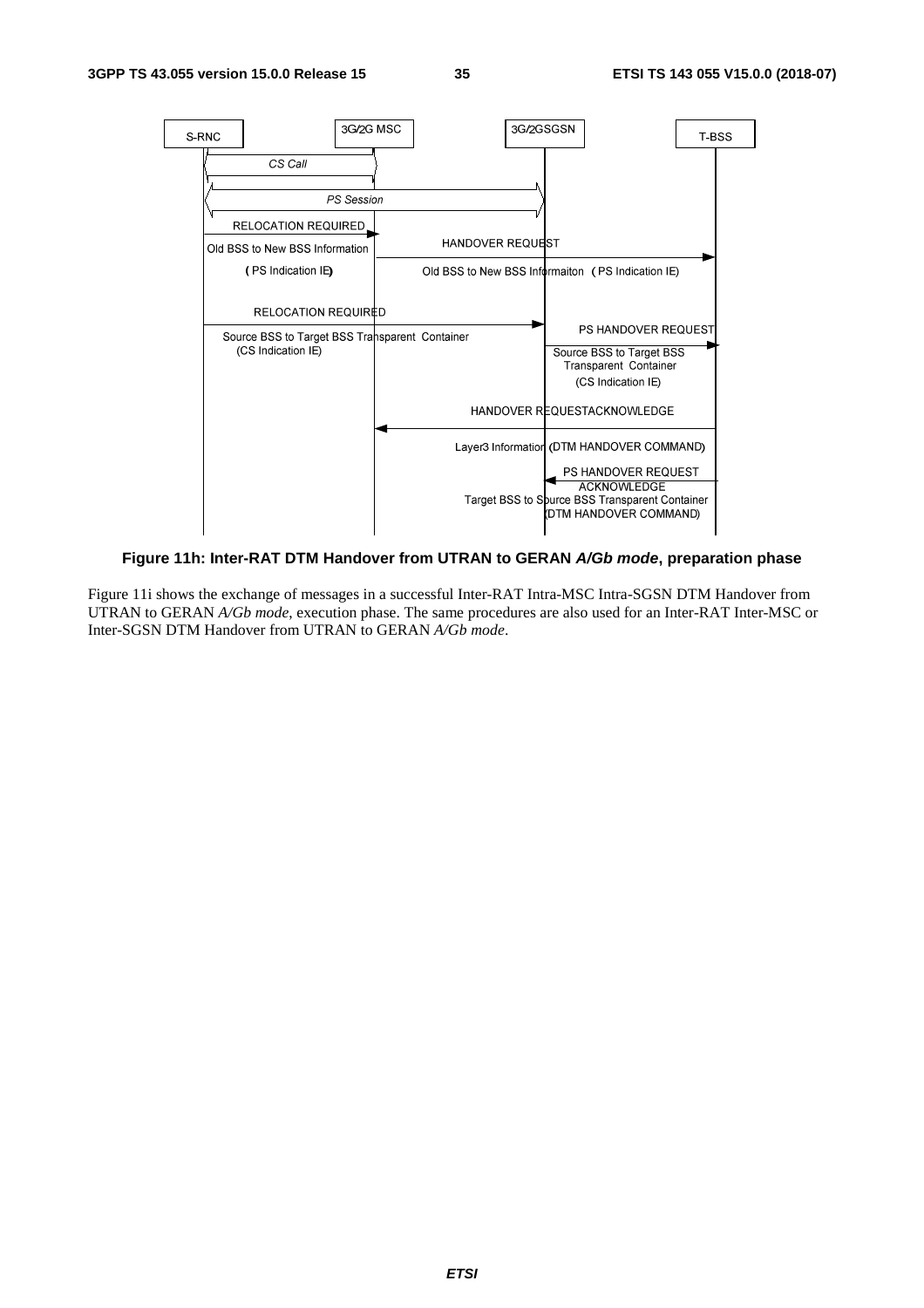

### **Figure 11i: Inter-RAT DTM Handover from UTRAN to GERAN** *A/Gb mode***, execution phase**

## 6.4 Location management

## 6.4.1 General

The behaviour of a mobile station in idle mode shall be the same as when operating in class B, except that a GPRS simple class A mobile in idle mode can perform the RA update procedure in a DCCH. When the mobile station is in dedicated mode, the change of serving cell may trigger location procedures that require both domains of the mobile station to become active.

In dedicated mode the mobile station shall check the roaming restrictions (i.e. the LAI or the PLMN identity of the current cell is not contained in any of the lists of "forbidden LAs for roaming", "forbidden LAs for regional provision of service", "forbidden PLMNs for GPRS service" or "forbidden PLMNs" respectively, see 3GPP TS 23.122 and 3GPP TS 24.008).

Table 3 contains a summary of the procedures to be carried out by a GPRS mobile station operating in Class A when crossing a boundary.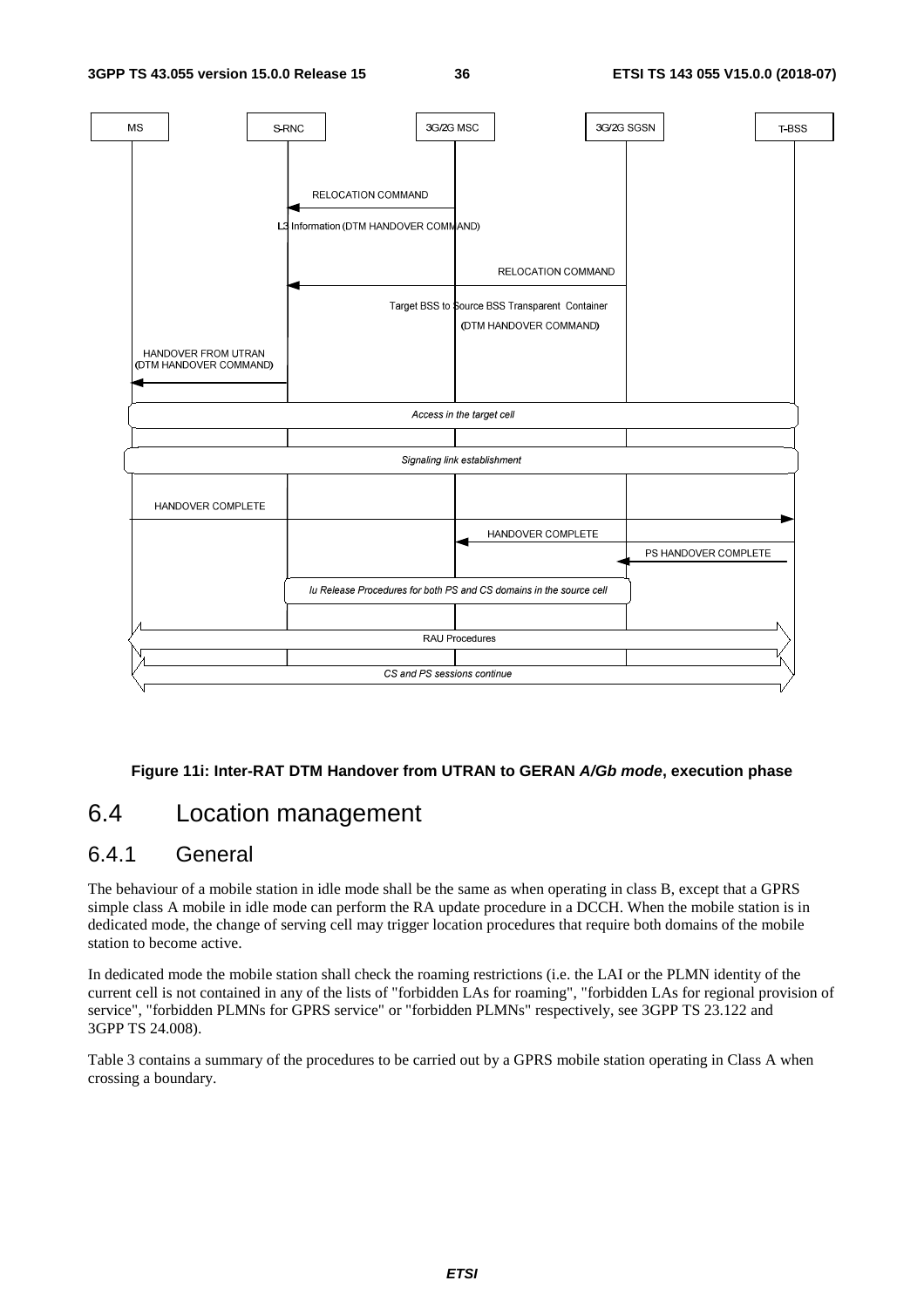| <b>Mode</b>       |               |         | CS idle            |                            | <b>CS dedicated</b>                                                                                                                        |                                                                                                                                            |  |
|-------------------|---------------|---------|--------------------|----------------------------|--------------------------------------------------------------------------------------------------------------------------------------------|--------------------------------------------------------------------------------------------------------------------------------------------|--|
| <b>Boundary</b>   |               |         | <b>PS stand-by</b> | <b>PS ready</b>            | <b>PS stand-by</b>                                                                                                                         | <b>PS ready</b>                                                                                                                            |  |
|                   | Cell; same RA |         | Nothing            | Cell Update                | <b>Nothing</b>                                                                                                                             | Cell Update                                                                                                                                |  |
| RA:<br>same<br>LA | OMN           |         |                    | Combined RA/LA update      | RA update. When the CS connection<br>ends in a RA different than the original,<br>a combined RA/LA update with IMSI<br>attach is performed |                                                                                                                                            |  |
|                   |               | Н,<br>Ш |                    |                            | <b>RA Update</b>                                                                                                                           |                                                                                                                                            |  |
|                   |               |         |                    |                            |                                                                                                                                            |                                                                                                                                            |  |
| LA                | <b>OMN</b>    |         |                    | Combined RA/LA update      |                                                                                                                                            | RA update. When the CS connection<br>ends in a LA different than the original,<br>a combined RA/LA update with IMSI<br>attach is performed |  |
|                   |               | Н,<br>Ш |                    | Parallel RA and LA updates |                                                                                                                                            | RA update. When the CS connection<br>ends in a LA different than the original<br>an LA update is performed.                                |  |

#### **Table 3: Location update procedures for a GPRS mobile station operating in class A**

The request from GMM to perform a location management procedure may trigger the request of packet resources, as described above. The contents of the request message (e.g. DTM Request) should help the BSS decide the resources to be allocated.

RA update and LA update procedures shall be supported in parallel in the main DCCH with SAPI 0. This helps reduce the congestion caused by GPRS signalling on GPRS TCHs that naturally exists in cells on the border of a RA or RA/LA without noticeably affecting the QoS of the CS connection.

In addition to crossing cell boundaries, a DTM capable mobile station in GMM Ready state shall perform a Cell Update procedure each time that it enters dedicated mode from packet idle mode in a cell that supports dual transfer mode.

The following clauses clarify how the mobile station performs the cell update and location/routeing area update procedures while in dedicated mode. As previously indicated, the request of the establishment of dual transfer mode may trigger a change of the RR resources in the cell or a change of the serving cell. To simplify the diagrams below, possible assignment or handover procedures are ignored.

The following diagrams consider the *worst* case (no packet resources allocated) as it requires the establishment of uplink and -for RA Update- downlink TBFs. If an uplink TBF already exists, the initial steps leading to the uplink TBF establishment are not necessary. If a downlink TBF already exists, the uplink TBF can also be established as currently by sending the Channel Request Description information element in the Packet Downlink Ack/Nack message on the PACCH; see 3GPP TS 44.060 [5].

In case of DTM Handover the cell update or (non-combined, as a CS connection exists) RA update procedure is defined as in 3GPP TS 43.129 [13] and 3GPP TS 23.009 [14].

### 6.4.2 Cell update

Figure 12 and figure 13 show the exchange of messages involved in a Cell Update procedure when the mobile station is in dedicated mode, packet idle mode and Ready state. The mobile station shall request uplink resources, indicating "Cell Update". Typically, the BSS will command the MS to perform the Cell Update procedure in single timeslot operation (figure 12), although it may allocate an uplink TBF on a different time slot (figure 13) if the LLC frame contains user data. In the latter case, a change of the radio resources as was described in the previous clauses may happen before the MS sends the LLC frame on the TBF.



**Figure 12: Cell Update procedure in dedicated mode, packet idle mode and Ready state; performed on the main DCCH**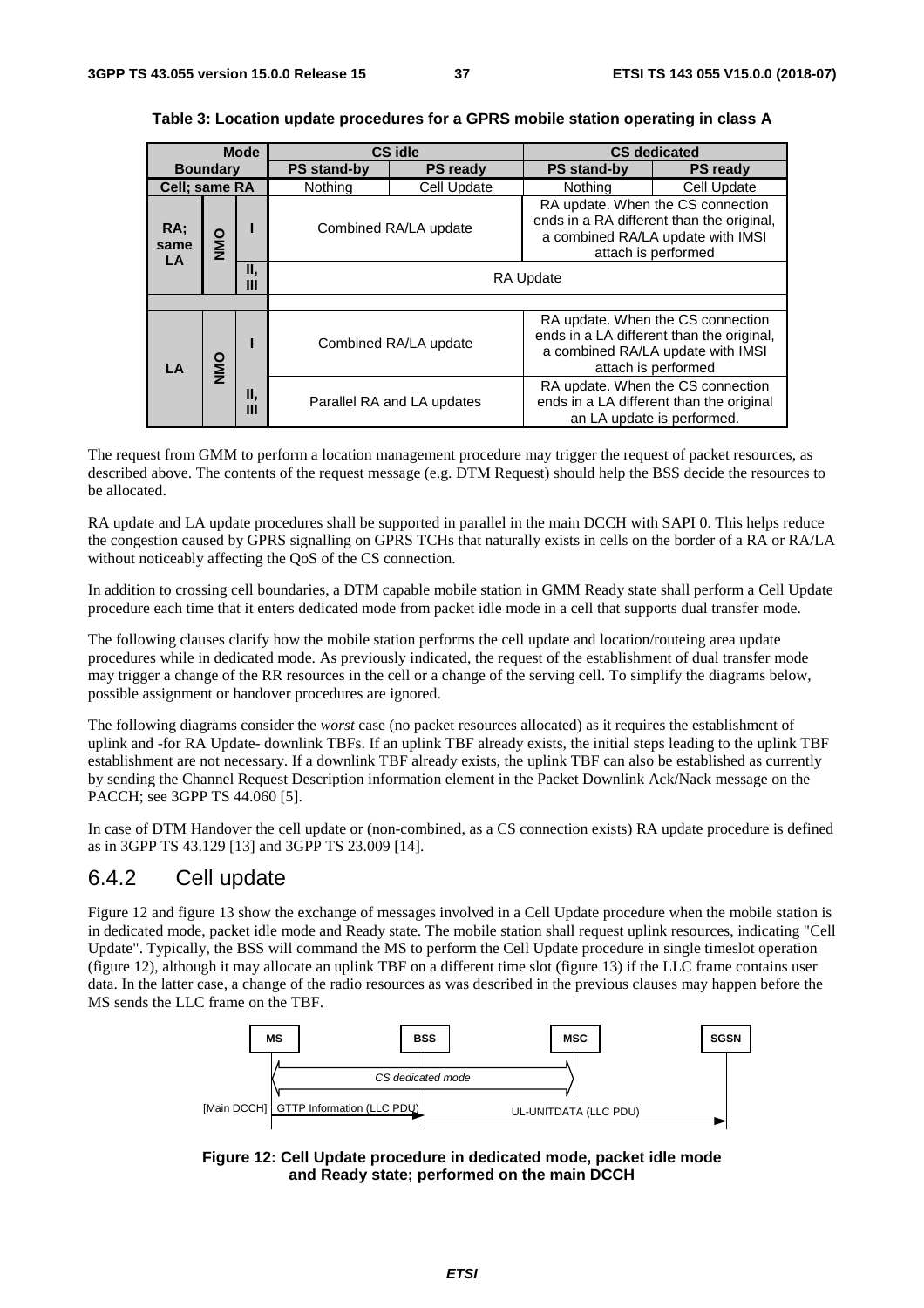

**Figure 13: Cell Update procedure in dedicated mode, packet idle mode and Ready state; performed ion a TBF** 

### 6.4.3 Routeing Area update

Figure 14 and figure 15 show the message flow during the Routeing Area Update procedure under the same conditions (the MS in CS dedicated mode, packet idle mode and Ready state). Figure 14 shows the procedures when the main DCCH is allowed, whereas two TBFs are used in figure 15. In this case, the uplink TBF is created to send the Routeing Area Update Request. The Routeing Area Update Accept from the SGSN needs the previous establishment of a downlink TBF.

It should be noted that the steps performed after the RA Update Complete message in Figure 15 are optional since it is not a requirement to move the TCH/F back to its original position.



**Figure 14: Routeing Area Update procedure in dedicated mode, packet idle mode and Ready state; performed on the main DCCH**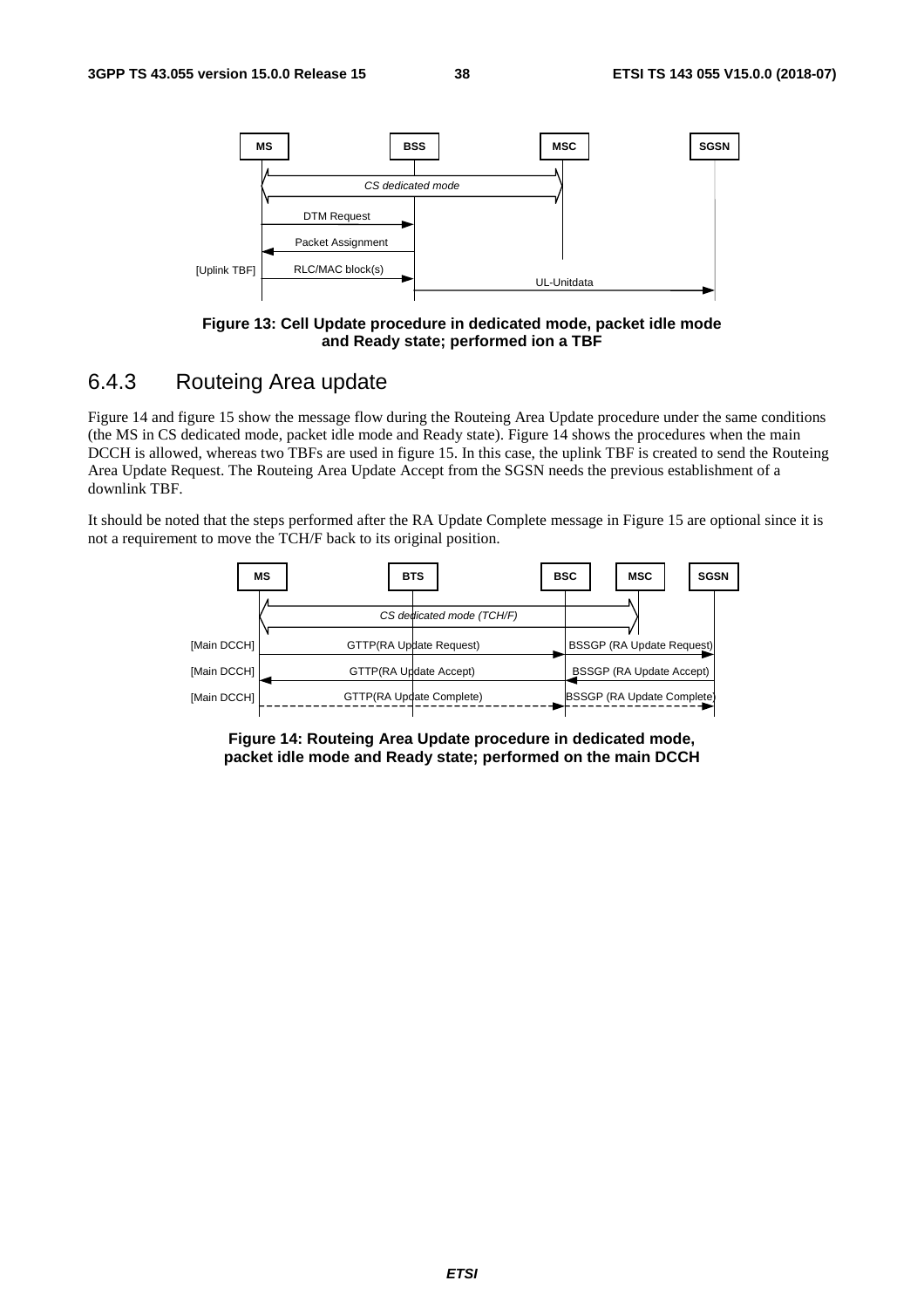

**Figure 15: Routeing Area Update procedure in dedicated mode, packet idle mode and Ready state; performed on TBFs** 

### 6.4.4 Location update

### 6.4.4.1 Change of Location Area in dedicated mode

Figure 16 shows the exchange of messages when changing location area while in dedicated mode. It is identical to the Routeing Area Update procedure except for the final group of messages. As the CS domain is not updated in the MSC while the MS is in a CS connection, a Location Area Update procedure is initiated when the CS connection ends to align the MM contexts in the MSC and the SGSN. This procedure consists of a Combined RA/LA Update with IMSI attach when the network is in mode I or a Location Area Update for modes II and III.

If the MS and the network in mode I support enhanced DTM CS release procedure and the location area of the MS has changed while in dual transfer mode, the MS shall send an indication to the network that in this case the enhanced DTM CS release procedure shall not be used. This indication is sent in the PACKET SI STATUS or PACKET PSI STATUS message. After the receipt of the indication the network shall release the RR connection and PS resources. Upon receipt of a CHANNEL RELEASE message the MS shall initiate the Combined RA/LA Update procedure with update type combined RA/LA updating with IMSI attach.

If the MS and the network in mode II or III support enhanced DTM CS release procedure and the location area of the MS has changed while in dual transfer mode, the MS may perform the enhanced DTM CS release procedure and, after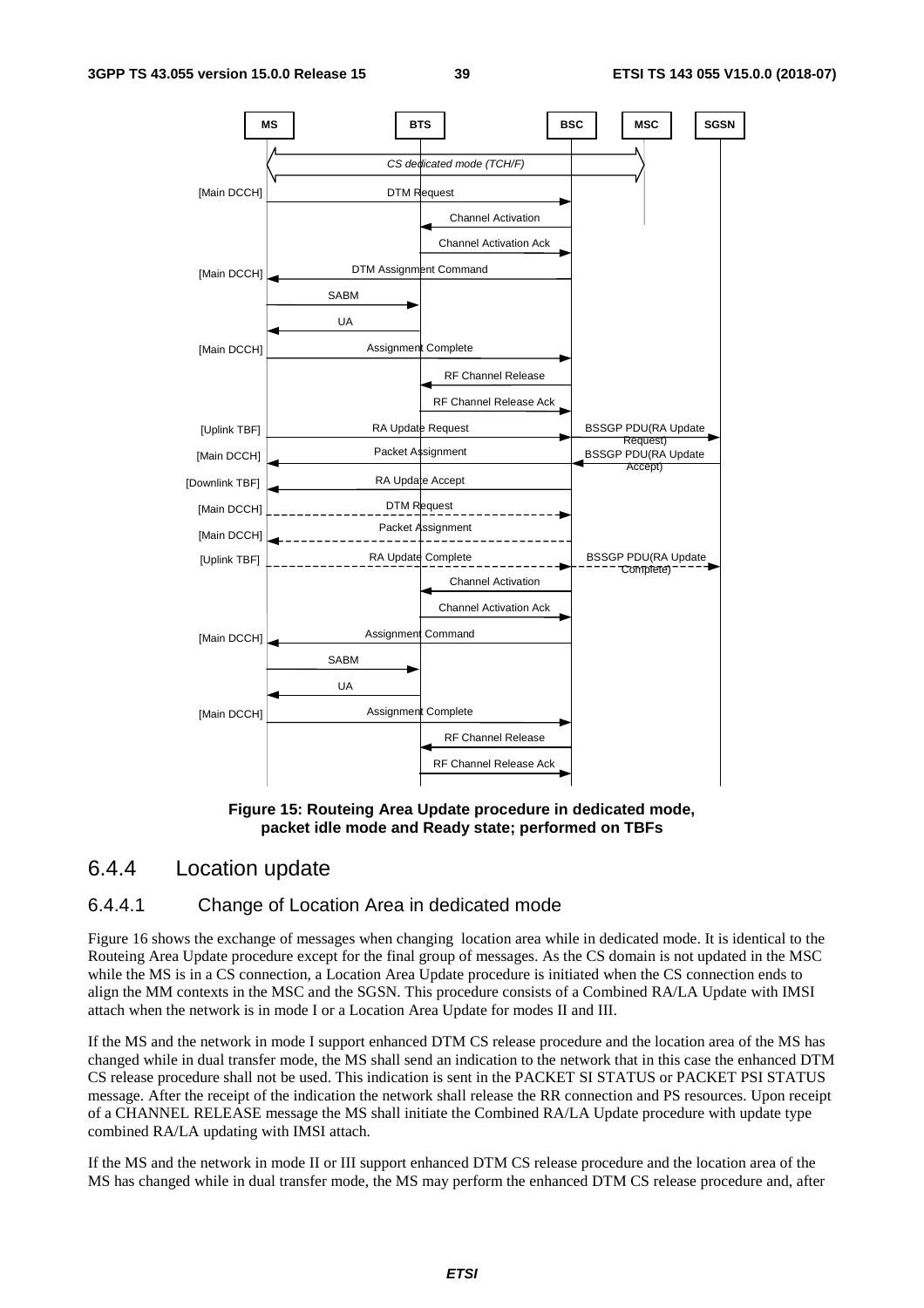the release of the RR connection, request CS resources via the enhanced DTM CS Establishment procedure for performing the Location Area Update procedure.



a) for Network Mode of Operation I;<br>b) for Network Mode of Operation II

for Network Mode of Operation II and III.

#### **Figure 16: LA Update and RA Update procedures in CS dedicated mode, packet idle mode and Ready state**

### 6.4.4.2 Simultaneous Location Area and Routeing Area update procedures

When the mobile station is in idle mode and crosses a LA boundary, and hence an RA boundary, the mobile station can perform both location procedures (LA and RA update) on the main DCCH. Figure 17 shows the case of the RAU procedure finishing before the LAU. If the LAU procedure finishes before the RAU procedure does, the SDCCH is released and the RAU is completed on standalone TBF(s), as shown in figure 18.

NOTE: Alternatively, the BSC may hold the DCCH for a few seconds until the RAU is finished. This is an improvement of the implementation and has not been standardised.



**Figure 17: Parallel LA and RA Update procedures: the RAU finishes first**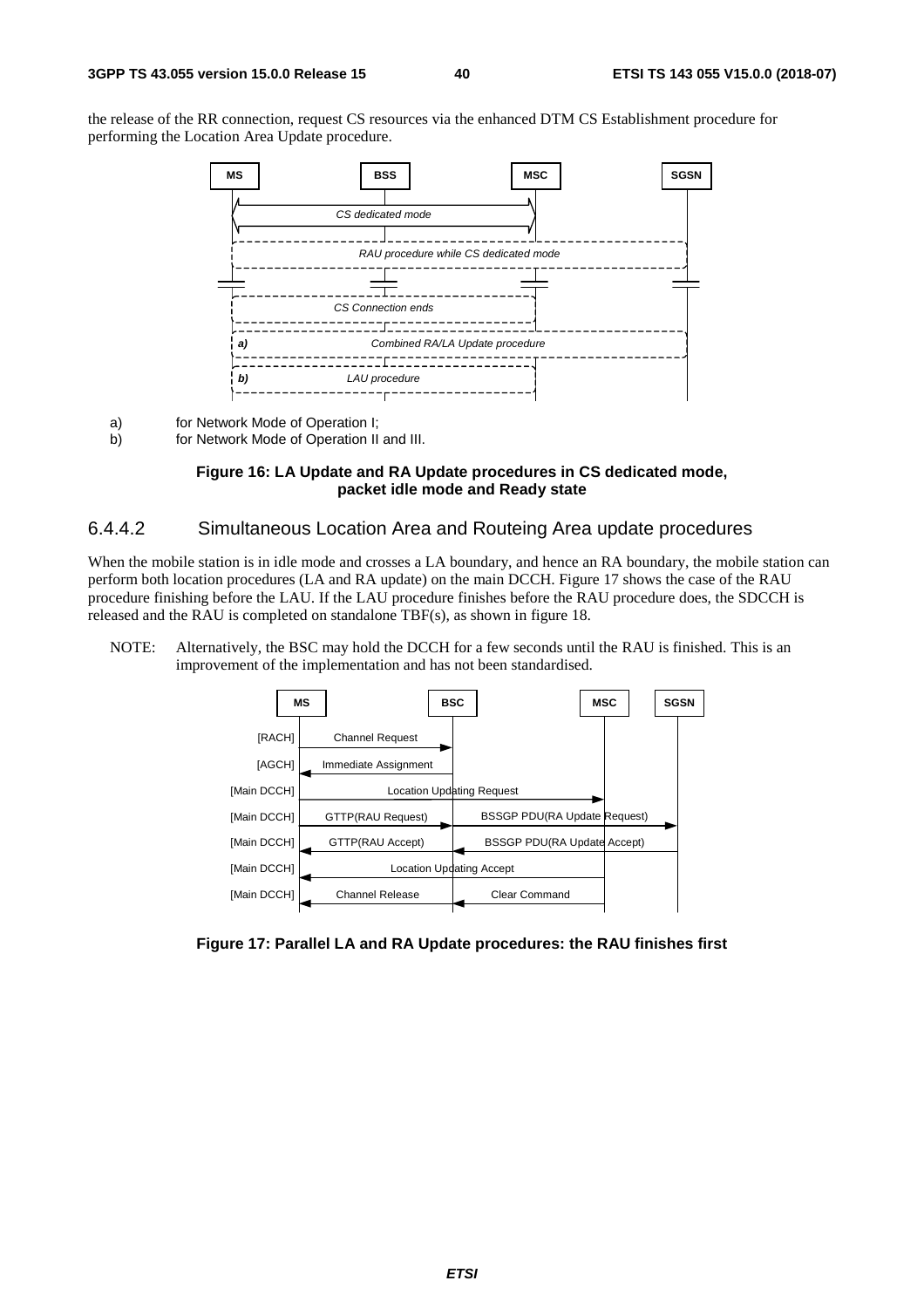

### **Figure 18: Parallel LA and RA Update procedures: the LAU finishes first**

## 6.5 Provision of the IMSI to the BSC

### 6.5.1 General

To enable the described implementation of the GPRS class A mode of operation, the BSS and the PCU are required to perform the co-ordination of the allocation of radio resources for both domains. That co-ordination is performed with the IMSI as it is described in the following clauses.

The IMSI shall be provided to the BSC during:

- 1. call establishment;
- 2. session establishment; and
- 3. external handover.

### 6.5.2 Call establishment

The BSC triggers the establishment of the SCCP connection with the MSC. The MSC shall provide the IMSI to the BSC in a new message: Common ID message. This message can be sent either on the SCCP Connection Confirm message or immediately after, once the connection is already established.

### 6.5.3 Session establishment

### 6.5.3.1 Downlink session establishment

Both in the READY and the STANDBY states:

- the IMSI is sent from the SGSN in the PS PAGING BSSGP PDUs;
- the IMSI and the TLLI are sent from the SGSN in the DL-UNITDATA.

#### 6.5.3.2 Uplink session establishment

At the establishment of an uplink TBF, the BSC can identify whether it knows the IMSI of a mobile station for which it has its TLLI. If the IMSI is not known, the BSC can initiate the RA-Capability-Update procedure and request the IMSI (and the RA capabilities) of the mobile to the SGSN.

If there is a change of cell and the mobile station was in packet transfer mode, it performs a cell update procedure, which can be done with user data and therefore hold for a long time, possibly with no downlink message. During this time the mobile station may not be able to monitor the broadcast channels and miss paging messages. This error situation is prevented by the BSS initiating the RA-Capability-Update procedure.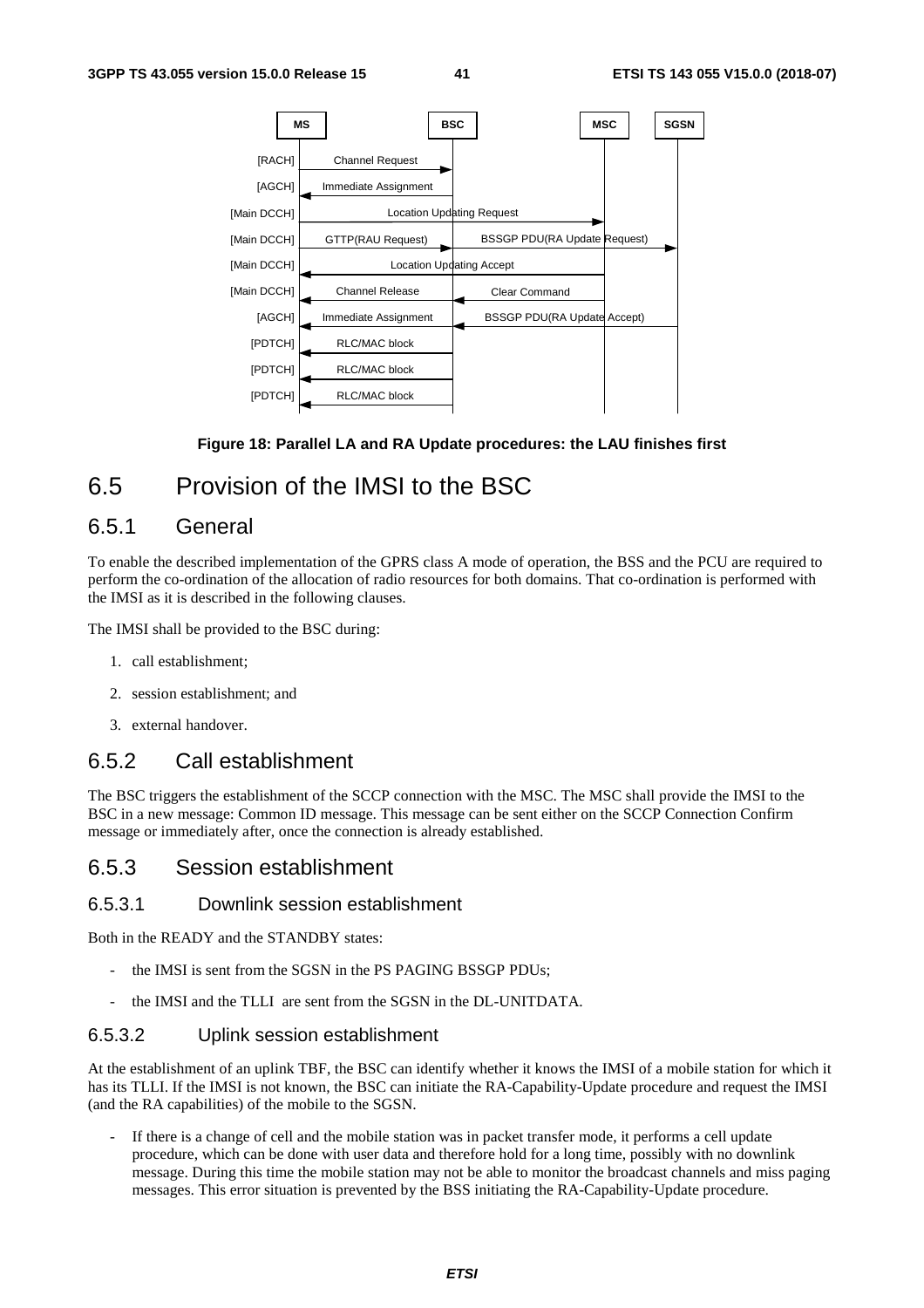- The RA-Capability-Update procedure may fail if the SGSN does not have the IMSI (or the RA Capabilities) of the mobile station. This may happen when there is a change of SGSN (hence also of RA). In this case, the mobile station sends the RAU Request message on the uplink TBF and then goes back to (packet) idle mode, where it can receive possible paging messages. When the SGSN answers with the RAU Accept message (after retrieving the PDP and MM contexts from the old SGSN), the DL-UNITDATA message contains the IMSI and the TLLI.

### 6.5.4 External handover

During CS handover procedure, the IMSI is included in the (BSSMAP) HANDOVER REQUEST message from the MSC to the target BSC. The identifiers included in the (BSSGP) PS HANDOVER REQUEST message from the SGSN to the target BSC during the PS Handover procedure are defined in 3GPP TS 43.129 [13].

## 6.6 In-band parameters

When the mobile station is in dedicated mode, packet transfer mode or both, some information may need to be passed to the mobile station so that it can enter or maintain the dual transfer mode. Most of that information consists of parameters that are broadcast in the (P)BCCH, but that cannot be read by the mobile station. Some new parameters are added.

Table 4 lists those parameters and indicates whether they have to be sent while in dedicated mode, packet transfer mode or both. When the mobile station is in idle mode, the parameters are sent on the BCCH. When the mobile station is in dedicated mode, the parameters are sent on the SACCH. When the mobile station is in packet transfer mode, they are sent on the PACCH.

While in dual transfer mode, the MS shall assume that the SGSN Release is "Release '99 onwards" and shall ignore the SGSNR information provided in PSI 14.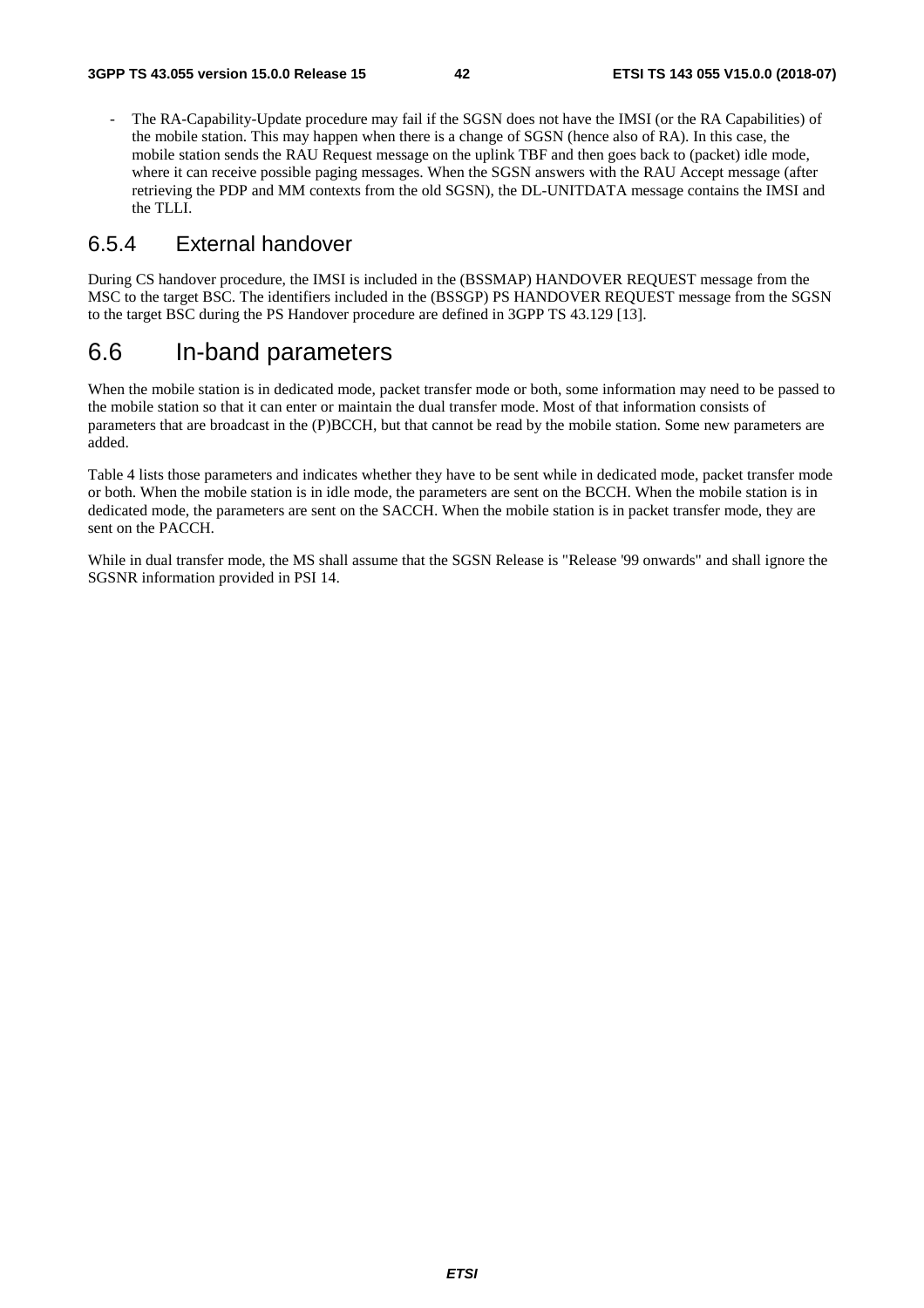| (P)BCCH FACCH SACCH PACCH |              |   |              | <b>Parameter</b>                                                | <b>Description</b>                                                                                                                                                                                                                                                                                                                                                                                                                                                                                                       |
|---------------------------|--------------|---|--------------|-----------------------------------------------------------------|--------------------------------------------------------------------------------------------------------------------------------------------------------------------------------------------------------------------------------------------------------------------------------------------------------------------------------------------------------------------------------------------------------------------------------------------------------------------------------------------------------------------------|
| ✓                         | $\checkmark$ | ✓ |              | DTM: bit(1)                                                     | DTM support in the cell.<br>(P)BCCH: to enable a quick resumption of the GPRS session<br>in the transition from dual transfer mode to packet transfer<br>mode; t enable the LA and RA Update procedures to be<br>performed in parallel on an SDCCH.<br>FACCH: immediately after a handover procedure when the<br>MS was in DTM, in order to enable the packet session to be<br>resume without long interruptions. [DTM Information]<br>SACCH: to enable the packet request procedures while in<br>dedicated mode. [SI 6] |
|                           | ✓            | ✓ |              | RAI : bit(48)                                                   | Routeing Area Identity. It is needed to enable the MS to<br>detect changes of routeing area during a handover in<br>dedicated mode [DTM Information, SI6]                                                                                                                                                                                                                                                                                                                                                                |
|                           | ✓            | ✓ |              | Cell Identity:<br>bit(16)                                       | Cell Identity. It is needed to enable the MS to detect<br>changes of cell after a handover in dedicated mode [DTM<br>Information, SI 6]                                                                                                                                                                                                                                                                                                                                                                                  |
|                           | ✓            | ✓ |              | MAX_LAPDm:<br>bit(3)                                            | Maximum number of LAPDm frames. To limit the use of<br>the main DCCH when the MS in dedicated mode<br>FACCH: immediately after a handover procedure when the<br>MS was in DTM, in order to enable the packet session to be<br>resume without long interruptions. [DTM Information]<br>SACCH: to enable the packet request procedures while in<br>dedicated mode. [SI 6]                                                                                                                                                  |
|                           | ✓            |   |              | <b>GPRS Cell</b><br>Options                                     | GPRS Cell Options. Sent on the DTM assignment message<br>(DTM ASSIGNMENT COMMAND or PACKET<br><b>ASSIGNMENT)</b>                                                                                                                                                                                                                                                                                                                                                                                                         |
|                           | $\checkmark$ |   |              | <b>GPRS Power</b><br>Control<br>Parameters                      | <b>GPRS Power Control Parameters. Sent on the DTM</b><br>assignment message (DTM ASSIGNMENT COMMAND or<br>PACKET ASSIGNMENT)                                                                                                                                                                                                                                                                                                                                                                                             |
|                           |              |   | $\checkmark$ | $(P)$ SI 13<br>Information                                      | (P)SI 13 Information: this information is sent so that the<br>mobile station needs not read SI 13 at call release during<br>dual transfer mode                                                                                                                                                                                                                                                                                                                                                                           |
|                           | ✓            | ✓ |              | Dedicated<br>Mode MBMS<br>Notification<br>Support<br>Indication | Dedicated Mode MBMS Notification Support Indication.<br>to enable the mobile station to participate in MBMS<br>procedures while in dedicated mode (DTM ASSIGNMENT<br>COMMAND, PACKET ASSIGNMENT or DTM<br><b>INFORMATION, SI 6)</b>                                                                                                                                                                                                                                                                                      |

**Table 4: List of parameters to be passed in-band to the mobile station** 

## 6.7 MS behaviour in *heterogeneous* networks

## 6.7.1 General

The support of DTM in a network is not likely to be homogeneous. Network operators normally have more that one infrastructure supplier and different manufacturers will support DTM with different time scales. In addition, the rollout of a product release from a certain manufacturer is not performed simultaneously across the network.

It is therefore difficult to avoid the fact that some cells in a network support DTM whereas others do not, making necessary to ensure a consistent behaviour of a DTM mobile station in such scenario. The existing GPRS Suspension and Resume procedures are reused for this purpose.

Table 5 contains the four possible combinations when the mobile station is handed over between two cells, where each of them may or not support DTM.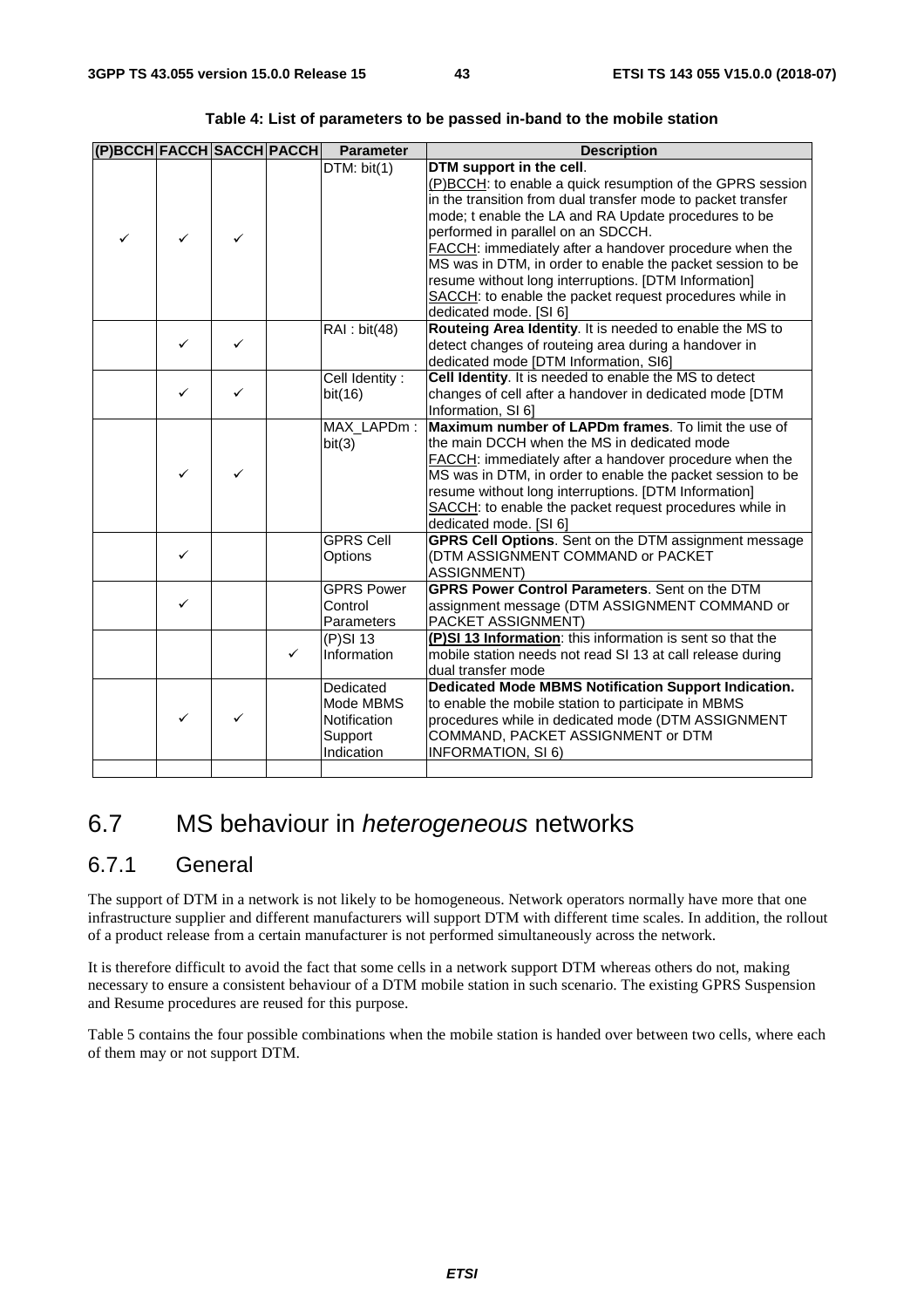|                                         |           |                               | Support of DTM in new cell                                                                                                                                                   |                                                                                                                                                                                                                                                                                                                             |  |  |  |  |  |
|-----------------------------------------|-----------|-------------------------------|------------------------------------------------------------------------------------------------------------------------------------------------------------------------------|-----------------------------------------------------------------------------------------------------------------------------------------------------------------------------------------------------------------------------------------------------------------------------------------------------------------------------|--|--|--|--|--|
|                                         |           |                               | No                                                                                                                                                                           | Yes                                                                                                                                                                                                                                                                                                                         |  |  |  |  |  |
|                                         | <b>No</b> |                               | The MS waits for the reception of the SI 6 message indicating whether the cell supports DTM.<br>If DTM is supported, the same message contains the RAC.                      |                                                                                                                                                                                                                                                                                                                             |  |  |  |  |  |
| $\overline{e}$                          |           |                               | Normal CS handover.                                                                                                                                                          | When the SI6 message is received, the MS<br>performs the Resume procedure: it performs<br>the RR Packet Request procedure for the<br>GMM RA Update procedure.                                                                                                                                                               |  |  |  |  |  |
| old<br>크.<br><b>DTM</b><br>৳<br>Support | Yes       | <b>MS</b><br>in<br><b>DM</b>  | The MS waits until the reception of the SI 6<br>message indicating that the cell does not<br>support DTM. Then, if GPRS is supported, the<br>MS performs the GPRS suspension | The MS waits for the reception of the SI6<br>message indicating that the cell supports<br>DTM and containing the RAC. When the SI6<br>message is received, the MS performs the<br>Cell Update (MS in READY), the RA Update<br>procedure (change of RA) or none of both<br>(MS in STANDBY and both cells in the same<br>RA). |  |  |  |  |  |
|                                         |           | <b>MS</b><br>in<br><b>DTM</b> | procedure.                                                                                                                                                                   | The network sends the DTM Information<br>message (implicitly implying the support of<br>DTM) containing the RAC and any other<br>information needed to perform the Packet<br>Request procedure.                                                                                                                             |  |  |  |  |  |

#### **Table 5: Modification to CS handover to ensure a correct DTM behaviour when DTM is not always supported**

## 6.7.1 Suspension procedure

The GPRS Suspension procedure is defined in the standards to be used when a mobile station in mode of operation B and in packet transfer mode is paged for circuit switched services.

The GPRS Suspension procedure can be used without modifications when:

- a DTM mobile in dedicated or dual transfer mode is handed over from a cell that supports DTM to one that does not; or
- a DTM mobile in packet transfer mode on a cell that does not support DTM is paged for circuit switched services.

The GPRS Suspension procedure is initiated by the mobile station by sending a GPRS SUSPENSION REQUEST message to the BSS after it has entered dedicated mode.

## 6.7.2 Resume procedure

The Resume procedure is used for the resumption of GPRS service when the conditions for suspension have disappeared (e.g. a suspended class B mobile station has cleared the resources allocated for the circuit switched service). The procedure is initiated:

- a) by the **BSS**, when it detects the change of conditions: the BSS indicates the resumption to the SGSN and then the mobile station;
- b) by the **mobile station**, when it detects the change of conditions and the BSS has not resumed GPRS: the mobile station performs a RA Update procedure that resumes GPRS with the SGSN.

For the two new causes for GPRS suspension, there is no message from the BSS to the mobile station and, thus, the Resume procedure is initiated by the mobile station (b).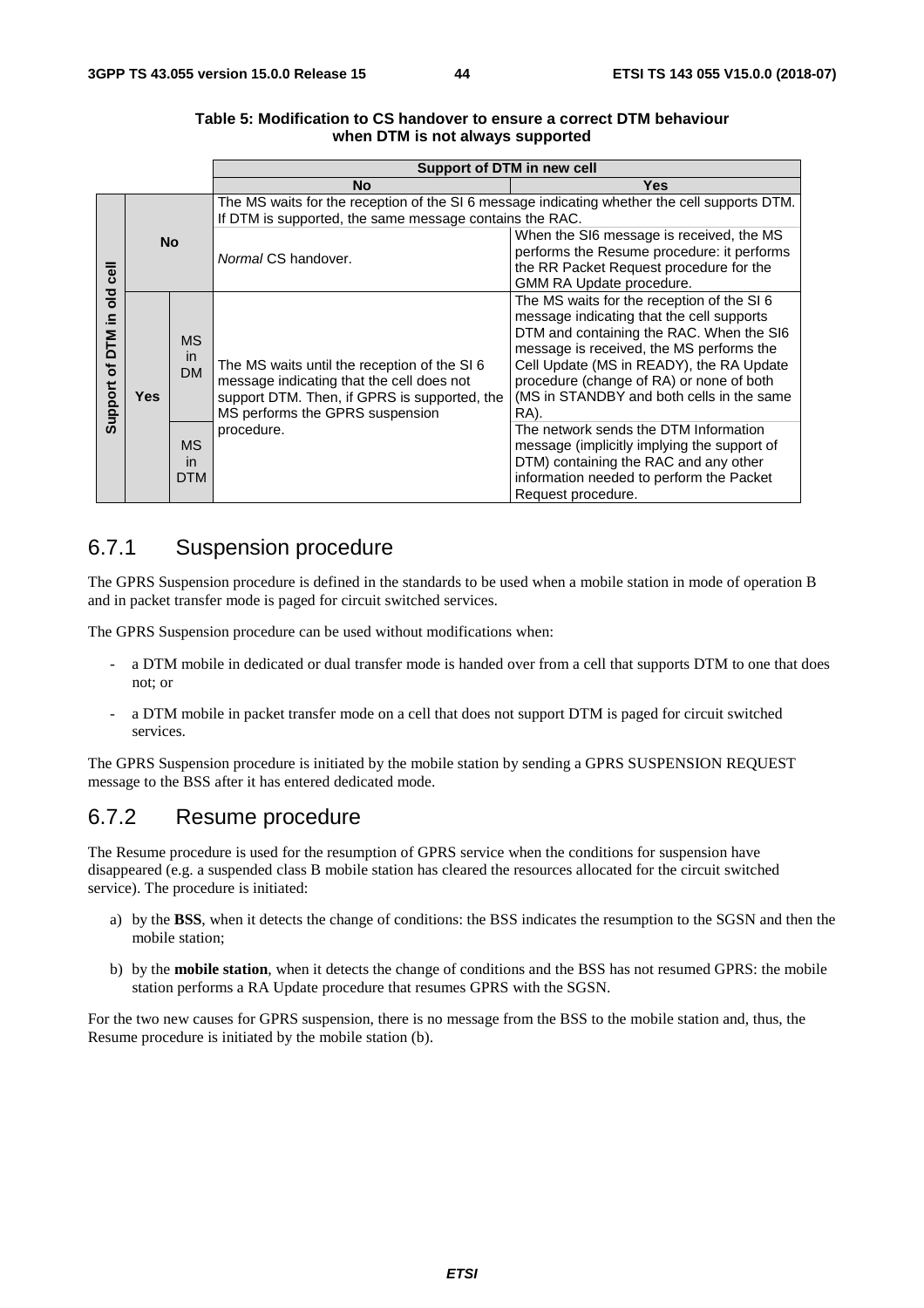# 7 DTM operation

Once the mobile stations enters the DTM, the existent RLC/MAC procedures apply, with the exception of the case of an exclusive allocation of an uplink PDCH (including the PDCH/H of a "TCH/H + PDCH/H" configuration). In that case, the mobile station is always granted the transmission of uplink RLC/MAC blocks, which keep the current format. Thus, the mobile station shall ignore the USF mechanism for dynamic allocation.

Other exceptions to the existent RLC/MAC procedures are:

- The mobile station shall not accept a packet assignment command (addressed to it on the PACCH) that changes the frequency definition of the PDCH. Such change shall be done by means of a DTM Assignment Command message on the main DCCH (changing both TCH and PDCH configurations). A modification of the timeslot allocation may occur by means of a Packet Assignment message. Any violation of the frequency restrictions or the multislot class of the mobile station (taking both TCH and PDCH resources into account) shall be treated as an abnormal case and the TBF(s) shall then be aborted.
- NOTE 1: the PCU should know that the mobile station is in dual transfer mode and therefore format the messages correctly.
- When all TBFs have been released (or aborted), the mobile station returns to dedicated mode.
- When the mobile station is in dual transfer mode, it shall ignore a Packet Cell Change Order or a RR-Cell Change Order message and shall remain in dual transfer mode.
- NOTE 2: the PCU should know that the mobile station is in dual transfer mode and therefore not send these messages.
- When a mobile station in dual transfer mode receives a valid RRBP field in a downlink RLC/MAC block, if it has been assigned PDCH/H, where the *exclusive allocation is required,* the mobile station shall use normal bursts and not access bursts, irrespective of the value of the CONTROL\_ACK\_TYPE field received in the DTM Assignment Command message or Packet Assignment message. If the mobile station has not been assigned PDCH/H, it shall either use normal bursts or access bursts to transmit the Packet Control Acknowledgement message depending on the value of CONTROL\_ACK\_TYPE received in the DTM Assignment Command message or Packet Assignment message.

The mobile station remains in DTM until the CS connection or all the TBFs are released.

# 8 GPRS attach procedure while in dedicated mode and packet idle mode

In this procedure, the mobile station sends a (non-combined) GPRS Attach Request message to the SGSN. The sequence of messages is very similar to the Routeing Area Update procedure, shown in figure 14 and figure 15.

# 9 Security

The current procedures apply.

NOTE: LLC frames containing GPRS signalling messages and sent on the main DCCH are therefore ciphered twice, but that has been confirmed by SMG10 not to be a security problem. In "TCH/H + PDCH/H" and other multislot configurations, current GPRS ciphering is kept.

# 10 Header and Data Compression

Because this is done at SNDCP layer, there is assumed to be no impact.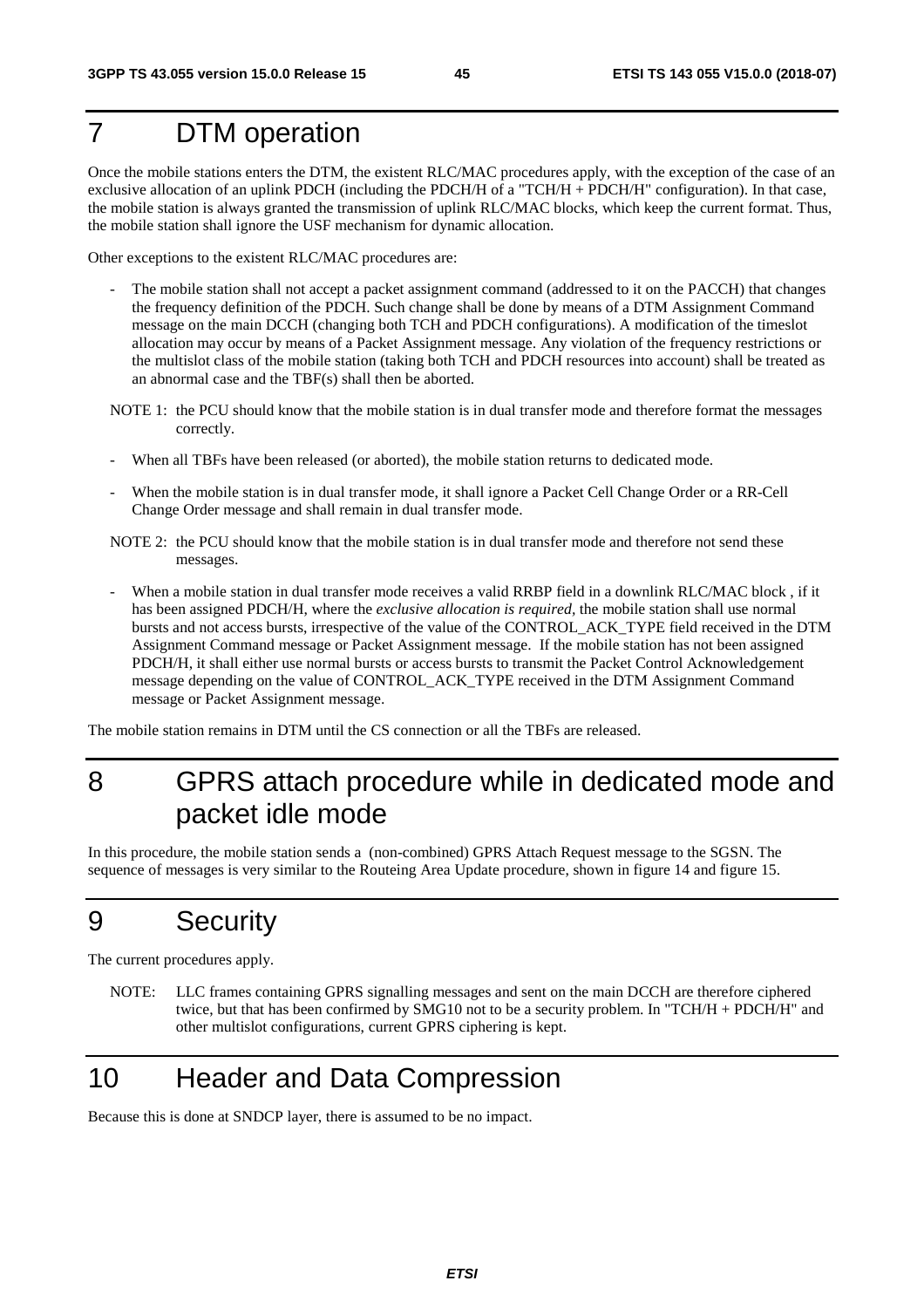# Annex A (informative): Possible improvements for future releases

| No. | <b>Description</b>                                                                                     |  |  |  |  |  |  |  |
|-----|--------------------------------------------------------------------------------------------------------|--|--|--|--|--|--|--|
|     | New 3G TS 04.60 procedure for the establishment of a CS connection without interruption of the packet  |  |  |  |  |  |  |  |
|     | services                                                                                               |  |  |  |  |  |  |  |
| 2   | Support of multislot operation comprising single timeslot operation and additional PDCH(s) in the same |  |  |  |  |  |  |  |
|     | direction in the uplink                                                                                |  |  |  |  |  |  |  |
| 3   | Multislot configurations where the CS connection is using more than one timeslot                       |  |  |  |  |  |  |  |
| 4   | Multislot configurations where the timeslots allocated to the PS session are not contiguous            |  |  |  |  |  |  |  |
| 5   | Power control for EGPRS while in DTM                                                                   |  |  |  |  |  |  |  |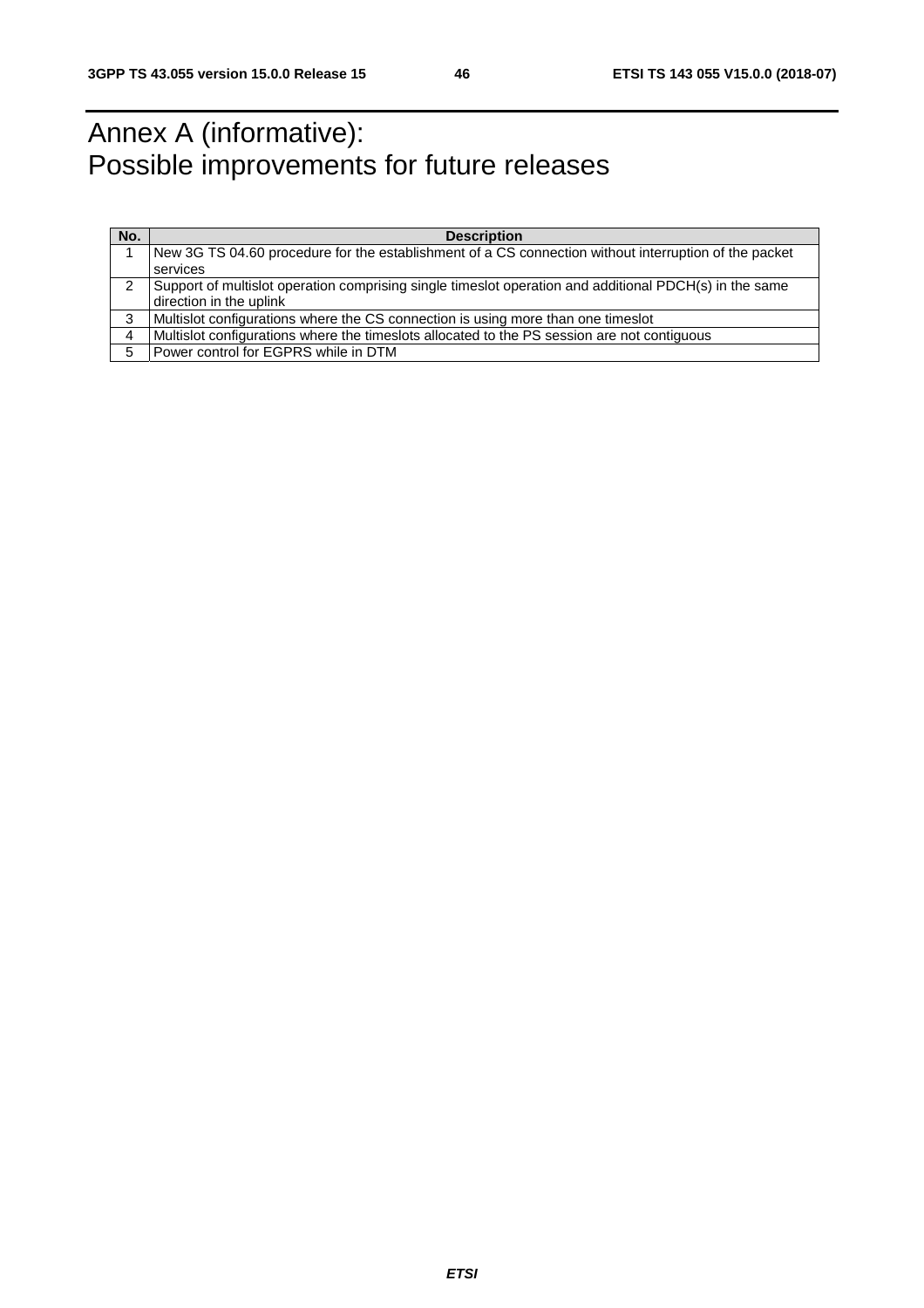# Annex B (normative): Incremental support of extended DTM multislot classes

As for other DTM multislot classes, for extended DTM multislot classes incremental support (see subclause 4.5.1.3) shall apply: the MS only indicates the support of one multislot class and the support of less restrictive classes is also assumed by the network. This is depicted for mobile stations supporting Extended DTM GPRS Multi Slot Class or Extended DTM EGPRS Multi Slot Class, in Figure 19.

Mobile stations not supporting high multislot classes may indicate support only for the Extended DTM GPRS Multi Slot Classes or Extended DTM EGPRS Multi Slot Classes 5, 6, 9, 10 and 11 (indicated by solid boxes on the left of the dashed line in Figure 19).

NOTE: High multislot classes are multislot classes 30-45 (see 3GPP TS 45.002 [6]).

For mobile stations supporting high multislot classes, the Extended DTM GPRS Multi Slot Class shall always be the same as the DTM GPRS Multi Slot Class and the Extended DTM EGPRS Multi Slot Class shall always be the same as the DTM EGPRS Multi Slot Class (indicated by solid boxes on the right of the dashed line in Figure 19). The support of the mix of full and half rate packet data channels is indicated by the presence of the Extended DTM GPRS Multi Slot Class field and, where applicable, the Extended DTM EGPRS Multi Slot Class field in the MS Classmark 3 and MS Radio Access Capability IEs, regardless of the value of these fields.



**Figure 19 – Incremental support of extended DTM multislot classes.**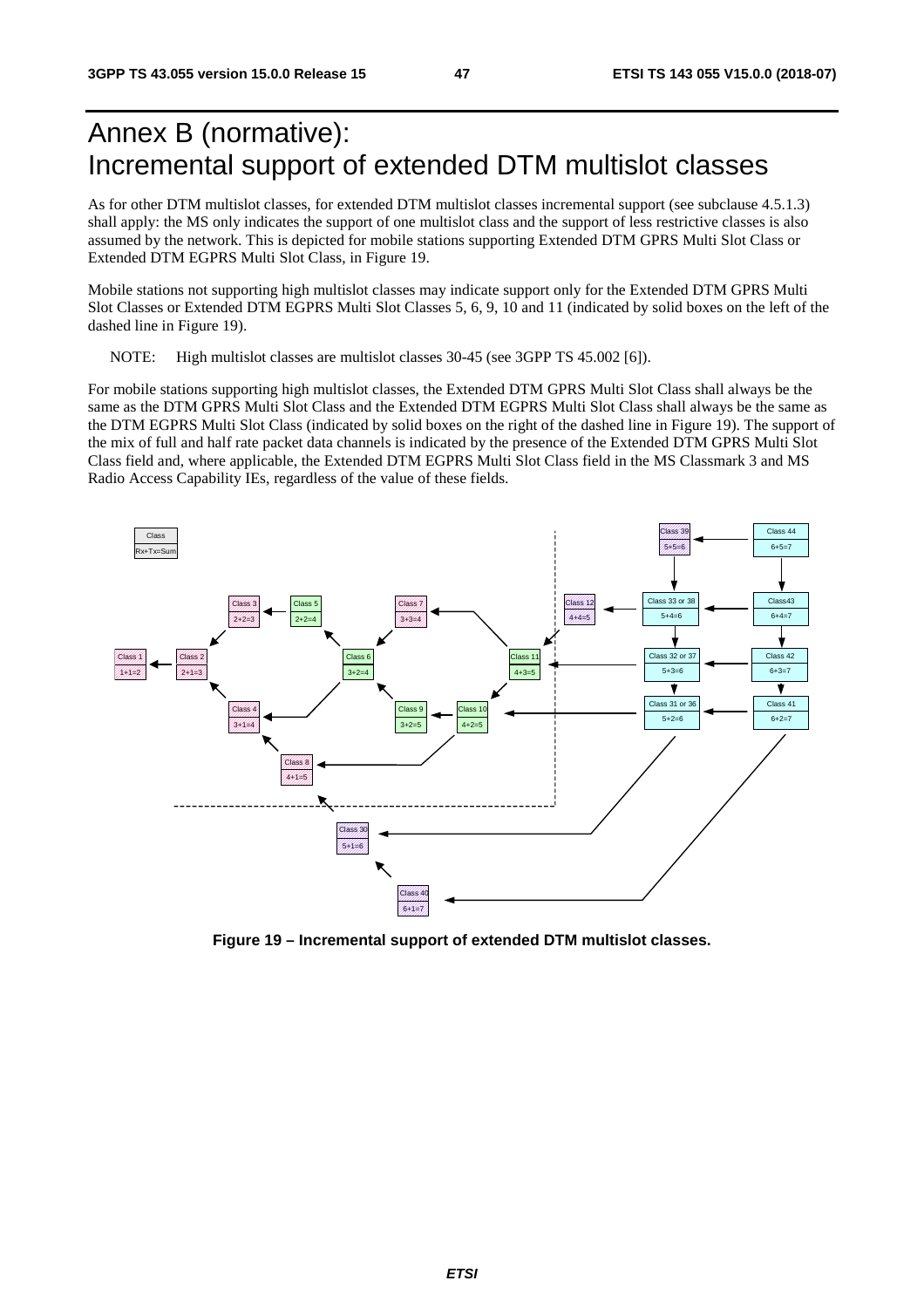# Annex C (informative): Change history

| <b>Change history</b> |                  |                  |           |                |                                                                             |                |               |
|-----------------------|------------------|------------------|-----------|----------------|-----------------------------------------------------------------------------|----------------|---------------|
| <b>Date</b>           | TSG#             | TSG Doc.         | <b>CR</b> | Rev            | Subject/Comment                                                             | Old            | <b>New</b>    |
| 10 Nov 00             | G02              | GP-000705        |           |                | New specification approved by TSG-GERAN                                     | 2.0.0          | 8.0.0         |
| 2001-04               | G <sub>04</sub>  |                  |           |                | Version for Release 4                                                       |                | 4.0.0         |
| 2001-06               | G05              | GP-011311 001    |           | 1              | Definition of new DTM multislot classes                                     | 4.0.0          | 4.1.0         |
| 2002-06               | G10              |                  |           |                | Version for Release 5                                                       |                | 5.0.0         |
| 2003-02               | G13              | GP-030268 002    |           |                | Clarification of the inclusion of DTM information in handover from          | 5.0.0          | 6.0.0         |
|                       |                  |                  |           |                | 3G to 2G                                                                    |                |               |
| 2003-02               | G13              | GP-030405 003    |           | $\overline{2}$ | Clarification on the use of basic HR in DTM single slot configuration 5.0.0 |                | 6.0.0         |
| 2003-02               | G13              | GP-030406 004    |           | 2              | Clarification on the default value of MAX_LAPDm parameter                   | 5.0.0          | 6.0.0         |
| 2003-04               | G14              | GP-030974 007    |           | $\mathbf{1}$   | Corrections for DTM multislot configurations and DTM capability             | 6.0.0          | 6.1.0         |
|                       |                  |                  |           |                | indication                                                                  |                |               |
| 2003-08               | G16              | GP-032133 010    |           | 4              | Change of DTM core capability                                               | 6.1.0          | 6.2.0         |
| 2003-11               | G17              | GP-032697 011    |           | 1              | <b>Introducing MTBF Support</b>                                             | 6.2.0          | 6.3.0         |
| 2004-02               | G18              | GP-040429 014    |           | 1              | Clarifications and corrections to the DTM procedures                        | 6.3.0          | 6.4.0         |
| 2004-06               | G20              | GP-041680 016    |           | 1              | Addition of DTM enhancements                                                | 6.4.0          | 6.5.0         |
| 2004-06               | G20              | GP-041696 017    |           | $\overline{2}$ | Conditions for the NAS registration procedures                              | 6.4.0          | 6.5.0         |
| 2004-06               | G20              | GP-041474 018    |           |                | Usage of main DCCH in DTM                                                   | 6.4.0          | 6.5.0         |
| 2004-08               | G21              | GP-042113 024    |           | $\mathbf{1}$   | Correction of the possible burst format used for PACKET                     | 6.5.0          | 6.6.0         |
|                       |                  |                  |           |                | CONTROL ACKNOWLEDGEMENT in DTM mode                                         |                |               |
| 2004-08               | G21              | GP-042204 025    |           | 1              | Handling of Assignment Request in BSS                                       | 6.5.0          | 6.6.0         |
| 2004-08               | G21              | GP-042278 027    |           | $\overline{2}$ | Addition of combined RAU or LAU procedure pending indication                | 6.5.0          | 6.6.0         |
| 2004-11               | G22              | GP-042450 019    |           | 5              | Correction to downlink power control for DTM                                | 6.6.0          | 6.7.0         |
| 2004-11               | G22              | GP-042363 026    |           | 3              | Alignment of stage 2 with stage 3 for DTM                                   | 6.6.0          | 6.7.0         |
| 2004-11               | G22              | GP-042446 028    |           |                | Clarification on speech codec for TCH/H in case of multislot                | 6.6.0          | 6.7.0         |
|                       |                  |                  |           |                | configurations                                                              |                |               |
| 2005-01               | G23              | GP-050583 034    |           | $\overline{2}$ | Missing cell identity in DTM Information message                            | 6.7.0          | 6.8.0         |
| 2005-01               | G23              | GP-050449 035    |           | 1              | PS roaming while in DTM                                                     | 6.7.0          | 6.8.0         |
| 2005-04               | G24              | GP-050625 031    |           | 3              | Extension of DTM to higher multislot classes                                | 6.8.0          | 6.9.0         |
| 2005-04               | G24              | GP-050632 036    |           |                | Corrections due to removal of fixed allocation                              | 6.8.0          | 6.9.0         |
| 2005-04               | G24              | GP-050950 037    |           |                | Cell Update for DTM capable MS when moving from Packet Idle to              | 6.8.0          | 6.9.0         |
|                       |                  |                  |           |                | Dedicated Mode whilst in GMM Ready and in case of DTM                       |                |               |
|                       |                  |                  |           |                | Handover Failure                                                            |                |               |
| 2005-06               | G25              | GP-051702 038    |           | 1              | Clarifications on DTM high multislot class capability                       | 6.9.0          | 6.10.0        |
| 2005-06               | $\overline{G25}$ | GP-051703 039    |           |                | Miscellaneous corrections                                                   | 6.9.0          | 6.10.0        |
| 2005-09               | G26              | GP-052315 0041 2 |           |                | Alignment of DTM stage 2 with stage 3                                       | 6.10.0         | 6.11.0        |
| 2005-11               | G27              | GP-052843 0043 1 |           |                | Provision of MBMS parameters in "GPRS cell options" inband to CS 6.11.0     |                | 6.12.0        |
|                       |                  |                  |           |                | connected DTM capable MS                                                    |                |               |
| 2005-11               | G27              | GP-052528 0044   |           |                | RR connection establishment using enhanced DTM CS                           | 6.11.0 6.12.0  |               |
|                       |                  |                  |           |                | establishment in response to an encapsulated DTM ASSIGNMENT                 |                |               |
|                       |                  |                  |           |                | message                                                                     |                |               |
| 2005-11               | G27              | GP-052636 0046   |           |                | Sending DTM Information after Handover                                      | 6.11.0 6.12.0  |               |
| 2005-11               | G27              | GP-052804 0042 1 |           |                | DTM stage 2 alignments with stage 3                                         | 6.12.0 7.0.0   |               |
| 2005-11               | G27              | GP-052818 0047 1 |           |                | <b>SGSNR</b> during DTM                                                     | $6.12.0$ 7.0.0 |               |
| 2006-01               | G28              | GP-060402 0045 3 |           |                | Introduction of the DTM HANDOVER                                            | 7.0.0          | 7.1.0         |
| 2006-04               | G29              | GP-060718 0048   |           |                | Corrections to DTM Handover procedures                                      | 7.1.0          | 7.2.0         |
| 2006-06               | G30              | GP-061511 0051 4 |           |                | C value calculation in case there is a transition of the mode               | 7.2.0          | 7.3.0         |
| 2006-06               | G30              | GP-061458 0052 3 |           |                | Introduction of Inter-RAT DTM Handover                                      | 7.2.0          | 7.3.0         |
| 2006-06               | G30              | GP-061180 0054 1 |           |                | Alignment of DTM Handover procedures                                        | 7.2.0          | 7.3.0         |
| 2006-09               | G31              | GP-061778 0056 1 |           |                | Conditions for the transmission of the Packet CS Request message            | 7.3.0          | 7.4.0         |
| 2006-09               | G31              | GP-061913 0057 3 |           |                | Introduction of Downlink Dual Carrier for DTM                               | 7.3.0          | 7.4.0         |
| 2007-02               | G33              | GP-070438 0054 3 |           |                | Fast sending of DTM Handover Command                                        | 7.4.0          | 7.5.0         |
| 2007-02               | G33              | GP-070254 0061   |           |                | <b>Enhanced DTM CS Release</b>                                              | 7.4.0          | 7.5.0         |
| 2007-08               | G35              | GP-071144 0062   |           |                | Indication of a waiting time in DTM REJECT message                          | 7.5.0          | 7.6.0         |
| 2007-08               | G35              | GP-071551 0063   |           |                | Introduction of EGPRS2                                                      | 7.5.0          | 7.6.0         |
| 2008-08               | G39              | GP-081184 0064   |           |                | Introduction of inter-RAT DTM handover with E-UTRAN                         | 7.6.0          | 8.0.0         |
| 2009-02               | G41              | GP-090354 0067 1 |           |                | Correction to Routing Area Updating type                                    | 8.0.0          | 8.1.0         |
| 2009-12               | G44              |                  |           |                | Version for Release 9                                                       | 8.1.0          | 9.0.0         |
| 2011-03               | G49              |                  |           |                | Version for Release 10                                                      | 9.0.0          | 10.0.0        |
| 2012-09               | G55              |                  |           |                | Version for Release 11                                                      | 10.0.0         | 11.0.0        |
|                       | G57              | GP-130251 0068 2 |           |                |                                                                             |                |               |
| 2013-03               |                  |                  |           |                | PLMN Index in the DTM handover procedure into shared GERAN                  | 11.0.0 11.1.0  |               |
| 2014-09               | G63              |                  |           |                | Version for Release 12 (frozen at SP-65)                                    | 11.1.0 12.0.0  |               |
| 2015-12               | G68              |                  |           |                | Version for Release 13 (frozen at SP-70)                                    |                | 12.0.0 13.0.0 |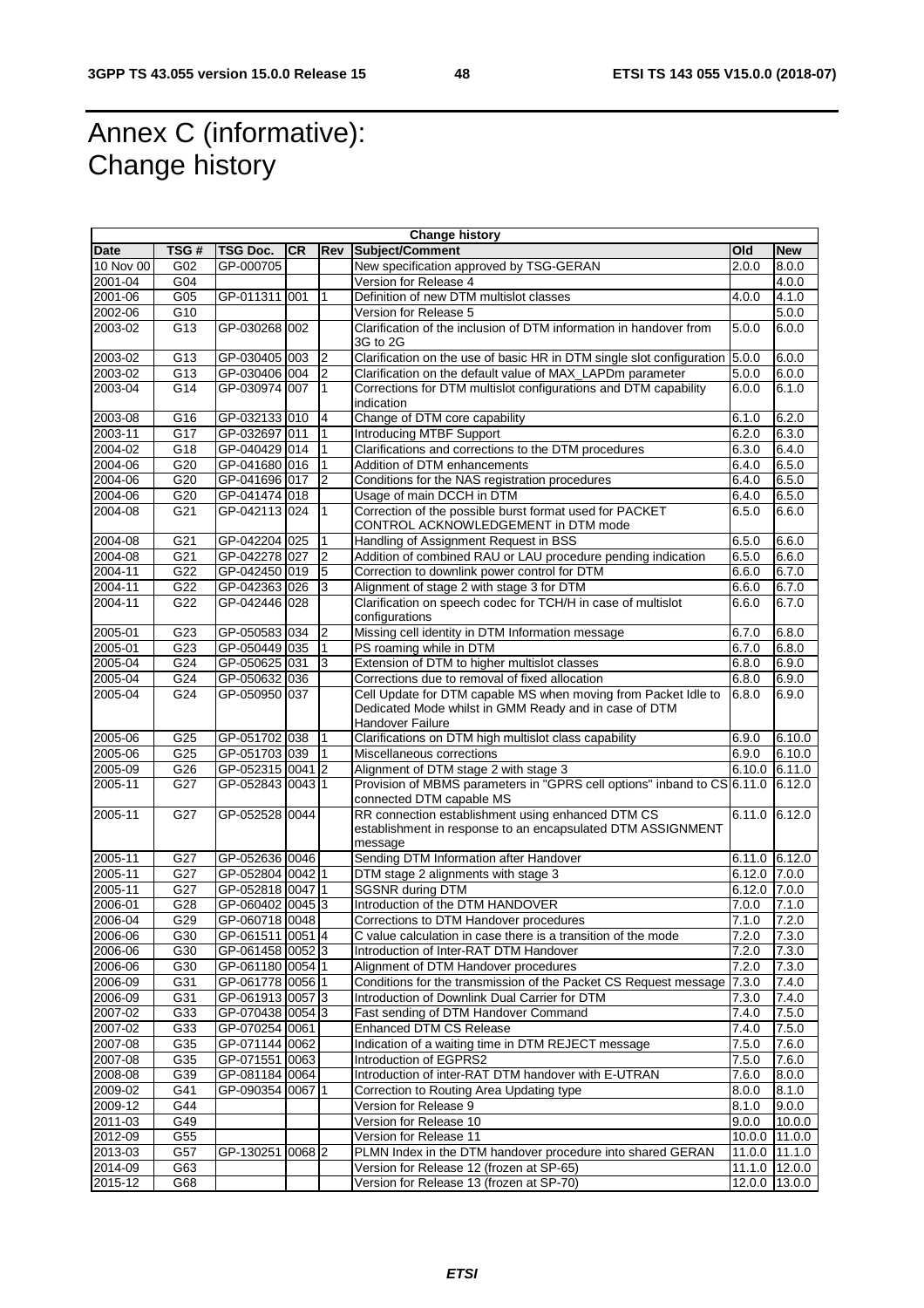| <b>Change history</b> |                |             |           |  |  |                                       |                |
|-----------------------|----------------|-------------|-----------|--|--|---------------------------------------|----------------|
| Date                  | <b>Meeting</b> | <b>TDoc</b> | <b>CR</b> |  |  | <b>Rev Cat Subject/Comment</b>        | <b>New</b>     |
|                       |                |             |           |  |  |                                       | <b>version</b> |
| 2017-03               | 75             |             |           |  |  | Release 14 version (frozen at TSG-75) | 14.0.0         |
| 2018-06               | 80             |             |           |  |  | Release 15 version (frozen at TSG-80) | 15.0.0         |